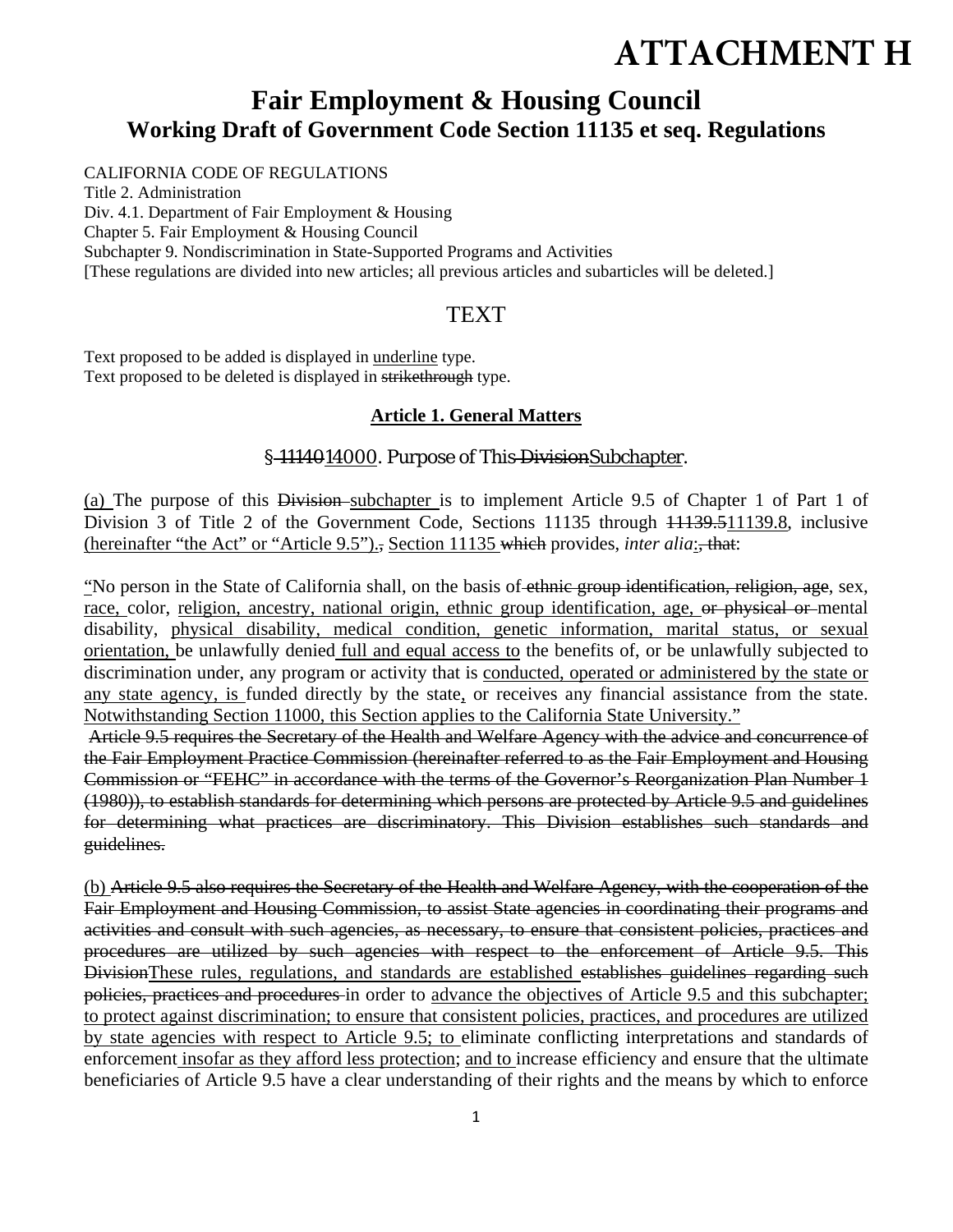them.

(c) The definitions and prohibitions set forth in Division 4 of Title 2 of the California Administrative Code are hereby incorporated by reference. Any act or omission which is contrary to said definitions and prohibitions constitutes a violation of this subchapter and is subject to the sanctions provided for in this subchapter. In the event of any conflict between the definitions and prohibitions of the provisions incorporated by this reference and the definitions and prohibitions set forth in this subchapter, the definitions and prohibitions set forth in this subchapter shall prevail.

(d) Article 9.5, this subchapter and other implementing regulations provide protections independent of those in federal anti-discrimination laws. Although federal laws provide the floor of protection relating to discrimination, Article 9.5, this subchapter and implementing regulations afford additional protections to provide robust protection of protected classes in state and state-supported programs and activities, including by recognizing that Article 9.5 of the Government Code prohibits discrimination independently of guarantees of equal protection and the prohibition against denial of full and equal access. The provisions of Article 9.5, this subchapter and other implementing regulations shall be construed liberally for the accomplishment of the purposes of this part.

(e) Article 9.5's prohibition against discrimination includes intersectional discrimination, discrimination on more than one basis, harassment, and retaliation for exercising a protected right or refusing to engage in an act prohibited by Article 9.5.

Note: Authority cited: Section 12935(a), Government Code. Reference: Sections 11135, 11136, and 11139.59.8, and 12993, Government Code.

## § 1114114001. Legal ScopeAuthority.

Section 12935 of the California Government Code authorizes the Fair Employment and Housing Council (hereinafter referred to as the "FEHC" or the "Council") to adopt, promulgate, amend, and rescind suitable rules regulations, and standards that either: (1) interpret, implement, and apply all provisions of Part 2.8 of the California Government Code, Article 9.5 (commencing with Section 11135) of Chapter 1 of Part 1 of Subchapter 3 of Title 2 of the California Government Code, and Sections 51, 51.5, 51.7, 52.5, 54, 54.1, and 54.2 of the Civil Code; or (2) carry out all other functions and duties of the Council.

The rights and remedies under this Division are not exclusive and do not affect rights and remedies provided elsewhere by law or contract.

Note: Authority cited: Section 12935(a), Government Code. Reference: Sections 11135, 11136, and 11139, Government Code.

## § 14002. History of this Subchapter.

These regulations formerly were promulgated at Chapters 1-3 of Title 22 of the California Code of Regulations (22 C.C.R. sections 98000 et seq.) Pursuant to legislative action in 2016, which was effective in 2017, those regulations were transferred to title 2 of C.C.R. secs. 11140 et seq., and have been subsequently renumbered as 2 C.C.R. sections 14000 et seq. These regulations were effective on the date of their original promulgation and continue to apply unless amended. Any subsequent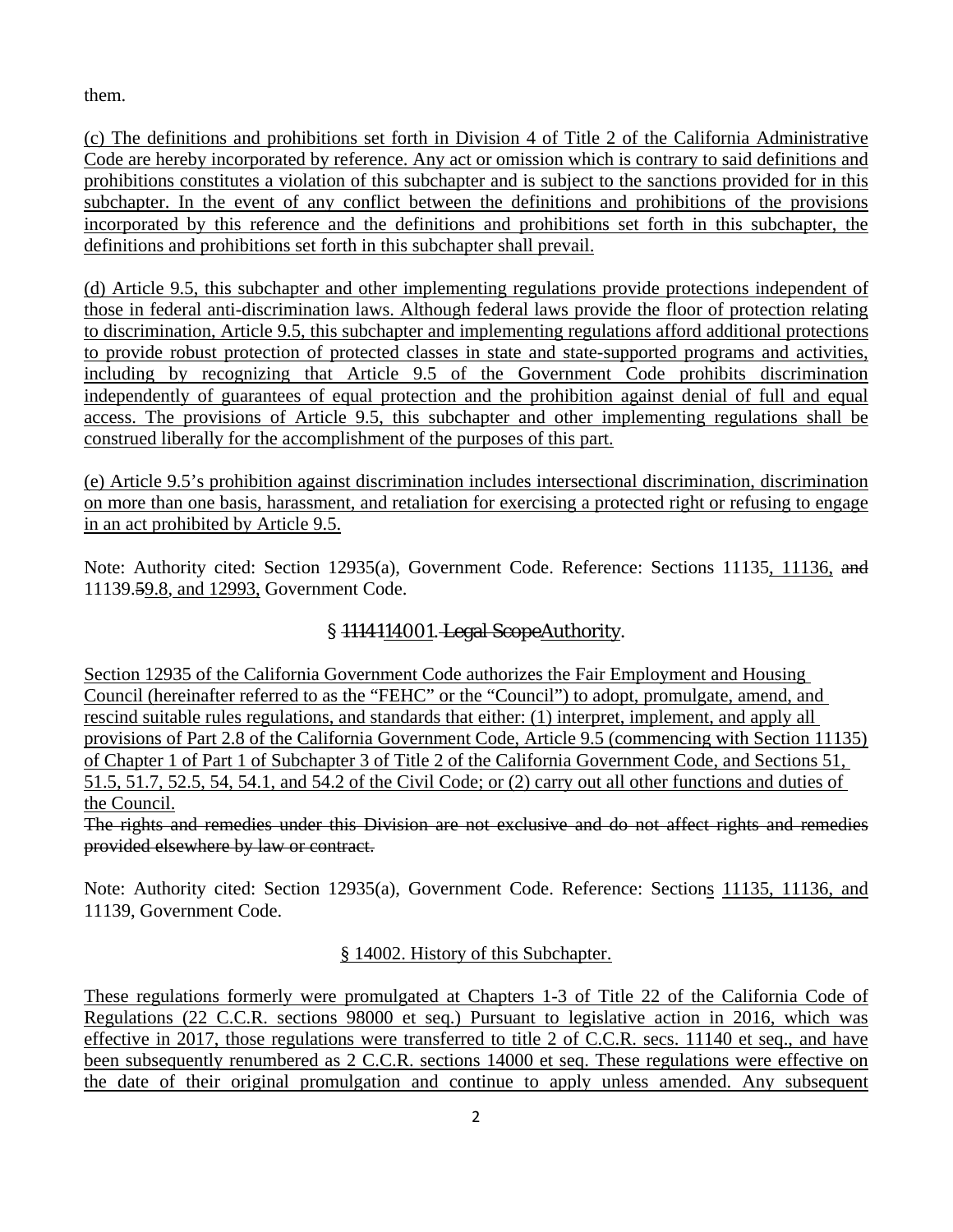amendments apply to matters pending as of the effective date of the amendment.

Note: Authority cited: Section 12935(a), Government Code. Reference: Section 11135 and 12935, Government Code.

## § 11142. Private Right of Action.

Except as provided in Section 98003, nothing in this Division shall be construed to preclude or restrict a person from judicially enforcing rights accruing under this Division pursuant to California Code of Civil Procedure Section 1094.5.

Note: Authority cited: Section 12935(a), Government Code. Reference: Section 11139, Government Code.

### § 11143. Exhaustion of Administrative Remedies.

Exhaustion of administrative remedies available under this Division or implementing regulations shall not be a prerequisite to the bringing of actions for judicial enforcement of violations of Chapters 2 and 3 or regulations implementing such Chapters if a showing is made that the state agency involved has not adhered to the time limit set forth in Section 98346 of this Division.

Note: Authority cited: Section 12935(a), Government Code. Reference: Sections 11139 and 11139.5, Government Code.

§ 1114414003. Applicability of This Division Subchapter by Operation of Law.

The procedures set forth in this DivisionThis subchapter governs all disputes relating to compliance with responsibilities under this Divisionsubchapter by operation of law.

Note: Authority cited: Section 12935(a), Government Code. Reference: Sections 11135, 11136, 11137, and 11139, Government Code.

## § 1114514004. Preemption of Relationship to Local LawLaws.

To the extent that any local law, regulation, ordinance, resolution, policy or practice is in conflict with Article 9.5, this Divisionsubchapter or other implementing regulations, insofar as it affords less protection to persons of a particular ethnic group identification, religion, age, sex, color or physical or mental disability than Article 9.5, this Divisionsubchapter, or other implementing regulations on the basis of any protected class, it shall be superseded by Article 9.5, this Divisionsubchapter and other implementing regulations.

Note: Authority cited: Section 12935(a), Government Code. Reference: Sections 11135, 11136 and 11139, Government Code.

## § 14005. Legal Scope

(a) The protections, prohibitions, rights, duties, sanctions, and remedies imposed by Article 9.5, this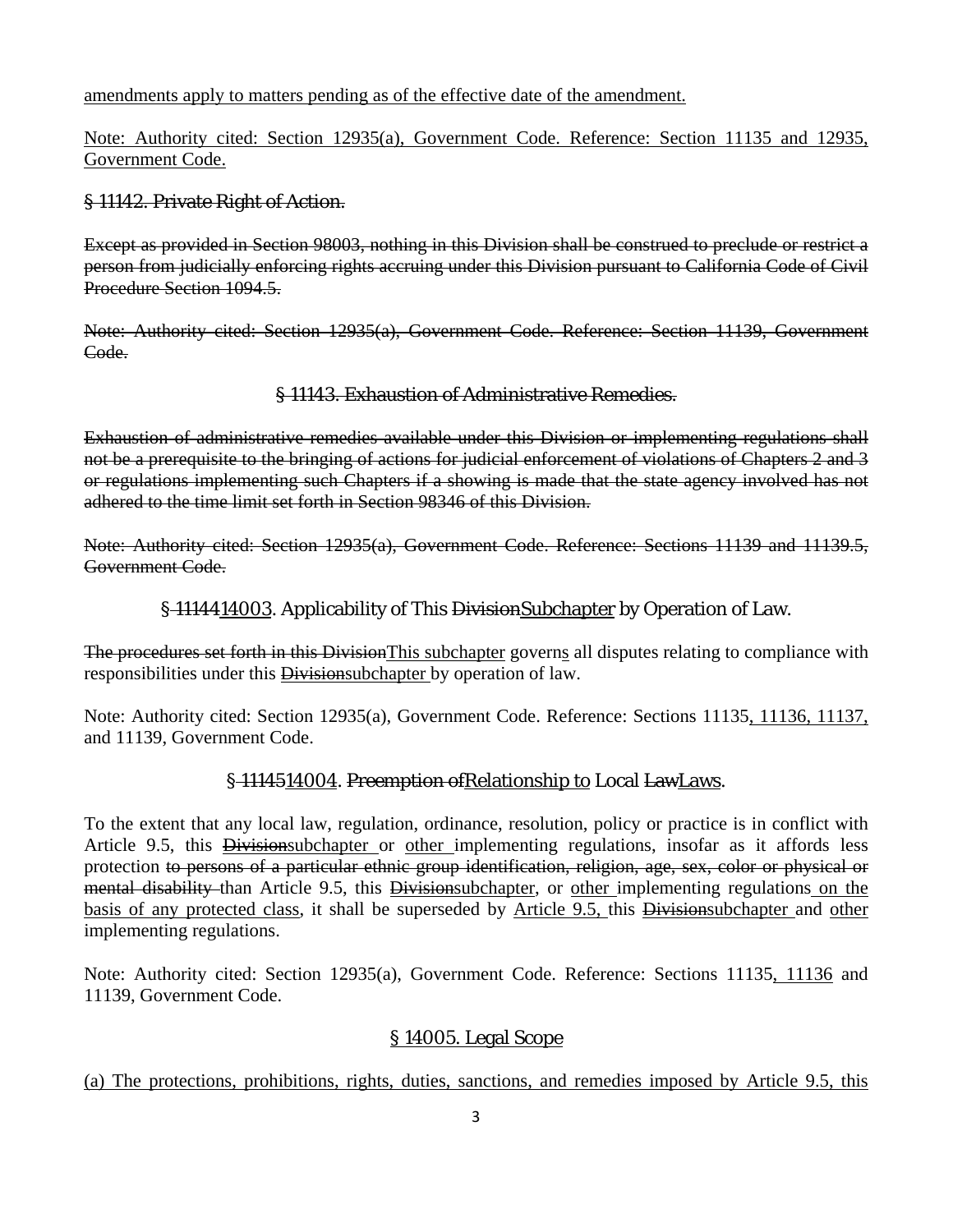subchapter, and other implementing regulations are not exclusive and are in addition to any other protections, prohibitions, rights, duties, sanctions, and remedies, imposed by other federal or state laws. Compliance with other laws does not in itself constitute compliance with or discharge the protections, prohibitions, rights, duties, sanctions, and remedies imposed by Article 9.5, this subchapter or other implementing regulations, nor does compliance with Article 9.5, this subchapter or other implementing regulations necessarily constitute compliance with other laws where those other laws impose requirements that are more protective of protected classes. Compliance with such other laws does not in itself exempt the state, a state agency, or a recipient from complying with Article 9.5 or other implementing regulations.

(b) Article 9.5 shall not be interpreted in a manner that would frustrate its purposes.

(c) Article 9.5 shall not be interpreted in a manner that would adversely affect lawful programs, activities, or services which benefit members of protected classes in order to overcome the effects of conditions that result or have resulted in limited participation in, or receipt of benefits from, any program, activity, or service provided by a covered entity; or

(d) Nothing in Article 9.5, this subchapter, and other implementing regulations is intended to prohibit or require actions or practices otherwise allowed or not required under Article 9.5.

Note: Authority cited: Section 12935(a), Government Code. Reference: Sections 11135, 11139 and 11139.5, Government Code.

## § 11146.14006. Recipient - Duration of Obligation: Real Property.

(a) In the case of sState support extended in the form of real property or to acquire or improve real property, the recipient, or in the case of a subsequent transfer, the subsequent transferee, shall comply with Article 9.5, this Divisionsubchapter, and other implementing regulations for the period during which the real property is used for the purpose for which the Sstate support was extended, or for another purpose involving the provision of similar services or benefits.

(b) In the case of Sstate support extended in the form of real property or to acquire or improve real property, the instrument effecting or recording such transfer shall contain a covenant of nondiscrimination running with the land assuring nondiscrimination for the period during which the property is used for the purpose for which the Sstate support was extended, or for another purpose involving the provision of similar services or benefits.

(c) In the case of real property acquired or improved with Sstate support, the instrument effecting any subsequent disposition by the recipient shall contain a covenant running with the land assuring nondiscrimination for the period during which the real property is used for the purpose for which the Sstate support was extended, or for another purpose involving the provision of similar services or benefits.

(d) If a recipient or a transferee of a recipient fails to comply with Ssubsections (b) and (c) of this Section, the covenants required by those Ssubsections shall be deemed to be a part of any instrument effecting or recording disposition of the real property involved. Third parties may enforce regulatory agreements or covenants, conditions and restrictions imposed pursuant to this Section.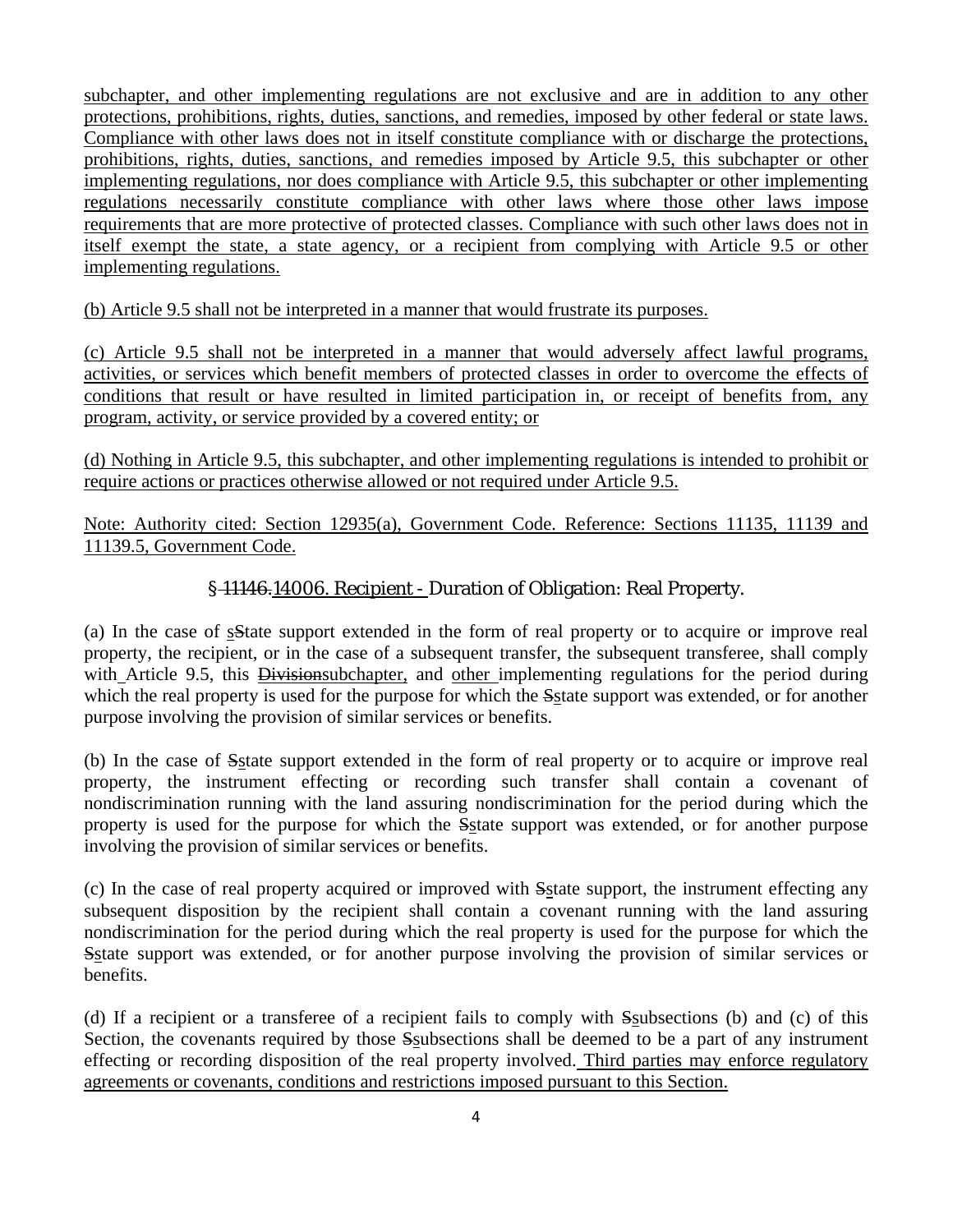Note: Authority cited: Section 12935(a), Government Code. Reference: Sections 11135, 11136, and 11139, Government Code.

## § 11147.14007. Recipient - Duration of Obligation: Personal Property.

In the case of Sstate support extended to acquire personal property, or in the form of personal property, the recipient shall be obligated to comply with Article 9.5, this Divisionsubchapter, and other implementing regulations for the period during which it retains ownership or possession of the property.

Note: Authority cited: Section 12935(a), Government Code. Reference: Sections 11135, 11136 and 11139, Government Code.

### § 11148.14008. Recipient - Duration of Obligation: Other Cases.

In all other cases, the recipient shall be obligated to comply with Article 9.5, this Divisionsubchapter, and other implementing regulations for the period during which Sstate support is received and continuing thereafter for the period during which the recipient enjoys the benefit or advantage of the state support it received.

Note: Authority cited: Section 12935(a), Government Code. Reference: Sections 11135, 11136, and 11139, Government Code.

### § 11149.14009. Severability.

If any provision of this **Divisionsubchapter**, or any portion thereof, is adjudged to be invalid by a court of competent jurisdiction, or if any provision of this Divisionsubchapter, or a portion thereof, loses its force or effect as a result of legislative action, that judgment or action does not affect the remainder of the provisions of this Divisionsubchapter.

Note: Authority cited: Section 12935(a), Government Code. Reference: Sections 11135, 11136 and 11139, Government Code.

### [§§ 14010-14019. Reserved.]

## **Article 2. General Definitions**

### § 11150.14020. Definitions.

As used in Article 9.5 and this Division subchapter, the following definitions shall govern the meaning of terms defined, unless the terms are otherwise defined or modified in the context in which they are used:

(a) "The Act" or "Article 9.5" refer to Government Code Article 9.5, Section 11135 et seq., and are used interchangeably.

(b) "Age" means how old a person is or is perceived to be, or the number of elapsed years from the date of a person's birth or perceived to have elapsed from that date. "Age distinction" means any action using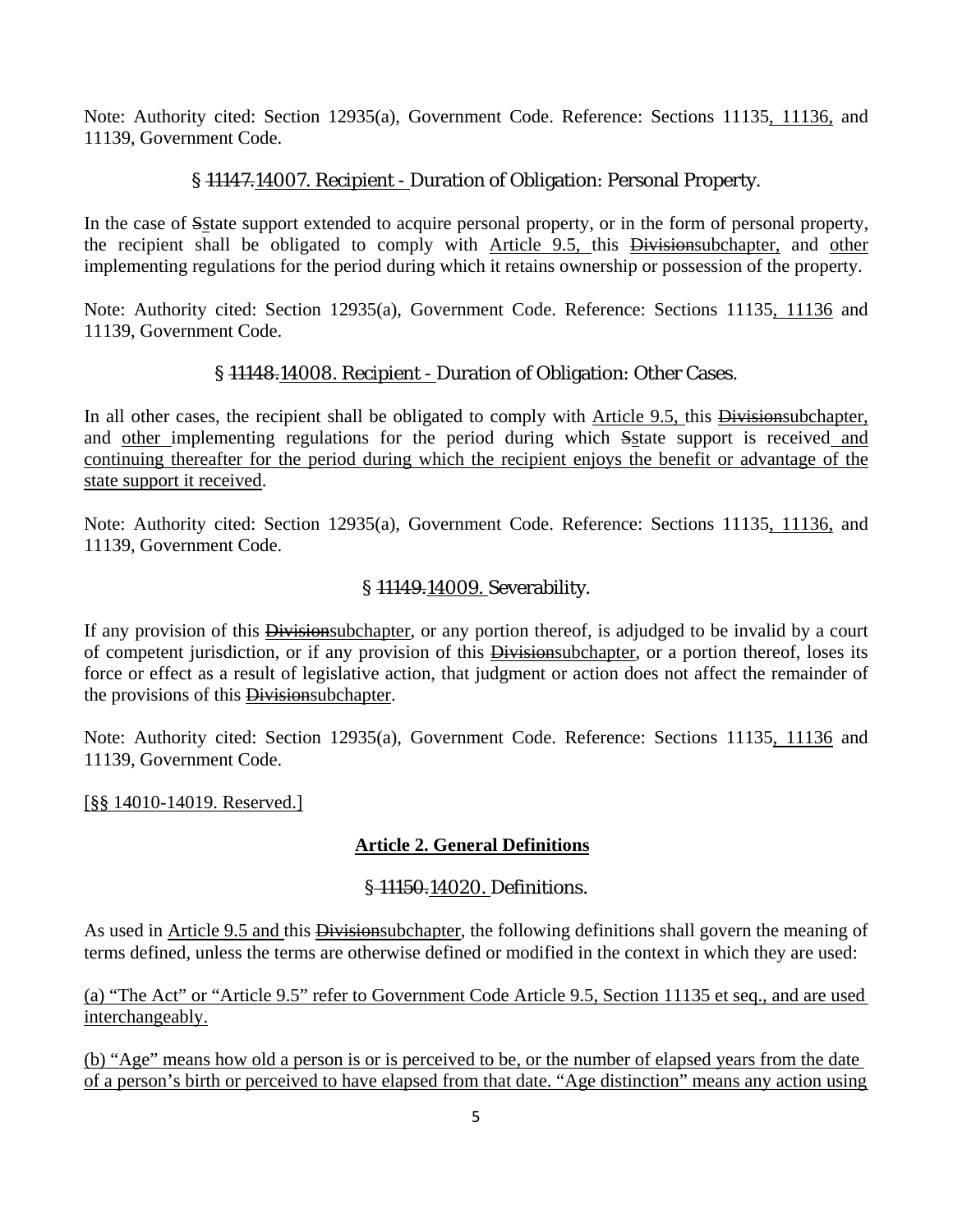age or an age-related term. "Age-related term" means a word or words which describe or imply a particular age or range of ages (for example: "children," "adult," "older persons," but not "student").

(c) "Aggrieved person" includes any person who believes they have been injured by a discriminatory practice under Article 9.5, this subchapter, or other implementing regulations, or believes they will be injured by a discriminatory practice under Article 9.5, this subchapter or other implementing regulations. "Aggrieved person" shall include unpaid interns, volunteers, and persons providing services pursuant to a contract.

(d) "Adverse action" includes any action that harms or has a negative effect on an aggrieved person, including harassment, intimidation, threats, coercion, less favorable treatment, or discrimination.

(e) "Ancestry" means an individual's actual or self-identified family or ethnic origin, descent or lineage, nationality group, tribal affiliation, or geographical place of origin or country in which the individual or the individual's parents or ancestors originated, or the perception of the individual's ancestry.

(f) "Assistance animal" means an animal that is necessary as a reasonable accommodation for an individual with a disability. Assistance animals include service animals and support animals. An assistance animal is not a pet. It is an animal that works, provides assistance, or performs tasks for the benefit of an individual with a disability, or provides emotional support that alleviates one or more identified symptoms or effects of an individual's disability.

(1) "Service animals" are animals that are trained to perform specific tasks to assist individuals with disabilities, including individuals with mental health disabilities. Service animals do not need to be professionally trained or certified, but may be trained by the individual with a disability or another individual. Specific examples include:

(A) "Guide dog," as defined at Civil Code section 54.1, or other animal trained to guide a blind individual or individual with low vision.

(B) "Signal dog," as defined at Civil Code section 54.1, or other animal trained to alert a deaf or hard-of-hearing individual to sounds.

(C) "Service dog," as defined at Civil Code section 54.1, or other animal individually trained to the requirements of an individual with a disability.

(D) "Miniature horses" meeting the requirements of 28 CFR 35.136(i) and 28 CFR  $36.302(c)(9)$ .

(E) "Service animals in training," including guide, signal, and service dogs being trained by individuals with disabilities, persons assisting individuals with disabilities, or authorized trainers under Civil Code sections 54.1(c) and 54.2(b).

(2) "Support animals" are animals that provide emotional, cognitive, or other similar support to an individual with a disability. A support animal does not need to be trained or certified. Support animals are also known as comfort animals or emotional support animals.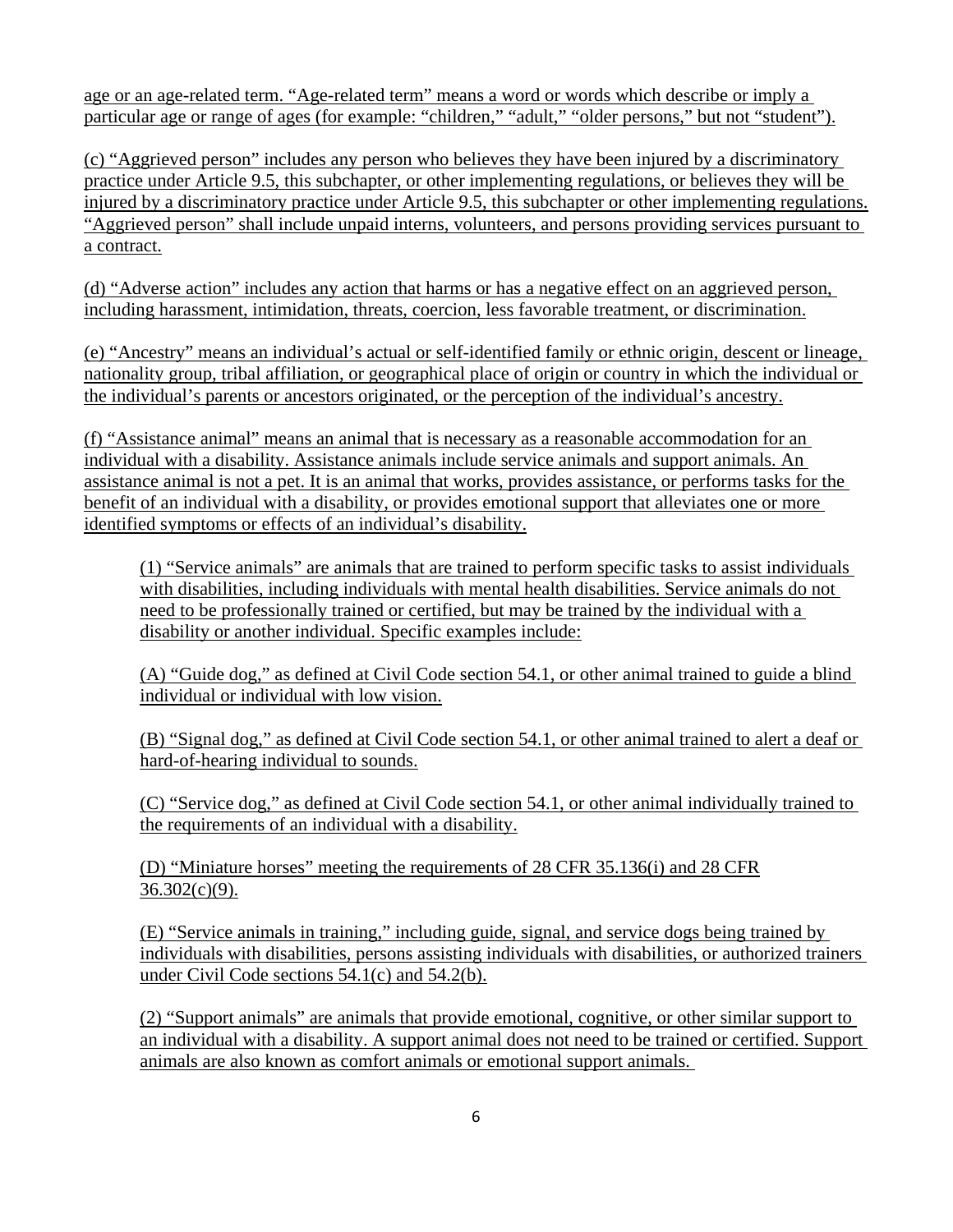(g) "Assistive technology" means technology designed to be utilized in an assistive technology device or assistive technology service.

(1) "Assistive technology device" means any item, piece of equipment, or product system, whether acquired commercially, modified, or customized, that is used to increase, maintain, or improve functional capabilities of individuals with disabilities.

(2) "Assistive technology service" " means any service that directly assists an individual with a disability in the selection, acquisition, or use of an assistive technology device.

(h) "Associated with" means linked or related to a person who is or is perceived to be a member of a protected class, or who identifies with or advocates for a member of a protected class, or who expresses support or sympathy for, encourages, or participates in groups composed of or representing members of a protected class or groups organized for the protection or assertion of rights protected under this subchapter. "Associated with" includes an individual's current or prior social or professional relationship with, marriage to, or domestic partnership with a member of a protected class; an individual's familial relationship with a person who is a member of the class, including an adoptive, step, or foster care relationship; membership in or association with an organization identified with or seeking to promote the interests of a protected class; attendance or participation in schools, clubs, associations, organizations, churches, temples, or mosques, generally associated with a protected class; being on the premises of a facility or building owned or rented by an entity, group, or person that has, or is identified with people who have, one or more characteristics of a protected class; or actual or perceived association of an person's name or other characteristics with a protected class.

(i) "Auxiliary aids and services" include:

(1) Qualified interpreters; notetakers; real-time computer-aided transcription services; written materials; exchange of written notes; telephone handset amplifiers; assistive listening devices; assistive listening systems; telephones compatible with hearing aids; closed caption decoders; open and closed captioning, including real-time captioning; voice, text, and video-based telecommunications products and systems, including text telephones (TTYs), videophones, and captioned telephones, video relay services, or equally effective telecommunications devices; videotext displays; accessible electronic and information technology; or other effective methods of making aurally delivered information available to individuals who are deaf or hard of hearing or assisting those individuals to communicate;

(2) Qualified readers; taped texts; audio recordings; Brailled materials and displays; screen reader software; magnification software; optical readers; secondary auditory programs (SAP); large print materials; accessible electronic and information technology; or other effective methods of making visually delivered materials available to individuals who are blind or have low vision or assisting those individuals to communicate;

(3) Qualified interpreters, speech-to-speech relay services, or other effective methods of making aurally delivered information available to individuals who have speech disabilities or assisting those individuals to communicate;

(4) Acquisition or modification of equipment or devices; and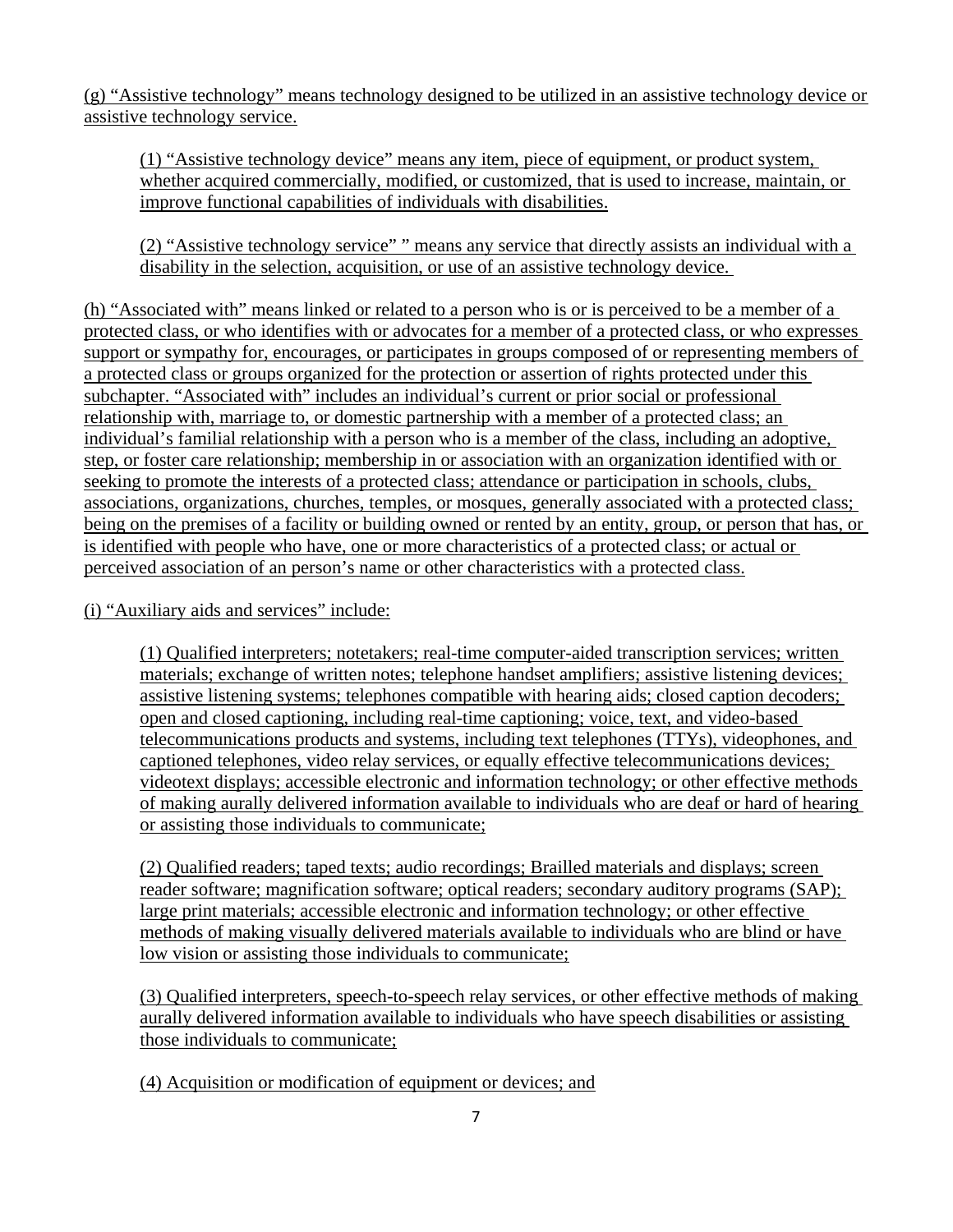(5) Other similar services and actions, including newly developed forms of electronic information systems and technology as they become available.

(j) "Benefit" means anything offered or provided with the intention of or for the purpose of contributing to an improvement in condition, including, but not limited to, the aid or services offered or provided as a result of State supportby a covered entity.

(k) "Color" means the actual or perceived physical characteristics of an individual's complexion, pigmentation, or skin tone.

(l) "Contract" means any agreement, upon sufficient consideration, to do or not do a particular act.

(m) "Contractor" means, unless otherwise indicatedincludes, a person or local agencyrecipient which that receives any Sstate support under contract or subcontract, and includes prime contractors and subcontractors at any tier.

(n) "Covered entity" includes:

(1) the state or a state agency;

(2) any entity or individual carrying out any program or activity or providing any service that is conducted, operated or administered by the state or by any state agency;

(3) any entity or individual, including local agencies, recipients, contractors, and grantees, that is funded directly by the state, or receives any state support;

(4) a local agency, if any part of it receives state support;

(5) a public college, university, or other postsecondary institution, or a public system of higher education; or a local educational agency system of career and technical education, or other public school system;

(6) a corporation, partnership, other private organization, or a sole proprietorship, or a private college, university, or other postsecondary institution, or system of education; or a private career or technical education school, or other private school if:

(A) if state support is extended to such corporation, partnership, private organization, sole proprietorship, or educational entity; or

(B) if the entity is principally engaged in the business of providing education, health care, housing, social services, or parks and recreation; or

(C) the entire facility, plant or other comparable, geographically separate facility to which state support is extended, in the case of any corporation, partnership, private organization, or sole proprietorship;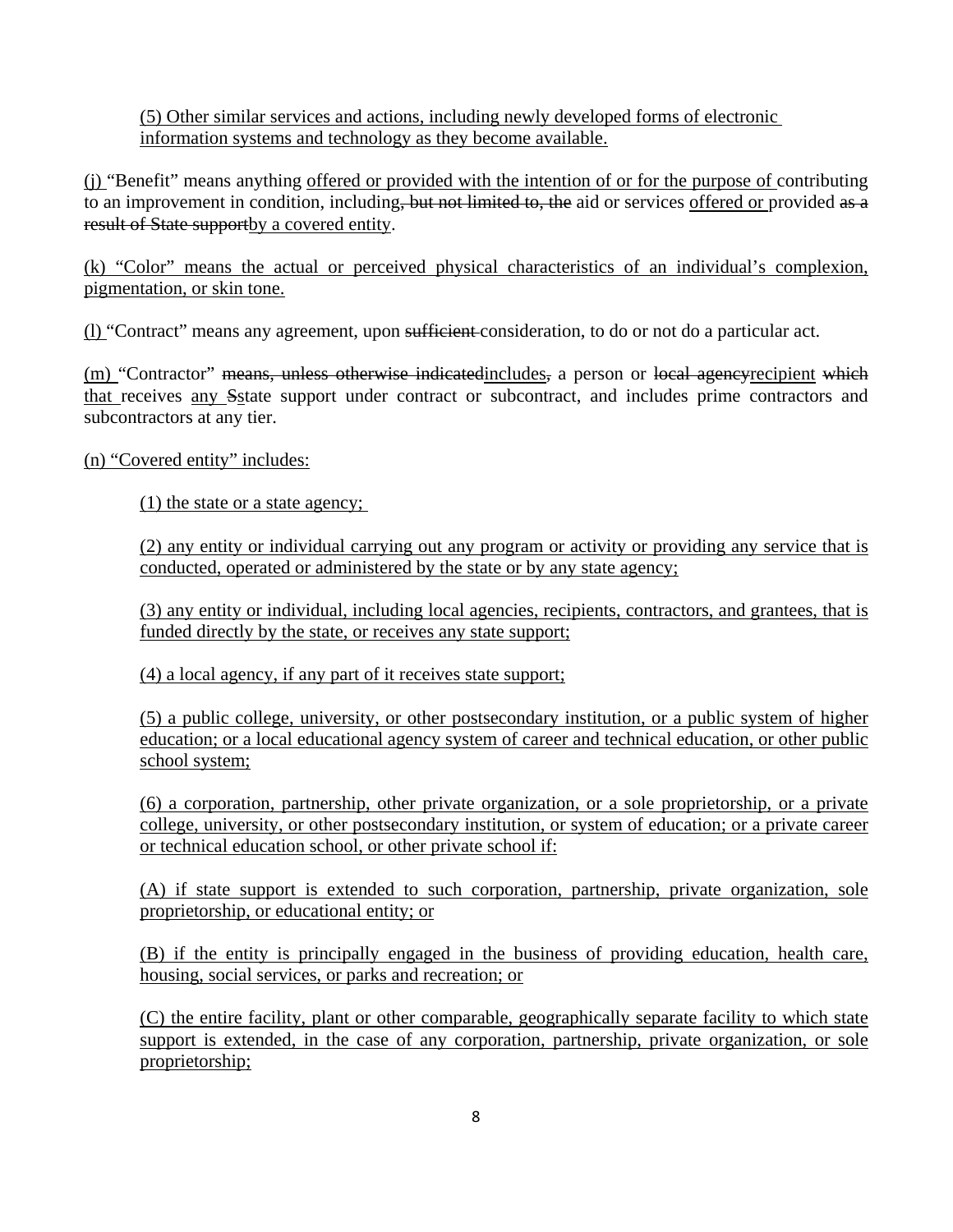(7) any entity or individual where any part of the program, activity, benefits or services outside of California receive state Support;

(8) Any other entity which is established by two or more of the entities described in paragraph (1), (2), or (3); any part of which receive state support; and

(9) The California State University, notwithstanding Government Code Section 11000.

(o) "DFEH" or "the Department" means the Department of Fair Employment and Housing as defined in section 12901 of the California Government CodeSection 1413.1 of the California Labor Code.

(p) "Direct threat" means a significant risk to the health or safety of others that cannot be eliminated by a modification of policies, practices or procedures, or by the provision of auxiliary aids or services.

(q) "Disability" means a physical or mental impairment that limits one or more major life activities of an individual, a record of such an impairment, or being regarded as having such an impairment. It includes any mental or physical disability as defined in this section, and shall be construed as follows:

(1) This subchapter provides protections that are independent from those in the federal Americans with Disabilities Act of 1990 (P.L. 101-3361) and the American with Disabilities Amendments Act of 2008 (P.L. 110-325) (collectively, "the ADA"), and may afford additional protections, but in no event shall be construed to provide fewer protections than the ADA. Notwithstanding the definitions of physical disability and mental disability in this section, if the definition of "disability" used in the ADA would result in broader protection of the civil rights of individuals with a mental disability or physical disability, or would include any medical condition not included within those definitions, then that broader protection or coverage shall be deemed incorporated by reference into, and shall prevail over conflicting provisions of, the definitions in this section.

(2) All definitions shall be interpreted in accordance with the expansive construction mandates of Section 12926.1 of the California Government Code. To the extent that codified definitions or interpretations are expanded in the future, such new, more expansive definitional mandates shall be incorporated into Article 9.5. To the extent that such codified definitions or interpretations are narrowed or restricted in the future, the more expansive definitions referenced in this subparagraph shall nevertheless continue to govern Article 9.5.

(3) "Mental disability" includes:

(A) Having any mental or psychological disorder or condition, such as intellectual disability, organic brain syndrome, emotional or mental illness, or specific learning disabilities, that limits a major life activity.

(B) Any other mental or psychological disorder or condition not described in paragraph (A) that requires special education or related services.

(C) Having a diagnoses, record or history of a mental or psychological disorder or condition described in paragraph (A) or (B).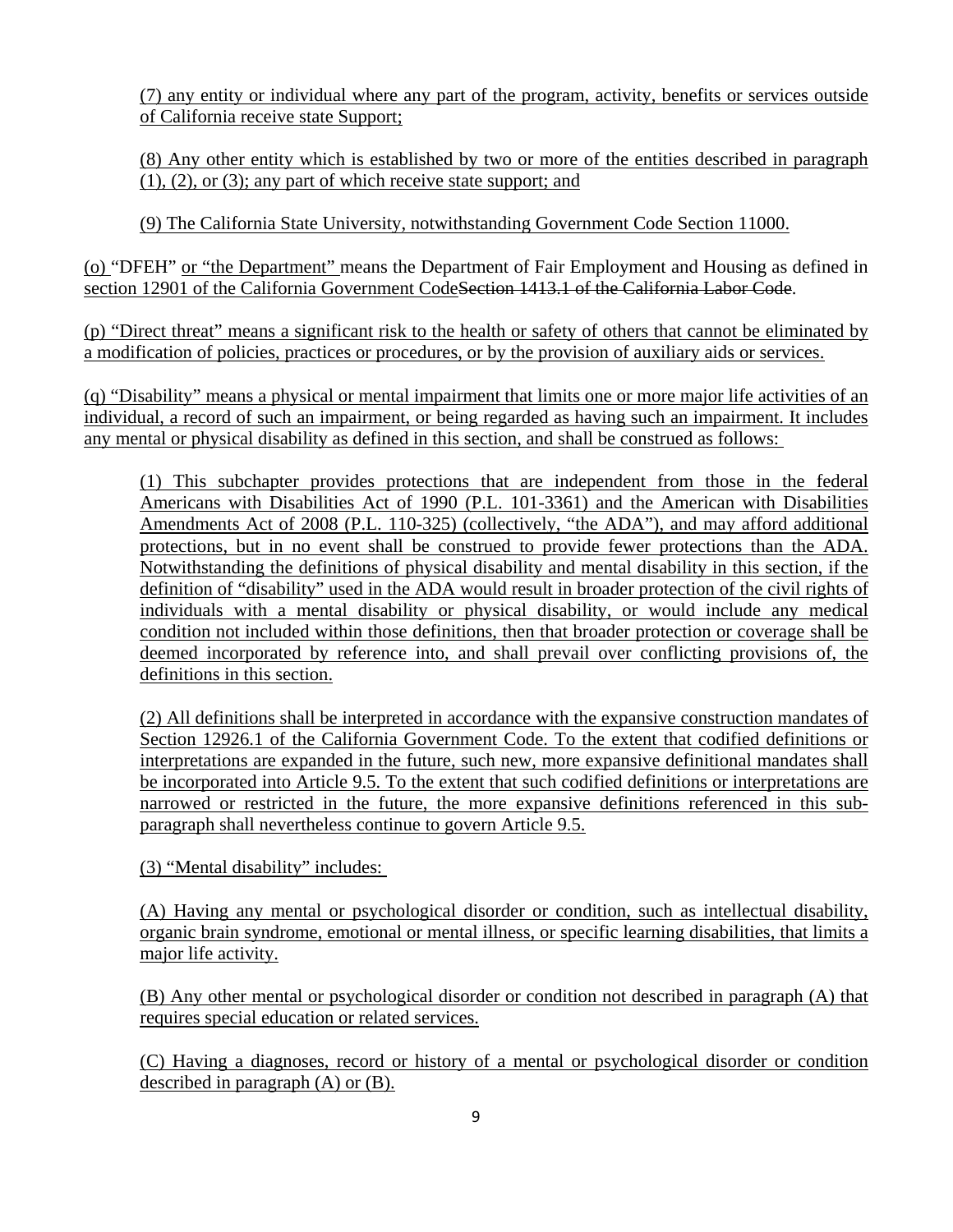(D) Being regarded or treated as having, or having had, any mental condition that makes achievement of a major life activity difficult.

(E) Being regarded or treated as having, or having had, a mental or psychological disorder or condition that has no present disabling effect, but that may become a mental disability as described in paragraph (A) or (B).

(4) "Physical Disability" includes:

(A) Having any physiological disease, disorder, or condition, cosmetic disfigurement, or anatomical loss that affects one or more body systems (neurological, including immunological; musculoskeletal, special sense organs; respiratory, including speech organs; cardiovascular; reproductive; digestive; genitourinary; hemic and lymphatic, skin; and endocrine systems), and limits a major life activity.

(B) Any other health impairment not described in subparagraph (A) that requires special education or related services.

(C) Having a diagnosis, record or history of a disease, disorder, condition, cosmetic disfigurement, anatomical loss, or health impairment described in subparagraph (A) or (B) of this paragraph.

(D) Being regarded or treated as having, or having had, any physical condition that makes achievement of a major life activity difficult.

(E) Being regarded or treated as having, or having had, a disease, disorder, condition, cosmetic disfigurement, anatomical loss, or health impairment that has no present disabling effect but may become a physical disability as described in subparagraph (A) or (B).

(5) "Having a record of such impairment" means has a history of, or has been misclassified as having, an impairment that limits one or more major life activities.

(6) "Perceived as having an impairment means:

(A) Has an impairment that does not limit major life activities but that is treated or perceived as constituting a limitation;

(B) Has an impairment that limits major life activities only as a result of the attitudes of others toward such impairment;

(C) Does not have an impairment but is treated or perceived as having such an impairment.

(7) The definition of disability in this subchapter shall be construed in favor of broad coverage of individuals under this subchapter, to the maximum extent permitted by the terms of this subchapter. Disabilities include contagious and noncontagious diseases; orthopedic, visual, speech and hearing impairments; traumatic brain injuries, cerebral palsy, epilepsy, muscular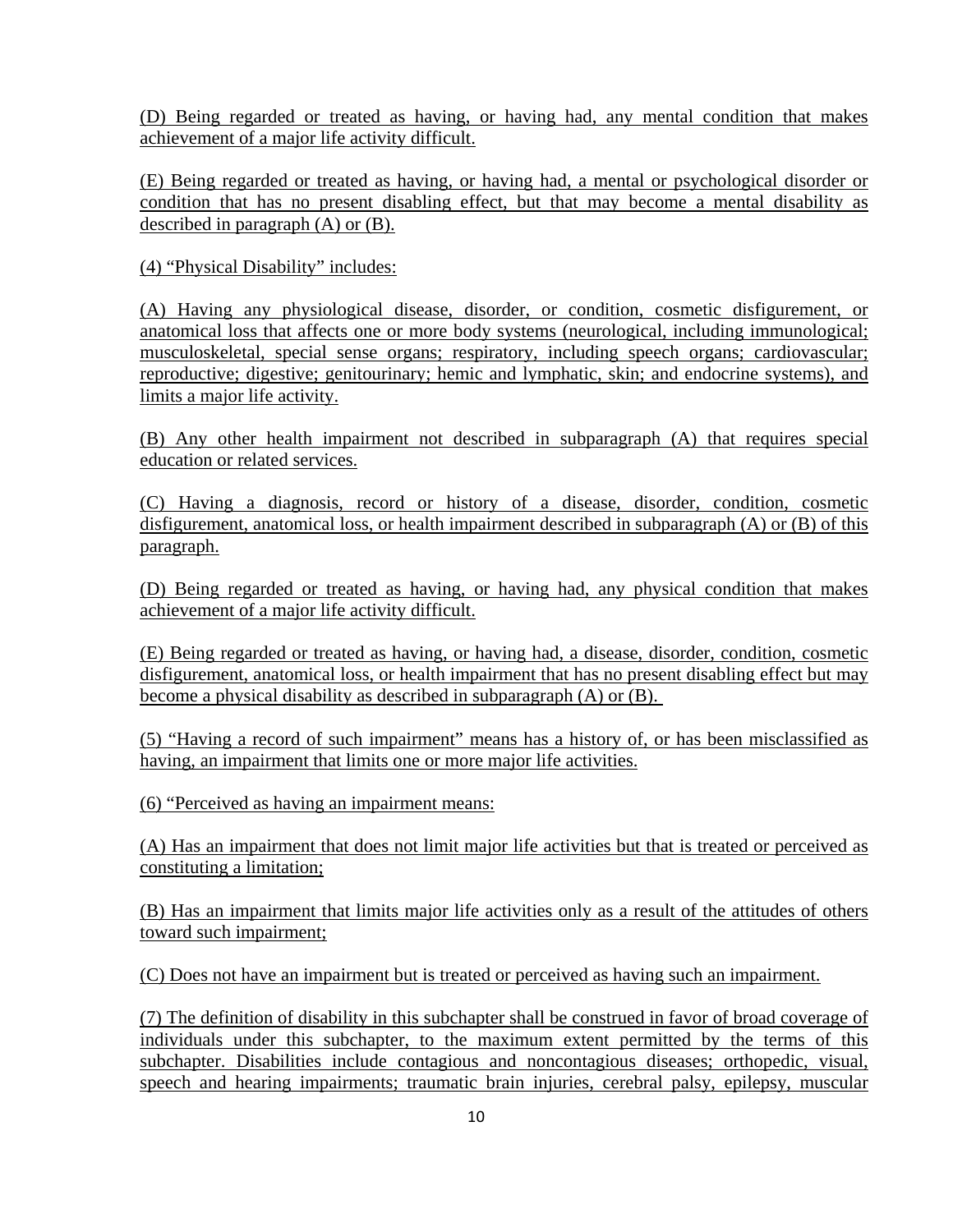dystrophy, multiple sclerosis, cancer, heart disease, diabetes, intellectual disabilities, developmental disabilities, autism or autism spectrum, , emotional illness, specific learning disabilities, HIV disease (whether symptomatic or asymptomatic), tuberculosis, drug addiction, and alcoholism.

(8) Individuals are protected from discrimination due to an actual or perceived physical or mental impairment that is disabling, potentially disabling, or perceived or regarded as disabling or potentially disabling (even if it has no present disabling effect), including when an individual is erroneously or mistakenly believed to have any physical or mental condition that limits a major life activity, whether or not the impairment actually limits or is perceived to limit a major life activity.

(9) Physical and mental disabilities include chronic or episodic conditions, such as HIV/AIDS, hepatitis, epilepsy, seizure disorder, diabetes, clinical depression, bipolar disorder, multiple sclerosis, and heart disease. An impairment that is episodic or in remission is a disability if it would limit a major life activity when active.

(10) The definitions of "physical disability" and "mental disability" require a "limitation" upon a major life activity, but do not require, as does the ADA, a "substantial limitation." This distinction is intended to result in broader coverage under this subchapter than under the ADA.

(11) "Major life activities" shall be broadly construed and include physical, mental, and social activities; caring for one's self; performing manual tasks, walking, seeing, hearing, speaking, breathing, eating, sleeping, standing, lifting, bending, learning, reading, concentrating, thinking, communicating, and working. Working is a major life activity, regardless of whether the actual or perceived working limitation implicates a particular employment or a class or broad range of employment.

(12) For purposes of subparagraph (6), a major life activity also includes the operation of a major bodily function, including functions of the immune system, normal cell growth, digestive, bowel, bladder, cardiovascular, genitourinary, hemic, neurological, lymphatic, brain, respiratory (including speech organs), circulatory, endocrine, and reproductive functions.

(13) A disability limits a major life activity if it makes the achievement of the major life activity difficult.

(14) An impairment that limits one major life activity need not limit other major life activities in order to be considered a disability.

(15) The determination of whether an impairment limits a major life activity shall be made without regard to the ameliorative effects of mitigating measures, unless the mitigating measure itself limits a major life activity, regardless of federal law under the ADA. Mitigating measures include:

(A) medication, medical supplies, equipment, or appliances, low-vision devices (which do not include ordinary eyeglasses or contact lenses), prosthetics including limbs and devices, hearing aids and cochlear implants or other implantable hearing devices, mobility devices, or oxygen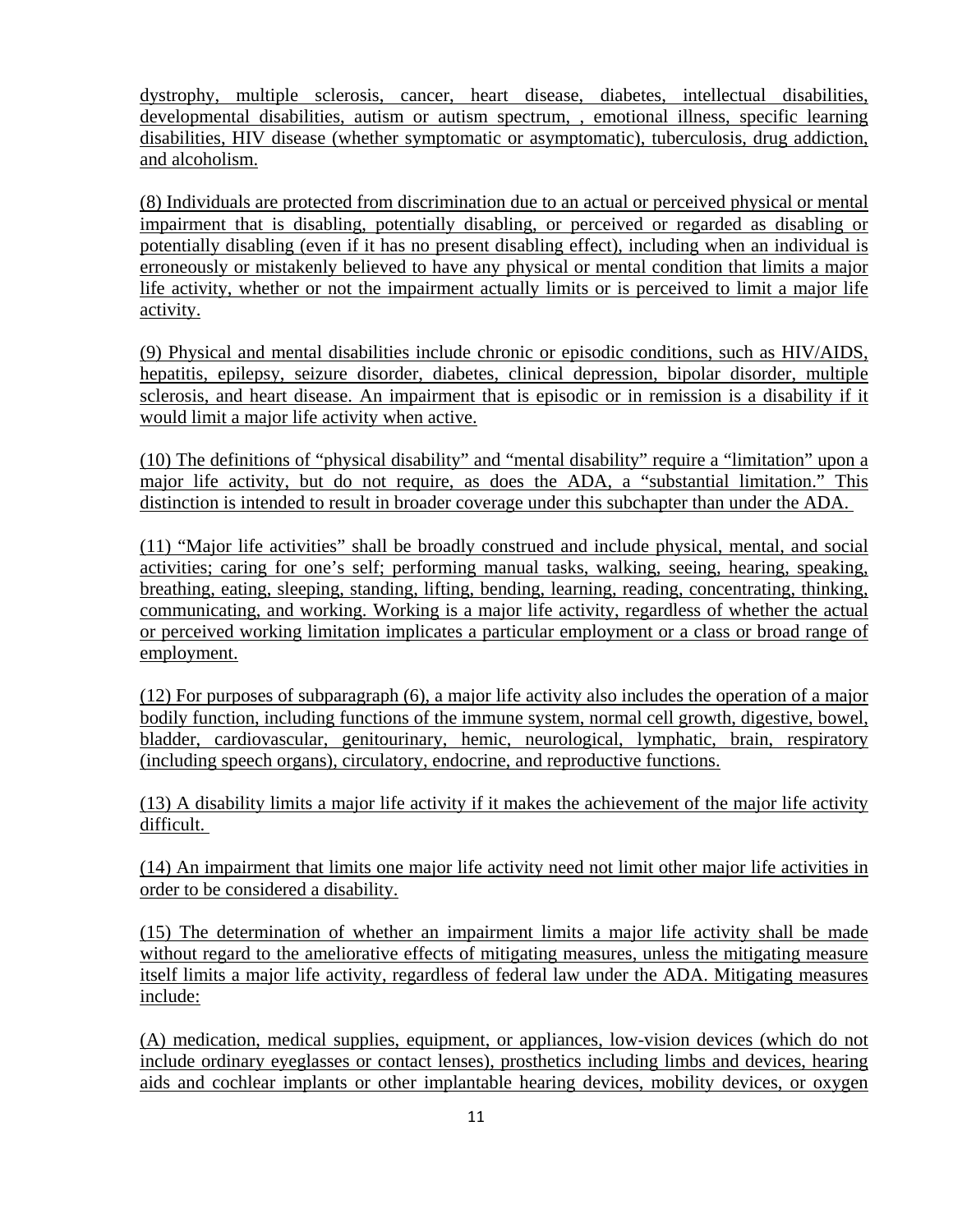therapy equipment and supplies;

(B) use of assistive technology and devices;

(C) reasonable accommodations or auxiliary aids or services; or

(D) learned behavioral or adaptive neurological modifications.

(16) The ameliorative effects of the mitigating measures of ordinary eyeglasses or contact lenses shall be considered in determining whether an impairment limits a major life activity. As used in this subparagraph:

(A) the term "ordinary eyeglasses or contact lenses" means lenses that are intended to fully correct visual acuity or eliminate refractive error; and

(B) the term "low-vision devices" means devices that magnify, enhance, or otherwise augment a visual image.

(17) "Disability" does not include sexual behavior disorders, compulsive gambling, kleptomania, pyromania, or psychoactive substance use disorders resulting from the current unlawful use of controlled substances or other drugs. "Sexual behavior disorders" means pedophilia, exhibitionism, and voyeurism.

(18) "Current unlawful use of controlled substance or drugs" does not include an individual who:

(A) Has successfully completed a supervised drug rehabilitation program and is no longer engaging in the illegal use of drugs, or has otherwise been rehabilitated and is no longer engaging in such use;

(B) Is participating in a supervised rehabilitation program and is no longer engaging in such use;

(C) Is erroneously regarded as engaging in such use; or

(D) Is using drugs taken under the supervision of a licensed health care professional, or other uses authorized by law.

(19) Notwithstanding other provisions of this subchapter, an individual shall not be denied health services, or services provided in connection with drug rehabilitation, on the basis of current unlawful use of drugs if the individual is otherwise entitled to such services.

(r) "Ethnic group identification" means the actual or self-identified possession of the physical, cultural or linguistic characteristics associated with a cultural, or ethnic group or country, geographical place of origin, or ethnic group from which an individual or the individual's parents or ancestors originated, or the perception of a person's ethnic group identification.

(s) "Facility" means all or any portion of buildings, structures, sites, complexes, vehicles, equipment, rolling stock or other conveyances, vessels, roads, walks, passageways, parking lots or other real or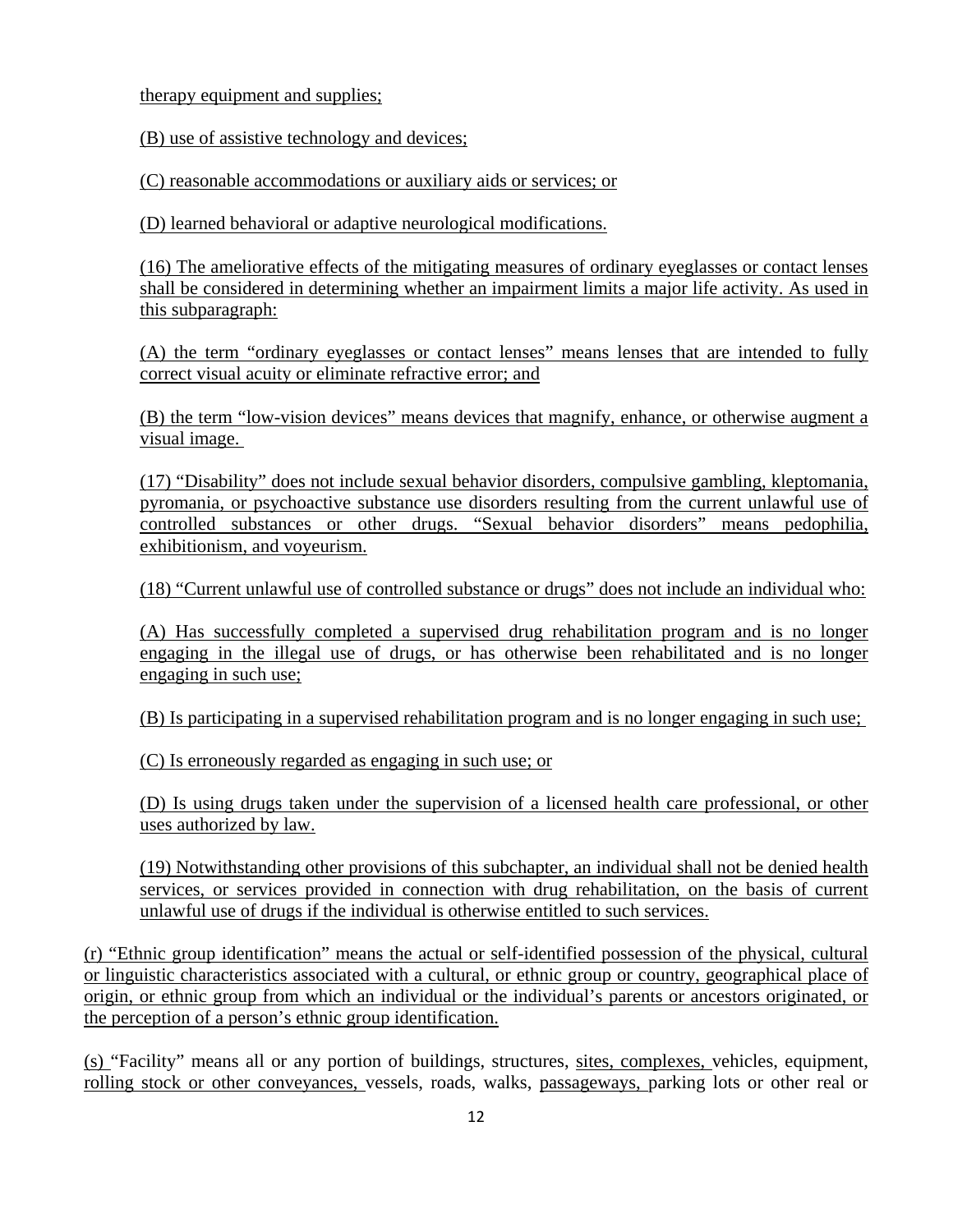personal property, or interests in such property, such as a life estate, including the site where the building, property, structure or equipment is located, and information systems and electronic technology, including mobile and tablet-based technology and newly developed forms of electronic information systems and technology as they become available..

(t) "FEHC" and "Council" means the Fair Employment and Housing CommissionCouncil, as defined in Section 12903 of the California Government CodeSection 1414 of the California Labor Code.

"Funded directly by the State" means any payment, transfer, or allocation of State funds to any recipient.

(u) "Gender" means sex, and includes a person's gender identity and gender expression, or a perception of any of the aforementioned.

(v) "Gender identity" means each person's internal understanding of their gender, or perception of a person's gender identity, which may include male, female, a combination of male and female, neither male nor female, a gender different from the person's sex assigned at birth, or transgender.

(w) "Gender expression" means a person's gender-related appearance or behavior, or the perception of such appearance or behavior, whether or not stereotypically associated with the person's sex assigned at birth.

(x) "Genetic Information" means information about an individual's genetic tests, the genetic tests of an individual's family members, or the manifestation of a disease or disorder in the individual's family members, or the perception of any of the aforementioned. Genetic information includes any request for, or receipt of, genetic services, or participation in clinical research that includes genetic services, by an individual or any family member of the individual. Genetic information does not include information about the sex or age of any individual.

(y) "Grant" means an agreement to provide, or the bestowal of, Sstate support, other than by contract, including awards, donations, endowments, and gifts,.

(z) "Grantee" means a person or local agencyrecipient that which receives Sstate support under a grant or subgrant, and includes prime grantees and subgrantees at any tier.

(aa) "Includes" or "including" has the same meaning as "includes, but not limited to" or "including, but is not limited to."

(bb) "Intersectional Discrimination" means discrimination on the basis of a combination of protected classes, i.e., where two or more bases for discrimination are alleged. For example, an entity that is not unlawfully discriminating on the basis of race or gender still may be discriminating against individuals who are, for example, Asian males.

(cc) "Local agency" means a public district, special district, public corporation, authority, joint power authority, agency, board, commission, county, city, city and county, school district or other educational entity, redevelopment agency or successor to a redevelopment agency, regional agency, public or publicly administered health entity, or other public entity.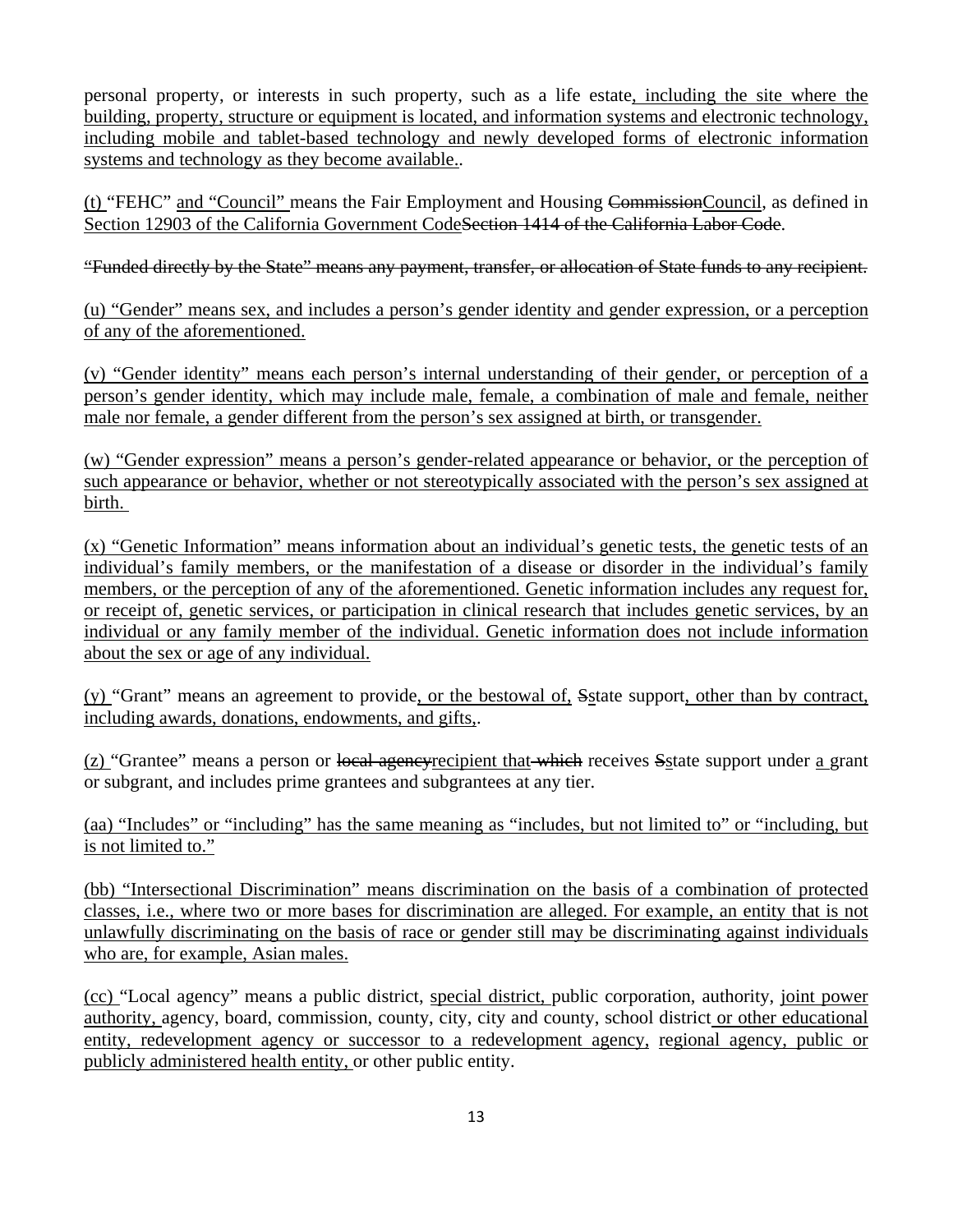(dd) "Marital status" means an individual's actual or perceived pending state of marriage, non-marriage, domestic partnership, divorce or dissolution, separation, widowhood, annulment, or other marital state.

(ee) "May" means permissive.

(ff) "Medical Condition" means any actual or perceived health impairment related to or associated with a diagnosis, record, or history of cancer; or genetic characteristics known to be a cause of a disease or disorder or associated with a statistically increased risk of developing a disease or disorder. Genetic characteristics means either of the following:

(1) Any scientifically or medically identifiable gene or chromosome, or combination or alteration thereof, that is known to be a cause of a disease or disorder in a person or that person's offspring, or that is determined to be associated with a statistically increased risk of development of a disease or disorder, and that is presently not associated with any symptoms of any disease or disorder.

(2) Inherited characteristics that may derive from the individual or family member, that are known to be a cause of a disease or disorder in a person or that person's offspring, or that are determined to be associated with a statistically increased risk of development of a disease or disorder, and that are presently not associated with any symptoms of any disease or disorder.

(gg) "National origin" includes:

(1) the individual's or ancestors' actual or perceived:

(A) physical, cultural, or linguistic characteristics or named associated with a national origin group;

(B) marriage to or association with persons of a national origin group;

(C) tribal affiliation;

(D) membership in or association with an organization identified with or seeking to promote the interests of a national origin group;

(E) attendance or participation in schools, churches, temples, mosques, or other religious institutions generally used by persons of a national origin group; and

(F) name that is associated with a national origin group.

(2) "National origin groups" include, but are not limited to, ethnic groups, geographic places of origin, and countries that are not presently in existence.

(3) "National origin" includes possessing a driver's license or identification card granted under Sections 12801.6, 12801.8, or 12801.9 of the Vehicle Code, or a driver's license or identification card identified with the term "Federal Limits Apply."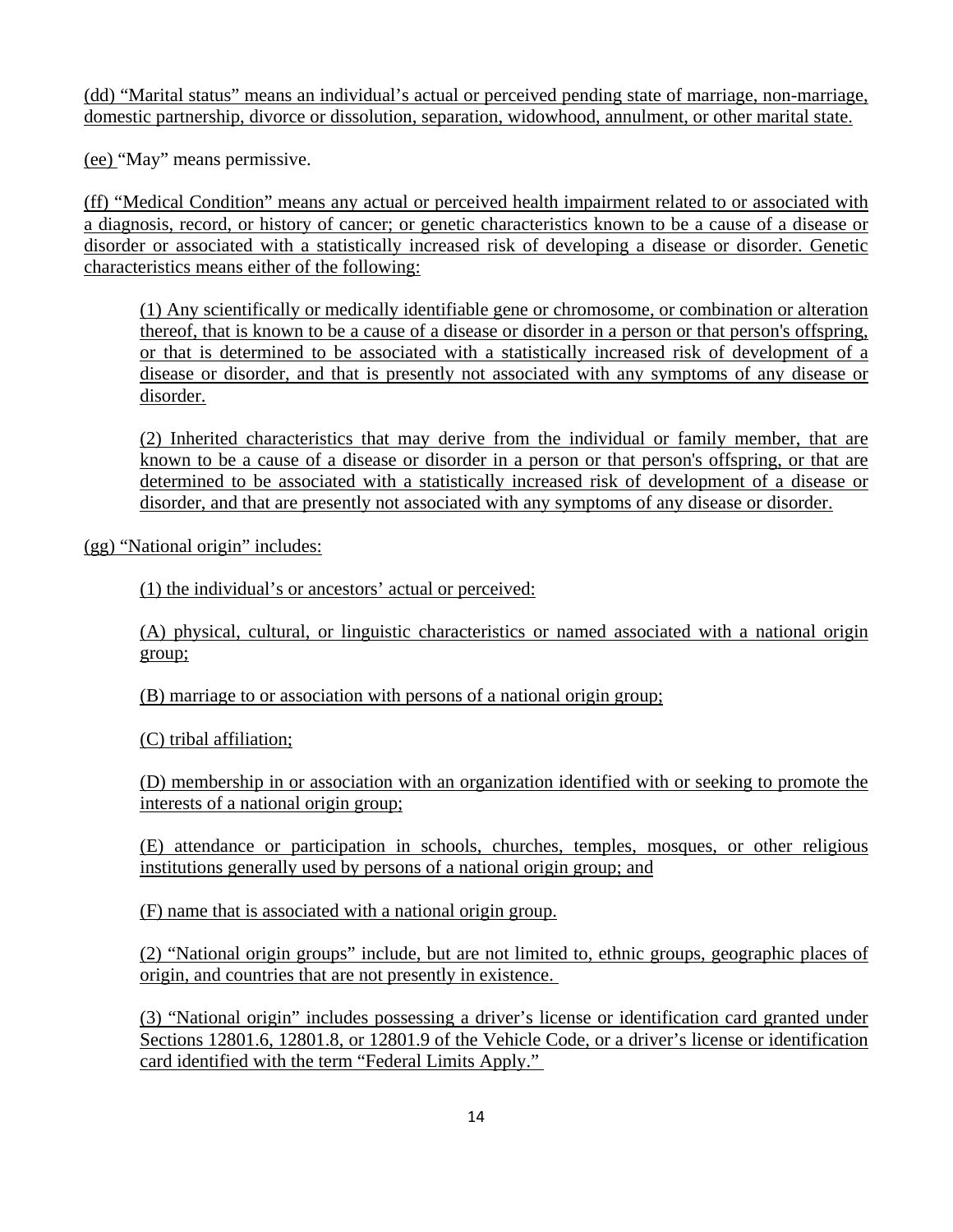(hh) "Other implementing regulations" means any additional regulations, guidelines, or procedures other than this subchapter, adopted by any state agency. Other implementing regulations, guidelines, or procedures cannot conflict with or provide less protections than the regulations in this subchapter.

(ii) "Other power-driven mobility device" includes any mobility device powered by batteries, fuel, or other engines—whether or not designed primarily for use by individuals with mobility disabilities—that is used by individuals with mobility disabilities for the purpose of locomotion, including golf cars, electronic personal assistance mobility devices (EPAMDs), such as the Segway® PT, or any mobility device designed to operate in areas without defined pedestrian routes, but that is not a wheelchair within the meaning of this section.

(jj) "Perceived membership in a protected class" means being regarded as, perceived as, or treated as a member of a protected class or as having the characteristics associated with being a member of a protected class, regardless of whether or not the perception is accurate.

(kk) "Person" means an individual, proprietorship, firm, partnership, joint venture, syndicate, corporation, association, committee, legal representative, trustee, trustee in bankruptcy, receiver, and any other organization, entity, or group, or group of persons acting in concert.

(ll) "Practice" or "Practices" includes any action or failure to act, rule, law, ordinance, regulation, decision, standard, project, policy, process, or procedure, whether written or unwritten or singular or multiple.

(mm) "Program, or activity, or service" includes all of the operations of, or benefits or aid provided by, a covered entity, directly or indirectly means any project, action or procedure undertaken directly by recipients of State support or indirectly by recipients through others by grants, contracts, arrangements or agreements. <del>, with respect to the public generally or with respect to any private or public entity.</del> Such programs or activities include, but are not limited to, the provisions of employment or goods; the procurement of goods or services; the provision of education, training, health, welfare, rehabilitation, housing, or other services; the provision of cash, financial benefits, or loan assistance; permitting, site and facility selection decisions; or the provision of facilities for furnishing services, financial aid or other benefits. The services, financial aid or other benefits provided under such programs or activities shall be deemed to include:

(1) any services, financial aid or other benefits provided with the aid of State support, or with the aid of other funds or resources required to be expended or made available for the program to meet matching requirements or other conditions which must be met in order for the recipients to receive the State support; or

(2) any service, financial aid or other benefit provided in or through a facility which is or was provided with the aid of State support or other funds or resources.

(1) The program, activity or services covered by Article 9.5, this subchapter, or other implementing regulations need not receive direct state support to be covered. Such coverage extends to all the operations of the covered entity. This is true even if only one part of the covered entity receives state support.

(2) The program, activity or services provided by the covered entity include any service, activity,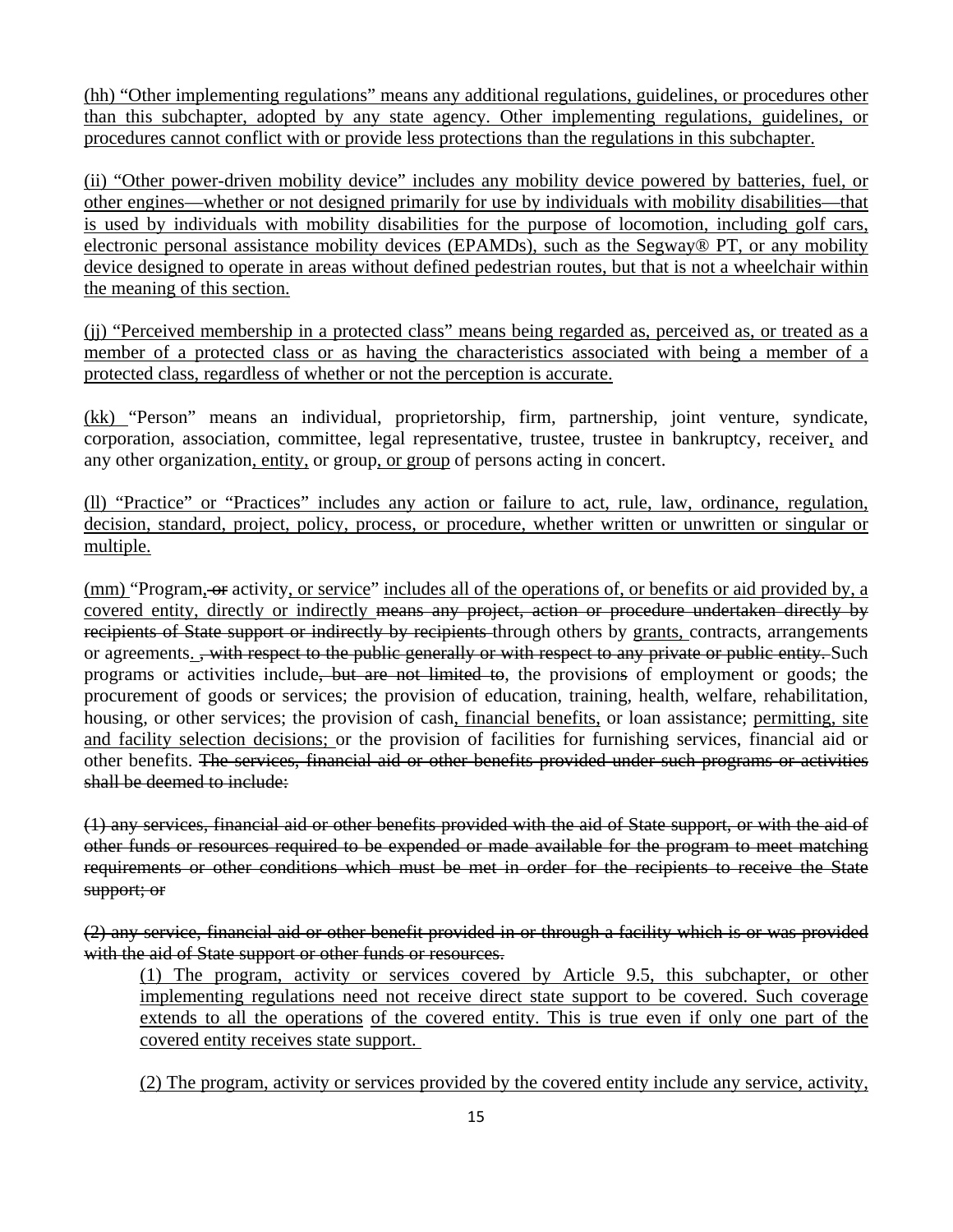financial aid or benefit provided in, at or through a facility that is or was provided by the state or any state agency or with the aid or benefit of state support or other funds or resources.

(nn) "Protected class" and "protected basis" are used interchangeably. They refer to the bases on which individuals are entitled to protections against discrimination pursuant to Article 9.5 of the California Government Code, Part 2.8 (commencing with section 12900) of the California Government Code, section 51, 51.5, 51.7, 54 and 54.2 of the California Civil Code, and any regulation adopted by the Council to implement these sections or Article 1 (commencing with section 12960) of the California Government Code, as applicable. Protected bases include sex, race, color, religion, ancestry, national origin, ethnic group identification, age, disability (including. mental and physical disability); medical condition, genetic information, marital status, and sexual orientation. To the extent protected bases are defined in Sections 12926 and 12926.1 of the California Government Code, those terms shall have the meanings set forth in this subchapter. Protected bases not defined in Section 12926 of the California Government Code or the Council's implementing regulations are defined in this subchapter. All protected bases include a perception that a person is a member of a protected class or has any of those characteristics, or that a person is associated with a person who is, or is perceived to be a member of a protected class. Discrimination on the basis of a protected class includes discrimination on the basis of a stereotype about members of the protected class.

(oo) "Qualified individual with a disability" means:

(1) an individual with a disability who, with or without reasonable accommodations to rules, policies, or practices, the removal of architectural, communication, or transportation barriers, or the provision of auxiliary aids and services, meets the essential eligibility requirements for the receipt of services or the participation in programs or activities provided by a public entity or contractor, or recipient of a public entity.

(2) with respect to employment, a qualified individual with a disability is an applicant or employee who, with or without reasonable accommodations, can perform the essential functions of the job in question.

(pp) "Qualified interpreter" means a person qualified and capable of effective, accurate, and impartial rendition of spoken or signed communication from one language to another between people who speak, sign, read, or write in a different language, both receptively and expressively, using any necessary specialized vocabulary and with appropriate cultural relevance, either simultaneously or consecutively. In some circumstances, effective communication may require that an individual be provided more than one interpreter. Qualified interpreters include, for example, sign language interpreters, oral transliterators, and cued-language transliterators. To be qualified an interpreter must have received adequate education and training in interpreter ethics, conduct, practice, and confidentiality.

(qq) "Qualified reader means a person who is able to read effectively, accurately, and impartially using any necessary specialized vocabulary.

(rr) "Race" refers to the identification of a group of people as distinct from other groups based on supposed or presumed physical or genetic characteristics, or the perception of an individual's race, without regard to whether those characteristics are immutable. "Race" is construed broadly to include classifications that might otherwise appear to be covered only by other protected bases such as national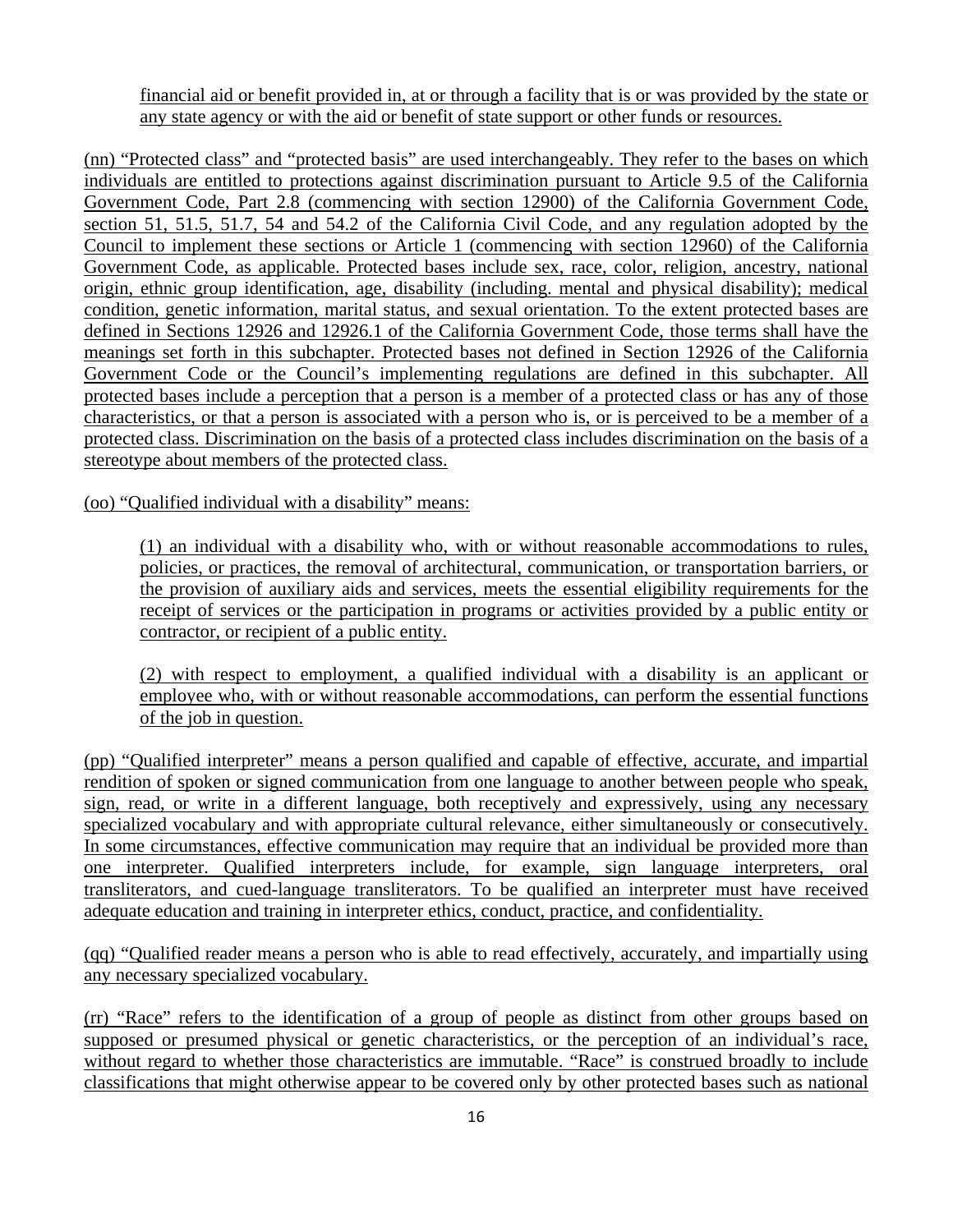origin or religion.

(ss) "Real property" means land, whether improved or unimproved; structures on land;, fixtures attached to structures;, interests in such property; and space on, over or under such property.

(tt) "Recipient" means any covered entity or person, other than the state or a state agency, operating directly or indirectly through another recipient, including any local agency, contractor, ,subcontractor, agent, or person, who regularly employs five or more persons and who receives State support, as defined in this Section, in an amount in excess of \$10,000 in the aggregate per State fiscal year or in an amount in excess of \$1000 per transaction, by grant, contract or otherwise, directly or through another recipient, including any successor, assignee, or transferee of a recipient. The term "recipient" excludes but excluding the ultimate beneficiary of the Sstate support. "Recipient" does not include State agencies. However, State agencies may look to this Division for guidance in the administration of their programs and activities.

(uu) "Reasonable Accommodations" or "Reasonable Modifications" for individuals with disabilities are used interchangeably under this subchapter to means the full range of adjustments necessary to afford an individual with a disability an equal opportunity to use or enjoy benefits privileges, programs, activities or services. They include, for example, changes, modifications, or adjustments in facilities, fixtures, furniture, equipment, devices, rules, policies, practices, procedures, licensing, ordinances, regulations, or programs, and other such needed accommodations.

(vv) "Religion," "religious creed," "religious observance," "religious belief," and "creed" are used interchangeably under this subchapter to mean any actual or perceived traditionally recognized religion as well as beliefs, observances, or practices, which an individual sincerely holds and which occupy in their life a place of importance parallel to that of traditionally recognized religions. They includes all aspects of religious belief, observance, and practice, such as duties of the clergy or elders, and religious dress and grooming practices. "Religious dress practices" shall be construed broadly to include the wearing or carrying of religious clothing, head or face coverings, jewelry, artifacts and any other item that is part of an individual's religious observance. "Religious grooming practice" shall be construed broadly to include of forms of head, facial and body hair, or body markings, that are part of an individual's religious observance. Religion includes atheism, agnosticism, and an individual's choice not to adopt a traditional or specific religious belief.

"Secretary" means the Secretary of the Health and Welfare Agency, as defined in Part 2.5 of Division 3 of Title 2 of the Government Code, or the Secretary's designee. (ww) "Services to be provided to the public" means the aid or benefits provided directly to the public by a recipient of State support.any covered entity.

(xx) "Sex" includes pregnancy, childbirth, and breastfeeding; medical conditions related to pregnancy, childbirth, or breast feeding; recovery from childbirth or termination of pregnancy, or other conditions related to the capacity to bear children; gender; transgender; transitioning; sex stereotyping; gender identity; and gender expression; or perception by a third party of any of the aforementioned.

(yy) "Sexual Orientation" includes actual or perceived heterosexuality, homosexuality, bisexuality, and asexuality. This refers to a person's emotional, romantic, or sexual attraction toward other people, and may be described by terms including gay, lesbian, bisexual, straight, asexual, or queer.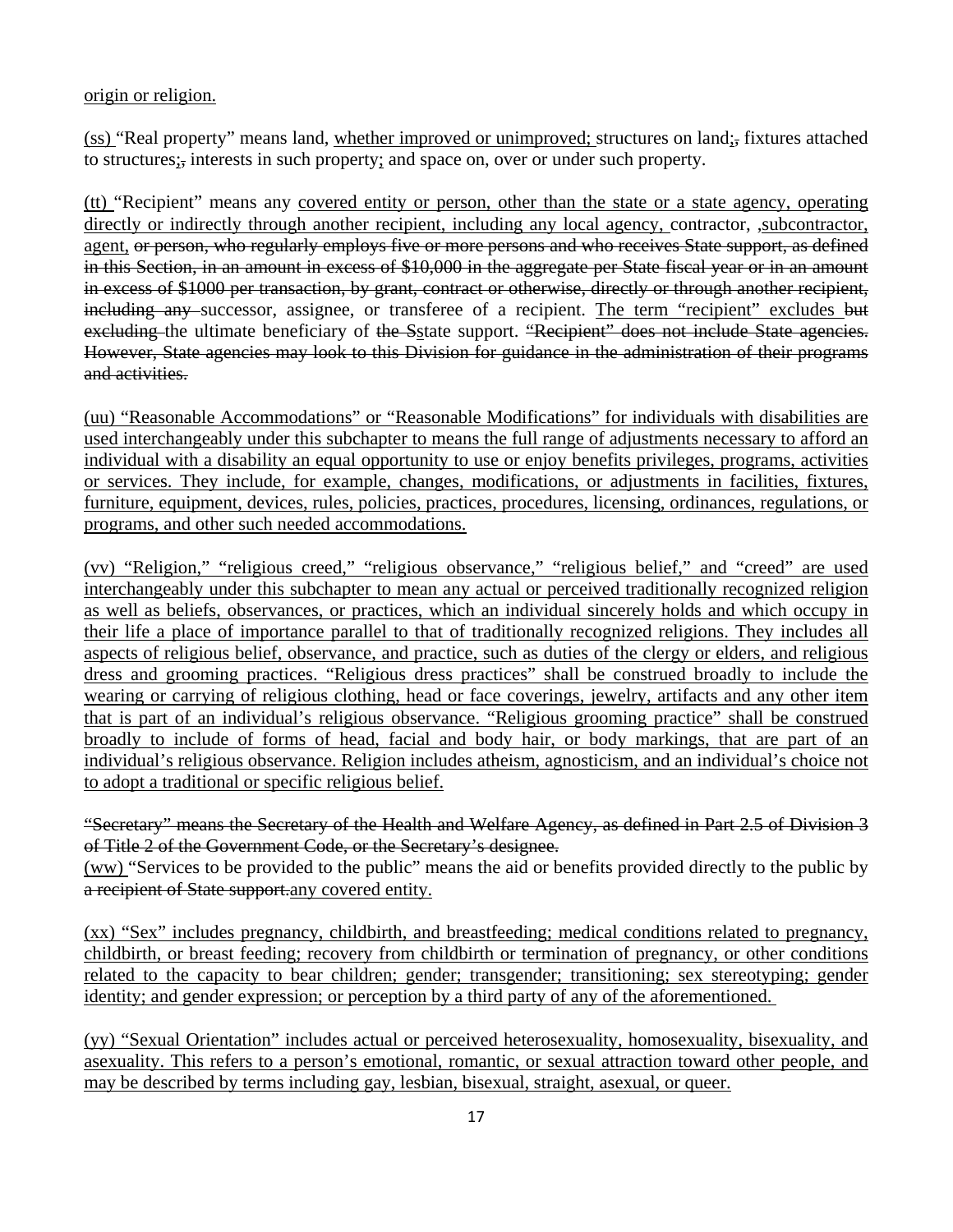(zz) "Shall" means mandatory.

"Should" means advisory.

(aaa) "State agency" means an administrative subdivision or instrumentality of Sstate government, including, but not limited to, agencies, special purpose district, departments, offices, officers, commissions, councils, authorities, boards, bureaus and divisions, and includes the California State University, which has the statutory or constitutional authority to provide State support to any person.

"State financial assistance" means any grant, entitlement, loan, cooperative agreement, contract or any other arrangement by which a State agency provides or otherwise makes available aid to recipients in the form of:

 $\overline{a}$  $(1)$  funds;

 $\overline{a}$ 

 $\overline{a}$ 

 $\overline{a}$ 

 $\overline{a}$ 

(2) services of State personnel; or

(3) real or personal property or any interest in or use of such property, including:

(A) transfers or leases of property for less than fair market value or for reduced consideration; or

(B) proceeds from a subsequent transfer or lease of property if the State share of its fair market value is not returned to the State.

(bbb) "State support" includes any funds, financial assistance, grant, entitlement, loan, note, donation, cooperative agreement, subsidy, contract, transfer or allocation of state funds or property, benefit or any other arrangement by which the state or any state agency provides or otherwise makes available aid, services or benefits for the use of or to recipients, including aid, services, or benefits in the form of:

(1) any payment, transfer, or allocation of funds;

(2) provision or use of services of state personnel;

(3) provision or use of state materials or equipment;

(4) provision or use of real or personal property or any interest in or use of such property, including:

(A) transfers or leases of property for less than fair market value or for reduced consideration; or

(B) proceeds from a subsequent transfer or lease of property if the state share of its fair market value is not returned to the state; or

(5) Aids, services or benefits that that the state or any state agency administers or allocates, including any competitive or discretionary tax credits, and any payments, subsidies, or other assistance extended by the state or any state agency to any person, agency or entity providing insurance, including health-related insurance coverage for payments to or on behalf of a person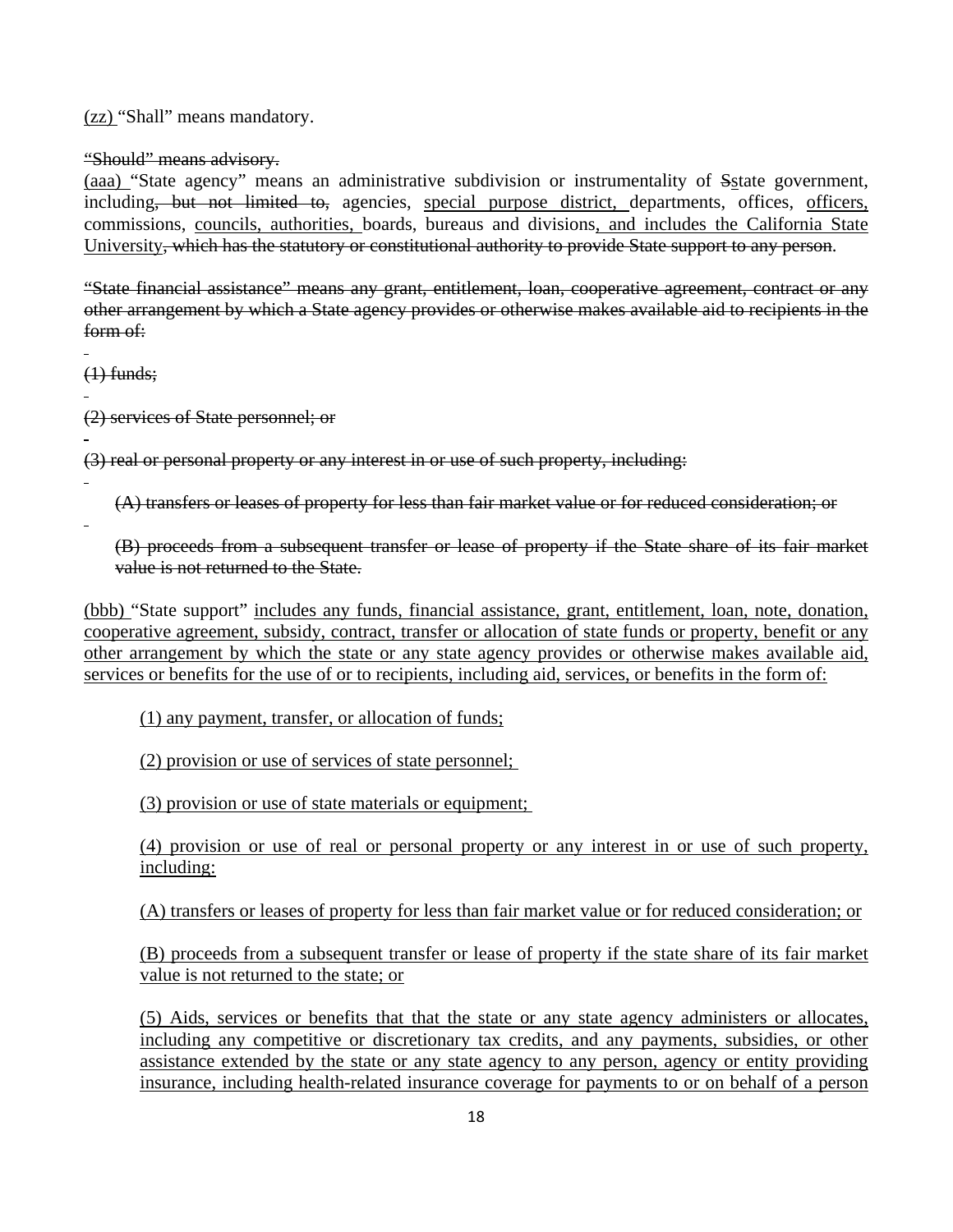obtaining health-related insurance coverage from that entity, or extended by the state directly to such individual for payment to any entity providing health-related insurance coverage.

means the funds or financial assistance provided by the State to a recipient which:

(1) is "Funded directly by the State" as defined in this Section; or

 $\overline{a}$ 

 $\overline{a}$ (2) receives "State financial assistance" as defined in this Section.

(ccc) "State supported program" means any program or activity which that receives Sstate support, in whole or in part.

(ddd) "Stereotype" means a belief about a person's appearance or behavior, gender roles, gender expression, or gender identity, or about their ability or inability to perform certain kinds of work or to participate in, benefit from, or receive health or other services under programs or activities, based on a myth, bias or prejudice, assumption, social expectation, convention, statistical probabilities, or generalization about the individual or about other persons in a protected class.

(eee) "Transgender" is a general term that refers to a person whose actual or perceived gender identity differs from the person's sex assigned at birth. A transgender person may or may not have a gender expression that is different from the social expectations of the sex assigned at birth. A transgender person may or may not identify as "transsexual."

(fff) "Transitioning" is a process some transgender people go through to begin living as the gender with which they identify, rather than the sex assigned to them at birth. This process may include, changes in name and pronoun usage, facility usage, participation in a recipient's sponsored activities (e.g., sports teams, team-building projects, or volunteering), or undergoing hormone therapy, surgeries, or other medical procedures.

(ggg) "Ultimate beneficiary" means a person identified in Government Code Section 11135 in a protected class who receives, applies for, participates in, or benefits from, or is unlawfully deterred or excluded from benefiting from, full and equal access to the benefits of, or employment with, or is subjected to discrimination under a program activity or service that is conducted, operated or administered any covered entity. receiving or applying for, the benefits of, or employment under a program of activity which receives State support.

(hhh) Video remote interpreting (VRI) service means an interpreting service that uses video conference technology over dedicated lines or wireless technology offering high-speed, wide-bandwidth video connection that delivers high-quality video.

(iii) Wheelchair means a manually-operated or power-driven device designed primarily for use by an individual with a mobility disability for the main purpose of indoor or of both indoor and outdoor locomotion.

Note: Authority cited: Section 12935(a), Government Code. Reference: Sections 11000, 11135, 11139.5, Government Code. 11136, 11137, 11139, 11139.8, 12901, 12903, 12926, 12926.1,12940, and 12960, Government Code.

[§§ 14021-14024. Reserved.]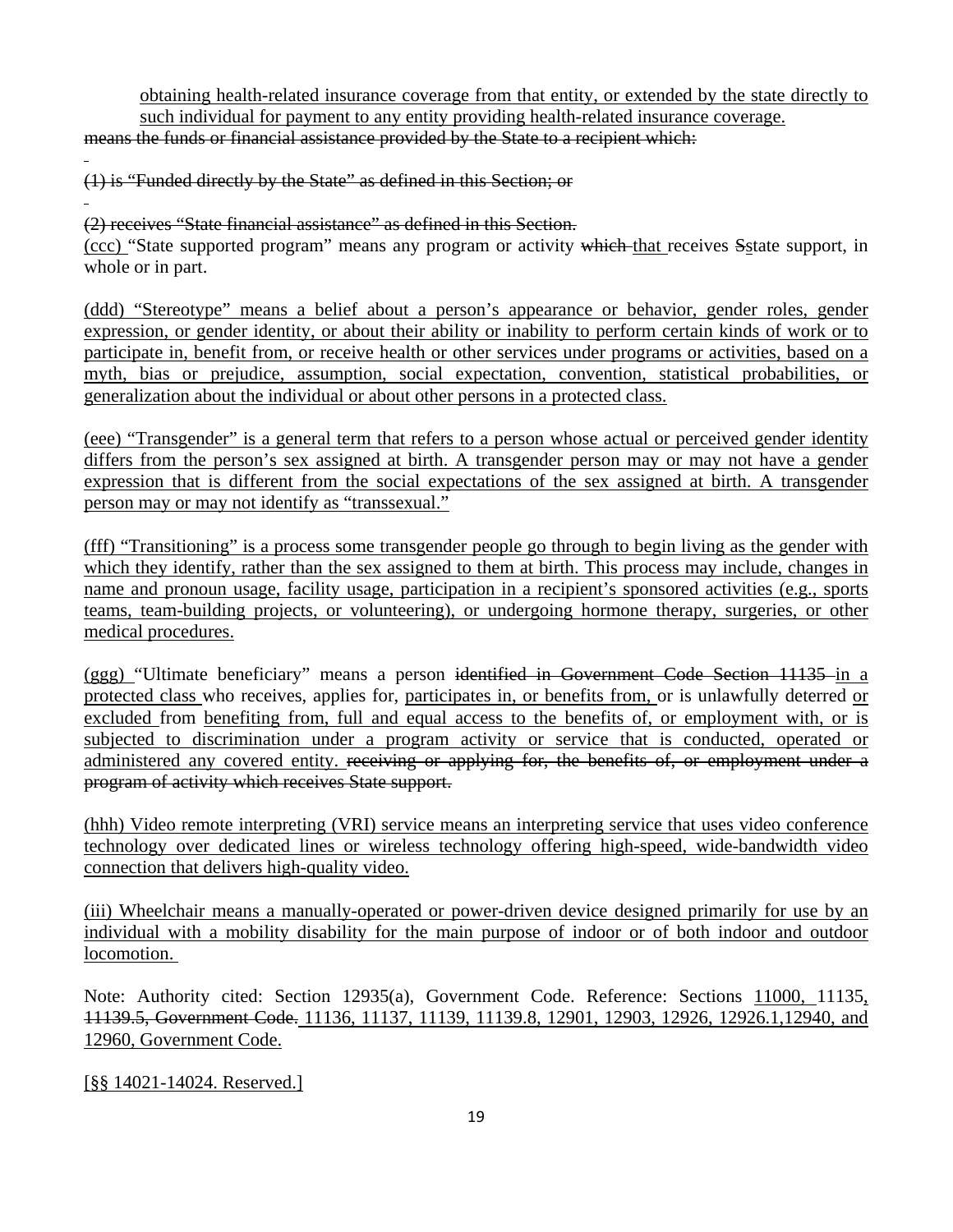### § 11151. Applicability of This Division.

(a) The provisions of this Division are applicable as of the effective date of this Division and shall not be interpreted to be retroactive.

(b) Except as set forth in this Subsection, the provisions of this Division do not apply to recipients who do not provide services to the public as defined in Section 98010. Such recipients shall comply with the regulations of the FEHC and shall be deemed to be "employers" for purposes of such regulations. For purposes of such recipients, the regulations of the FEHC with respect to "employees" or "applicants" shall be deemed to refer to "ultimate beneficiaries" as defined in Section 98010.

Note: Authority cited: Section 12935(a), Government Code. Reference: Sections 11139 and 11139.5, Government Code.

## § 11152. [Reserved]

## **Article 3. Discriminatory Practices Relating to All Groups Protected by Article 9.5**

## § 11153.14025. General Prohibitions.

No person in the State of California shall, on the basis of ethnic group identification, religion, age, sex, race, color, religions, ancestry, national origin, ethnic group identification, age, disability (including mental disability and/or a-physical or mental-disability, medical condition, genetic information, marital status, or sexual orientation, be unlawfully denied the full and equal access to benefits of, or be unlawfully subjected to discrimination, by action or inaction, under any program, or activity, or service that is conducted, operated or administered by a covered entity.funded directly by the State or receiving any financial assistance from the State.

Note: Authority cited: Section 12935(a), Government Code. Reference: Sections 11000, 11135, 11136, 11139.8, 12926, 12926.1, and 12940, Government Code.

## § 11154. § 14026. Discriminatory Practices Applicable to All Persons.

(a) It is a discriminatory practice for a recipient any covered entity, in carrying out or failing to carry out any program, activity or service, or activity or providing or denying any services or benefits directly, or through contractual, licensing or other arrangements, to treat in purpose or effect any person less favorably without legal justification on the basis of the protected class of the person, that does any of the following: on the basis of ethnic group identification, religion, age, sex, color, or a physical or mental disability:

 $(1a)$  to denydenies a person the opportunity to apply for, receive, participate in, or benefit from an aid, benefit orprogram, activity, or service;

(2b) to affordaffords a person the opportunity to apply for, receive, participate in or benefit from an aid, benefit, or service that is not <u>full and equal to that the opportunity</u> afforded others;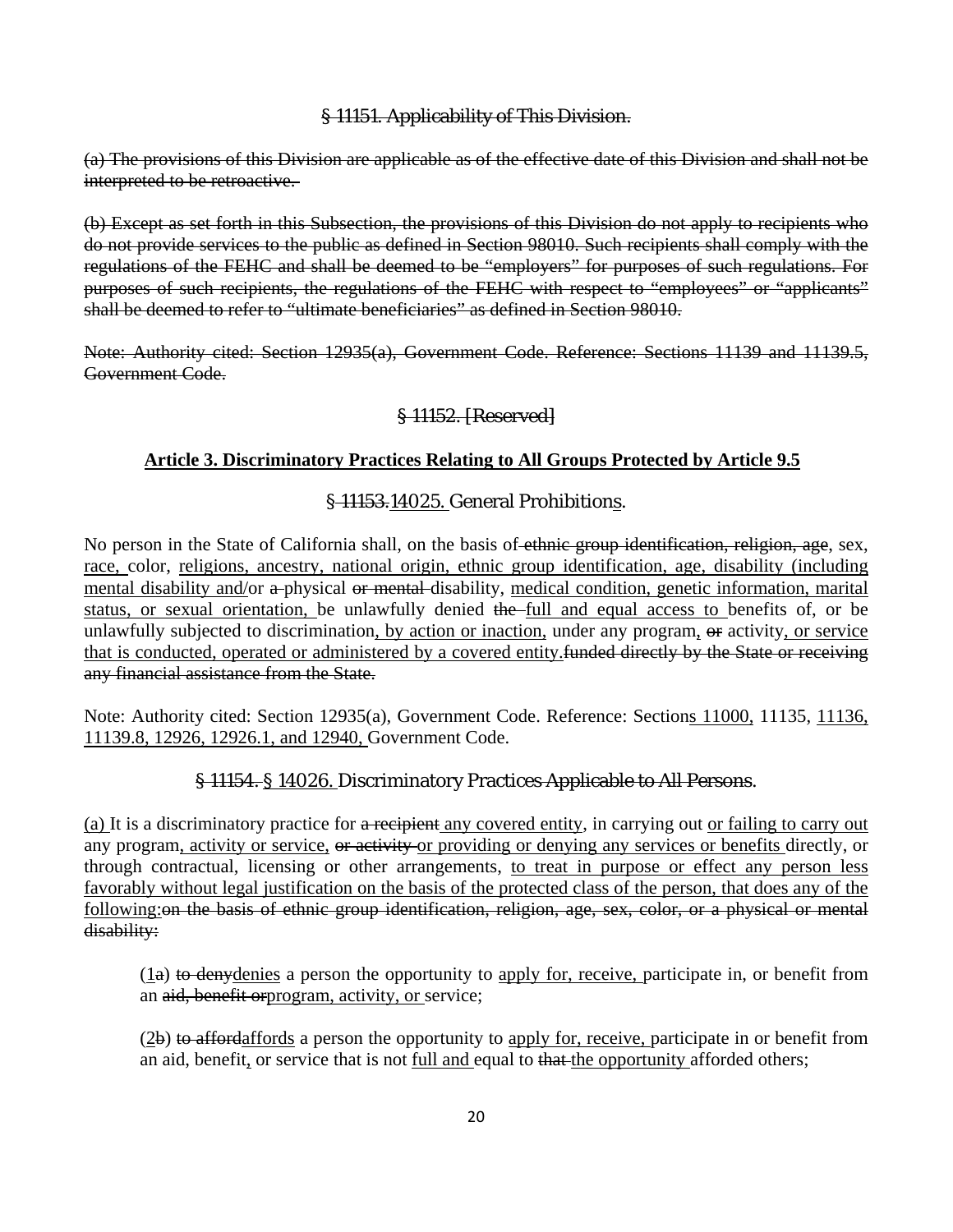(3e) to provideprovides a person with an aid, benefit or program, activity, or service to a person that is not as effective in affording an equal opportunity to obtain the same result, to gain the same benefit, or to reach the same level of achievement as that provided to others. In some situations, identical treatment may be discriminatory;

(4d) to provideprovides different or separate aid, benefitsprograms, activities, or services to a person, or to any class of persons, than is provided to others, or to provide aid, benefits provides programs, activities, or services at a different time, unless such action is clearly necessary to provide such persons with an equal opportunity to receive as truly effective aid, benefitsprogram, activity, or services as those provided to others;

(e5) to aidaids or perpetuate perpetuates discrimination against a person by transferring Sstate support to another recipient covered entity that discriminates in the provision of providing any aid, benefitprogram, activity, or service;

(6f) to excludes a person from participation as a member of a planning or advisory board. Under this requirement, it is a discriminatory practice for a recipient to fail to make reasonable efforts to achieve a representative board. However, such requirement is not deemed to impose adherence to a quota system;

 $(7g)$  to otherwise limit-limits a person in the exercise or enjoyment of any right, privilege, advantage or opportunity enjoyed by others participating in or receiving any aid, benefit, or service resulting from theunder a program, service, or activity;

(8h) to deny denies a person the opportunity to participate in programs, or activities, or services that are not separate or different, despite the existence of permissibly separate or different programs or activities;

 $(9i)$  to utilizeutilizes criteria or methods of administration that:

 $(A<sup>1</sup>)$  have the purpose or effect of subjectingsubject a person to discrimination on the basis of ethnic group identification, religion, age, sex, color, or a physical or mental disability a protected class, or perception of membership in, or association with someone, in a protected class;

(2B) have the purpose or effect of defeating defeat or substantially impairing impair the accomplishment of the objectives of the recipient's covered entity's program, activity, or service, with respect to a person of a particular ethnic group identification, religion, age, sex, color, or with a physical or mental disability on the basis of a protected class (the "objectives" of a program or activity shall include looking to the overall mission or purpose of a program or activity, including but not limited to those contained in relevant statutes, legislative intent and history, and regulations); or

 $(C)(3)$ -perpetuate discrimination by another recipient-covered entity on the basis of ethnic group identification, religion, age, sex, color, or a physical or mental disabilityinclusion in a protected class;. or

(D) perpetuate discrimination on the basis of inclusion in a protected class.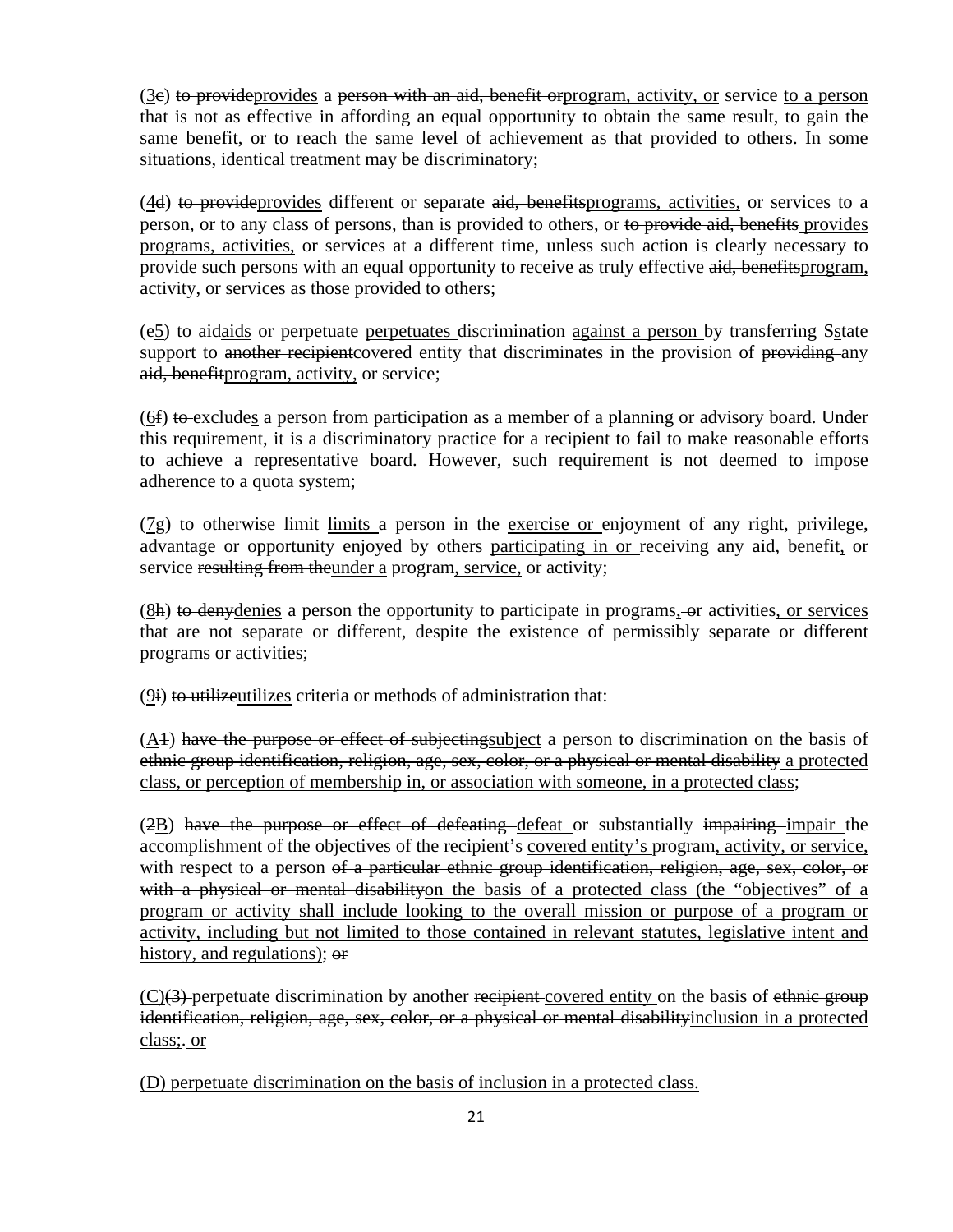$(10)$  to makemakes or permit-allows selections or closures of sites or locations of facilities, or makes or issues or denies permits for programs, services, activities or facilities that:

(4A) that have the purpose or effect of excluding exclude persons from, denies ying them the benefits of, or otherwise subjecting subjects them to discrimination under any program, or activity, or service;

 $(B2)$  that have the purpose or effect of defeating defeat or substantially impairing impair the accomplishment of the objectives of the program, or activity, or service with respect to a person of a particular ethnic group identification, religion, age, sex, color, or with a physical or mental disabilityon the basis of inclusion in a protected class.

(b) This subsection applies to any covered entity engaging in permitting activity, or site or facility selection, notwithstanding that other covered entities have issued, allowed or made permits or selections relating to the same program, activity, site or facility.

Note: Authority cited: Section 12935(a), Government Code. Reference: Sections 11000, 11135, 11139, 12926, 12926.1, and 12940 and 11139.5, Government Code.

§ 11155. Interpretation of Section 98101.

The provisions of Section 98101 are not intended:

(a) to limit, by the enumeration of specific forms of prohibited discrimination, the general prohibition against discrimination set forth in Section 98100;

(b) to adversely affect lawful programs which benefit persons of a particular ethnic group identification, religion, age, sex, color, or with a physical or mental disability to overcome the effects of conditions that result or have resulted in limited participation in, or receipt of benefits from, any State supported program or activity; or

(c) to prohibit or require actions or practices otherwise allowed or not required under Chapter 3 of this Division.

Note: Authority cited: Section 12935(a), Government Code. Reference: Sections 11135, 11139 and 11139.5, Government Code.

§ 14027. Standards for Determining Discrimination.

(a) In order to determine whether a practice is discriminatory, the Department will use all sources of information, including the sources of information and methods used by state and federal courts and agencies in determining whether a practice is discriminatory. The sources of information and methods used by federal courts and agencies shall be considered a floor and not a ceiling, consistent with the objective of Article 9.5 and this subchapter to provide the broadest protections for civil rights of California's residents.

(b) Discriminatory practices prohibited by Article 9.5 and this subchapter include facial discrimination,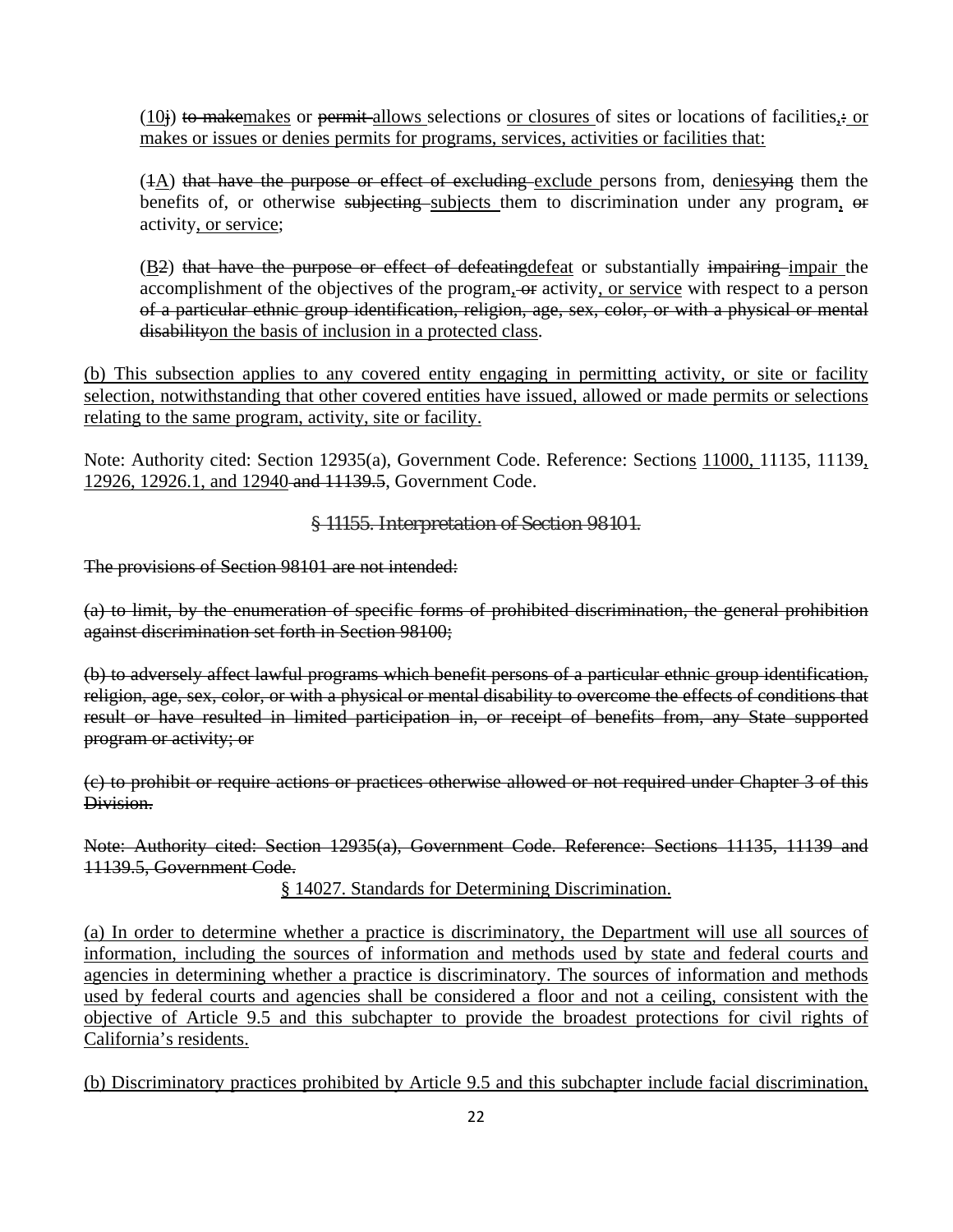intentional discrimination and disparate impact discrimination.

(1) Facial or express discrimination is unlawful *per se* under Article 9.5, this subchapter, and other implementing regulations. This includes and rules, practices, policies, ordinances, and regulations that classify individuals and provide them aid, benefits or services on the basis of their inclusion or exclusion from a protected class, except to the extent they lawfully benefit members of a protected class or as part of a lawful affirmative action plan.

(2) Practices that intentionally discriminate against individuals on the basis of a protected class are prohibited under Article 9.5, this subchapter, and other implementing regulations. Intentional discrimination is established when a protected basis is a motivating factor in committing an adverse action even though other factors may have also motivated the practice. Intentional discrimination may be proved by direct or circumstantial evidence. "Intentional" discrimination includes "purposeful" discrimination.

(3) Disparate impact discrimination is prohibited under Article 9.5, this subchapter, and other implementing regulations. "Disparate impact," "discriminatory effect," and "adverse impact" are used interchangeably. Disparate impact occurs when an act or practice, regardless of intent, a) has an adverse or disproportionate impact, or predictably results in an adverse disproportionate impact, on the basis of a protected class; (b) increases, reinforces, or perpetuates discrimination or segregation on the basis of a protected class; or (c) has the effect of violating any of the other prohibitions in Article 9.5, this subchapter, or other implementing regulations. Disparate impact can be established even if a practice is facially neutral. A practice with a disparate impact may nevertheless still be lawful if supported by a legally sufficient justification, as set out in section 14029.

Note: Authority cited: Section 12935(a), Government Code. Reference: Sections 11000, 11135, 12926, 12926.1,12940, 12955, and 12955.8, Government Code.

## § 14028. Proof in Intentional Discrimination Cases.

(a) Admissions, expressions of bias, or other direct evidence of discrimination often are probative of purpose or intent, but are not necessary to demonstrate that a practice is intentional discrimination.

## (b) Circumstantial evidence may be relied upon to demonstrate intentional discrimination.

(1) Probative sources of information or methods for determining whether discrimination has occurred include: information concerning the disproportionate, adverse effect of a decision affecting a protected class or decisions on comparable matters; the historical background of the challenged practice; specific antecedent events leading to the challenged decision; departures from normal procedures or substantive conclusions; and contemporary statements of decisionmakers and other legislative history; and a pattern of harm to the protected classes; information showing that discrimination against members of a protected class is the standard operating procedure based on statistical data that the practice has a disproportionate, adverse effect on members of the protected class and supporting anecdotal evidence; and the use of presumptions, burden shifting and comparisons between a protected class and other individuals.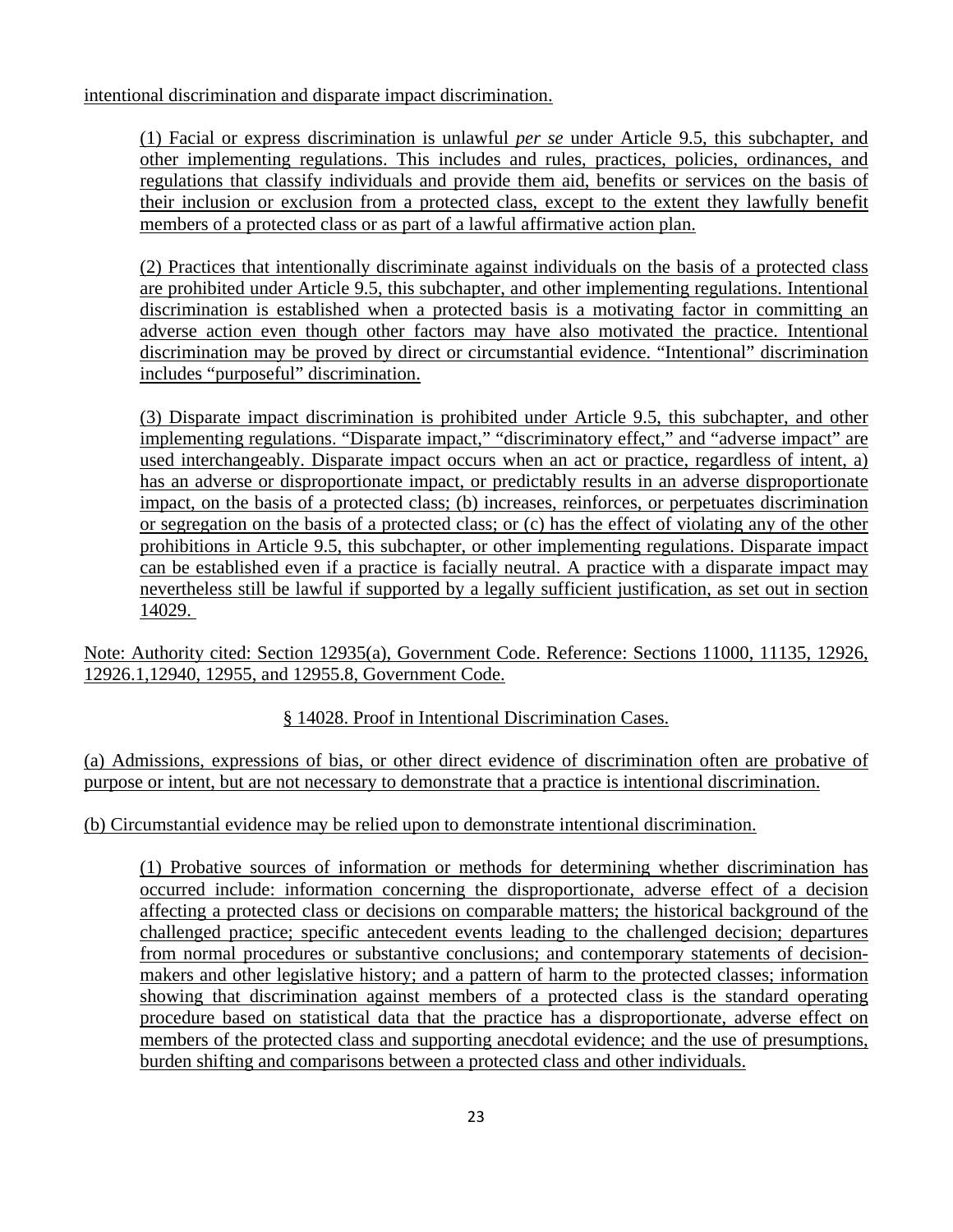(2) Information showing a disparate impact on a protected class is circumstantial evidence that a program, activity, or practice is intentional discrimination includes, but is not limited to, the following:

(A) statistical data or anecdotal evidence showing that a group of individuals, other than the protected class, concurrently received better or more effective benefits under the same or a similar program or activity; or

(B) statistical data or anecdotal evidence showing that the benefits of the program or activity were better or more effective when other individuals utilized a program or activity than when members of the protected class utilized the same or similar program or activity to a greater extent.

(c) Burdens of Proof in Intentional Discrimination Cases Based on Circumstantial Evidence

(1) An aggrieved person or the Department first has the burden of establishing a prima facie case of discrimination by showing that the aggrieved individual or individuals: 1) belongs to a protected class; 2) the individual or individuals were subject to adverse action; and 3) a causal connection or link exists between the individual's protected class and the adverse action. A prima facie case establishes a rebuttable presumption of discrimination

(2) If the aggrieved person or the Department satisfies the burden of proof set forth in paragraph  $(c)(1)$  of this subsection, the respondent must then establish a legitimate, non-discriminatory reason for the adverse action.

(3) If the respondent satisfies the burden of proof set forth in paragraph  $(c)(2)$  of this subsection, the burden shifts back to the aggrieved person or the Department to demonstrate that the nondiscriminatory reason(s) asserted by the respondent are pretextual (i.e., not the true reasons) or are false.

Note: Authority cited: Section 12935(a), Government Code. Reference: Sections 11000, 11135, 12926, 12926.1, 12940, 12955, and 12955.8, Government Code; *Mixon v. Fair Employment and Housing Comm.* (1987) 192 Cal.App.3d 1306; *Guz v. Bechtel National Inc.* (2000) 24 Cal.4th 317; *McDonnell-Douglas Corp. v. Green* (1973) 411 U.S. 792; *Village of Arlington Heights v. Metropolitan Housing Devel. Corp.* (1977) 429 U.S. 252.

## § 14029. Proof in Disparate Impact Discrimination Cases.

(a) Evidence of disparate impact may include evidence that adverse effects fall disproportionately on a protected class, and/or that the benefits of the program, activity or service were reduced, or were less effective, or more burdensome to obtain, when members of a protected class utilized a program, activity or service than when other individuals utilized the same or similar program, activity or service.

(b) Burdens of Proof in Disparate Impact Discrimination Cases.

(1) The aggrieved person or the Department has the burden of proving that an action, practice or practices caused or predictably will cause a disparate impact.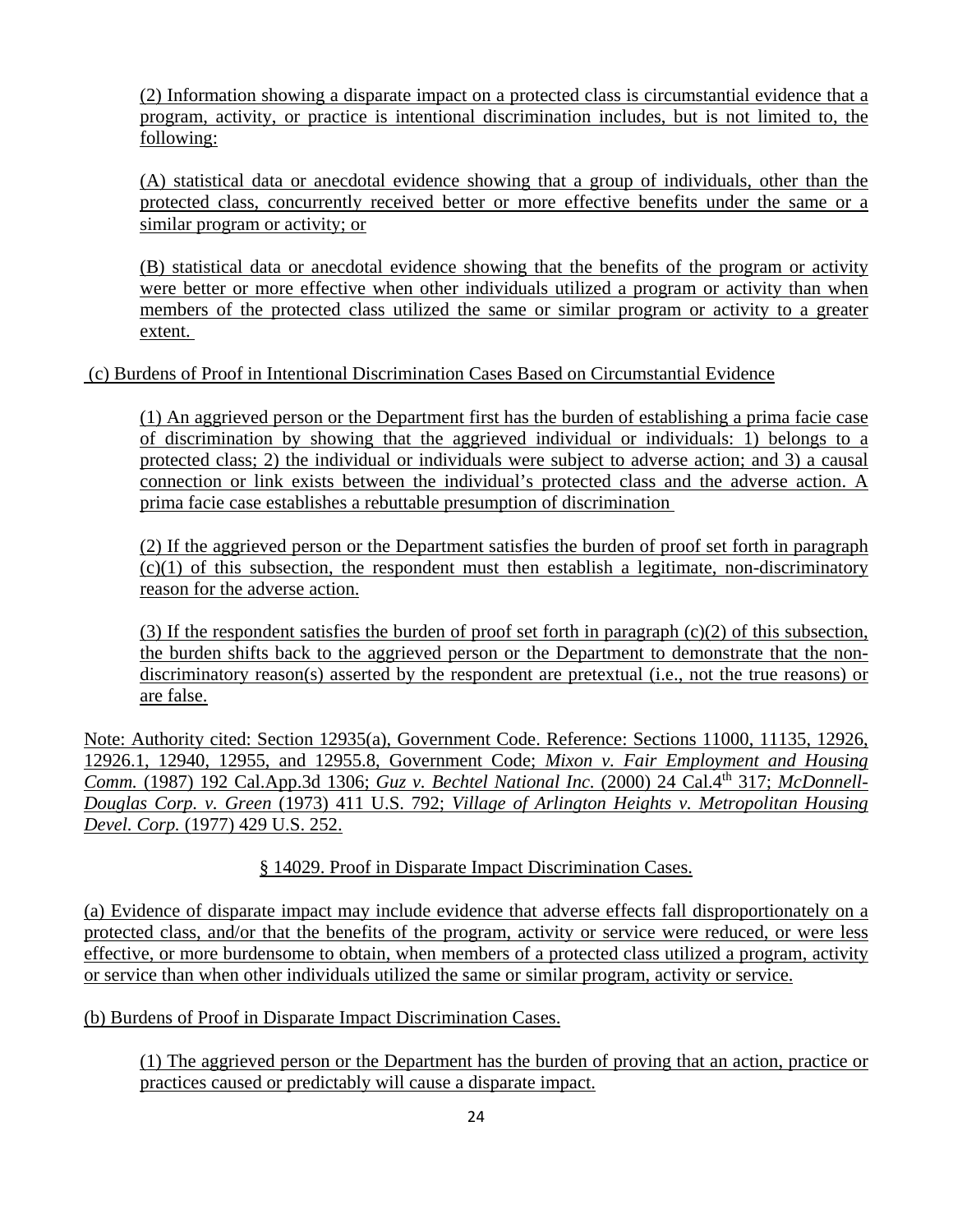(2) Once the aggrieved person or the Department satisfies the burden of proof set forth in paragraph (2) of this subsection, the respondent has the burden of proving that the respondent had a legally sufficient justification under subsection (C) in this section.

(3) Legally Sufficient Justification.

(A) A legally sufficient justification exists where the respondent proves that the action or practice is necessary to achieve an substantial, legitimate, and nondiscriminatory purpose sufficiently compelling to override the disparate impact, and that the action or practice effectively carries out the purpose it is alleged to serve.

(B) A legally sufficient justification must be supported by evidence and may not be hypothetical or speculative.

(c) If the respondent satisfies the burden of proof set forth in paragraph  $(2)(C)$  of this subsection, the aggrieved person or the Department may still prevail upon proving that the purpose for the challenged action or practice can be equally served by an action or practice that has a less discriminatory effect.

Note: Authority cited: Section 12935(a), Government Code. Reference: Sections 11000, 11135, 12926, 12926.1, 12940, 12955, and 12955.8, Government Code

§ 14030. Other Proof Provisions.

(a) A legally sufficient justification, as described in subsection 14029(b)(3), is not a defense against a claim of intentional discrimination.

(b) The same information may be probative of more than one form of discrimination.

(c) The evidence and methods of proof described in this Section shall be construed as illustrative and not as limitations on the enforcement of Article 9.5, this subchapter, or other implementing regulations.

Note: Authority cited: Section 12935(a), Government Code. Reference: Sections 11000, 11135, 12926, 12926.1, 12940, 12955, and 12955.8, Government Code.

[§§ 14031-14049. Reserved.]

## **Article 4. Remedial Actions**

## § 14050. Private Right of Action.

(a) Any person may file a complaint with the Department regarding any alleged violation of Article 9.5, this subchapter or other implement regulations.

(b) Article 9.5, this subchapter, and other implementing regulations may be enforced by a civil action in federal or state court for equitable or declaratory relief, including actions for declaratory relief, injunctive relief, writ of mandamus, mandatory relief, and cessation or suspension of state financial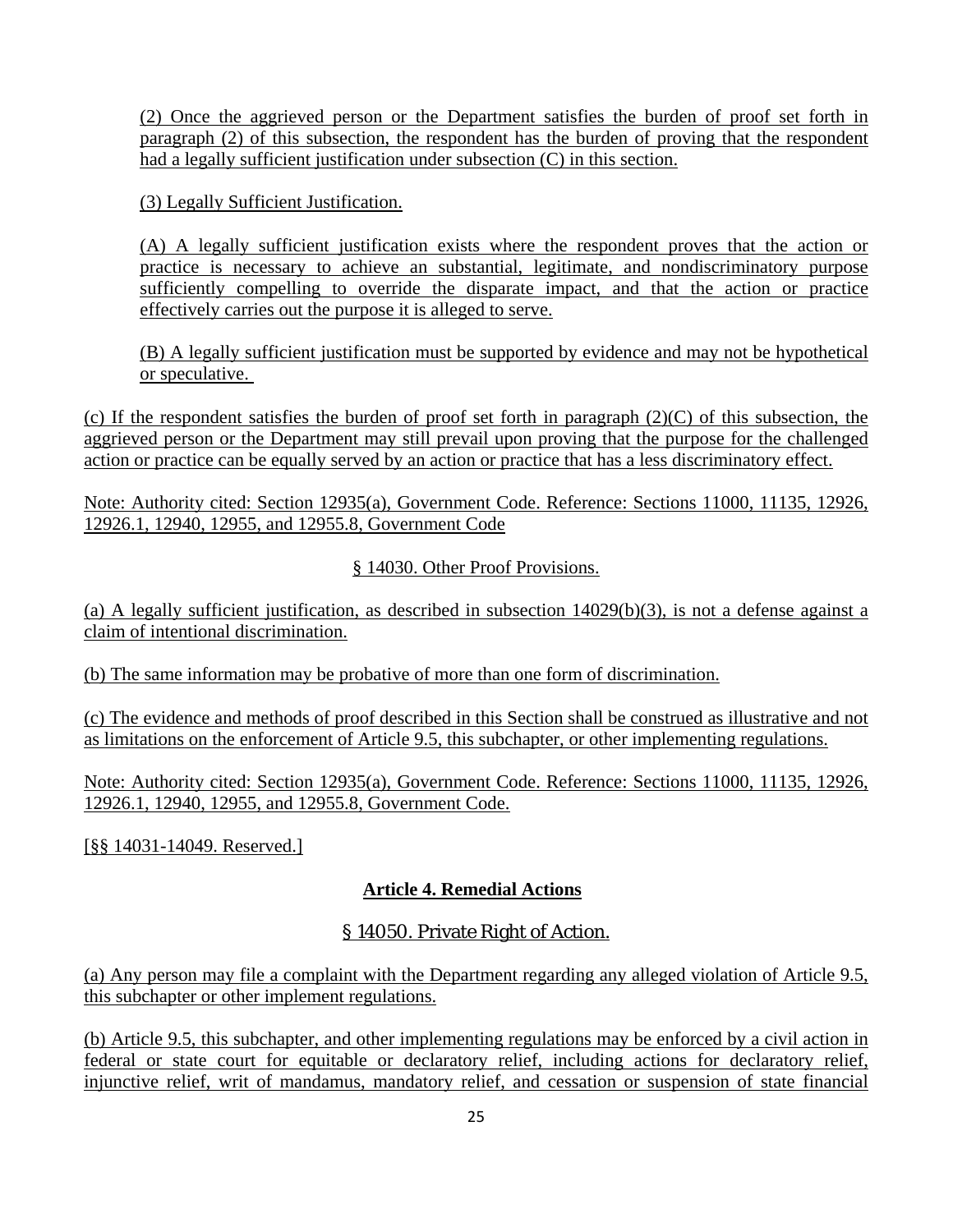assistance, which shall be independent of any other rights and remedies, including any action taken by a recipient or the state or any state agency under Sections 11136 and 11137 of the California Government Code.

(c) A prevailing complainant shall be entitled to costs, expenses, and reasonable attorneys' fees, including expert witness fees, in an action or administrative complaint.

Note: Authority cited: Section 12935(a), Government Code. Reference: Sections 11135, 11136, 11137 and 11139, Government Code.

## § 14051. Exhaustion of Administrative Remedies.

(a) Exhaustion of administrative remedies available under Fair Employment and Housing Act, Government Code section 12900 et seq., Civil Code Section 51, 51.5, 51.7, 54, 54.1 or 54.2, Article 9.5, this subchapter, or other implementing regulations shall not be a prerequisite to the bringing of actions for judicial enforcement of Article 9.5, this subchapter or other implementing regulations, nor shall any person first be required to exhaust administrative remedies of any other state or federal agency or the internal grievance procedures of any recipient before filing a pre-complaint inquiry or a complaint with the Department or a civil action for enforcement of Article 9.5.

(b) Where an underlying administrative procedure has occurred, the civil action or Department investigation of violations of Article 9.5, this subchapter, and implementing regulations shall not be limited to a review of the administrative record even if the civil suit includes several causes of action, some of which may be subject to a review of an administrative record requirement. A civil action shall proceed by trial de novo.

(c) In a civil action, to the extent an aggrieved person alleges employment discrimination in violation of the Fair Employment and Housing Act, Government Code sections 12000 *et seq.* as a separate claim in addition to a violation of Article 9.5, the person must exhaust administrative remedies for those separate claims as required by Government Code section 12960 and implementing regulations.

(d) If an aggrieved person chooses to seek resolution of a claim under Article 9.5, this subchapter, or other implementing regulations through a state agency administrative procedure or internal agency grievance procedure, or if a complaint is referred to an agency for investigation pursuant to section 14052(b), the one-year deadline for filing a complaint with the Department under Government Code 12960 shall be tolled for the pendency of the investigation.

Note: Authority cited: Section 12935(a), Government Code. Reference: Sections 11135, 11136, 11137, 11139 and 11139.8.

§ 1405211157. Mandatory Remedial Action.

(a) If the responsible State agency finds a recipient has violated this Division or other implementing regulations the recipient shall take such remedial action as the responsible State agency deems necessary to overcome the effects of such violation.

(a) Whenever a state agency believes that a covered entity or entities have violated the Fair Employment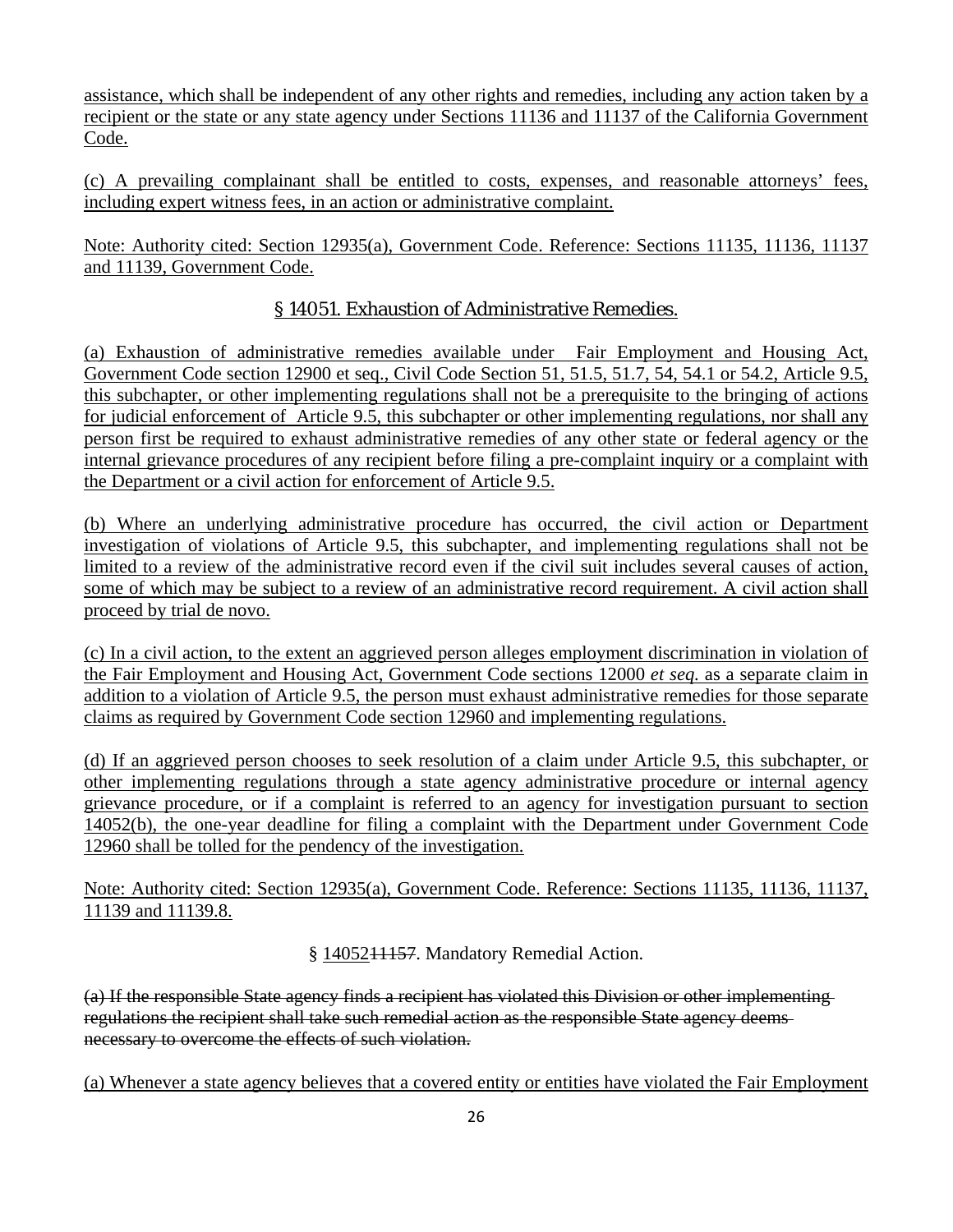and Housing Act, Government Code section 12900 et seq.,Civil Code Section 51, 51.5, 51.7, 54, 54.1 or 54.2, Article 9.5, this subchapter, or other implementing regulations, the head of the state agency, or his or her designee, shall notify the covered entity or entities of such violation and shall submit a complaint detailing the alleged violations to the Department for investigation and determination according to Government Code 11136.

(b) The Department retains discretion to refer complaints concerning violations to, or back to, the state agency responsible for the program, activity or service for investigation and possible resolution. Nothing in this subsection shall preclude an aggrieved person from proceeding under section 14050 (Private Right of Action).

(c) If a recipient or recipients are found to have violated the Fair Employment and Housing Act, Government Code section 12900 et seq., Civil Code Section 51, 51.5, 51.7, 54, 54.1 or 54.2, the Act, this subchapter or other implementing regulations, the responsible state agency that administers the program or activity involved, in addition to remedies provided by other laws and actions directed by a Court, shall take one or more of the following actions:

(1) termination of all or part of the recipient's state support;

(2) suspension of all or part of the recipient's state support;

(3) debarment from, or otherwise making the recipient ineligible for, future state support for a specified period of time or until specified remedial actions are taken by the recipient;

(4) probationary eligibility for future state support, or making future state support conditional upon compliance with specified conditions; or

(5) placing conditions upon the continuation of present state support.

(bd) Where a recipient is found to have violated this Division the Fair Employment and Housing Act, Government Code section 12900 et seq., Civil Code Section 51, 51.5, 51.7, 54, 54.1 or 54.2, Article 9.5, this subchapter, or other implementing regulations, and where another recipient exercises control over such recipient, either or both recipients shall be required to take such remedial action as deemed appropriate by the responsible state agency or a court.

Note: Authority cited: Section 12935(a), Government Code. Reference: Sections 11135, 11136, 11137 and 11139, Government Code.

## § 11158. § 14053. Permissive Remedial Action.

(a) A State agency may, where necessary to overcome the effects of discrimination in violation of Fair Employment and Housing Act, Government Code section 12900 et seq., Civil Code Section 51, 51.5, 51.7, 54, 54.1 or 54.2, Article 9.5, this Divisionsubchapter or other implementing regulations:

(1) require a recipient to take remedial action with respect to persons who are no longer participants in the recipient's program, or activity, or service, but who were participants in the program when such discrimination occurred; and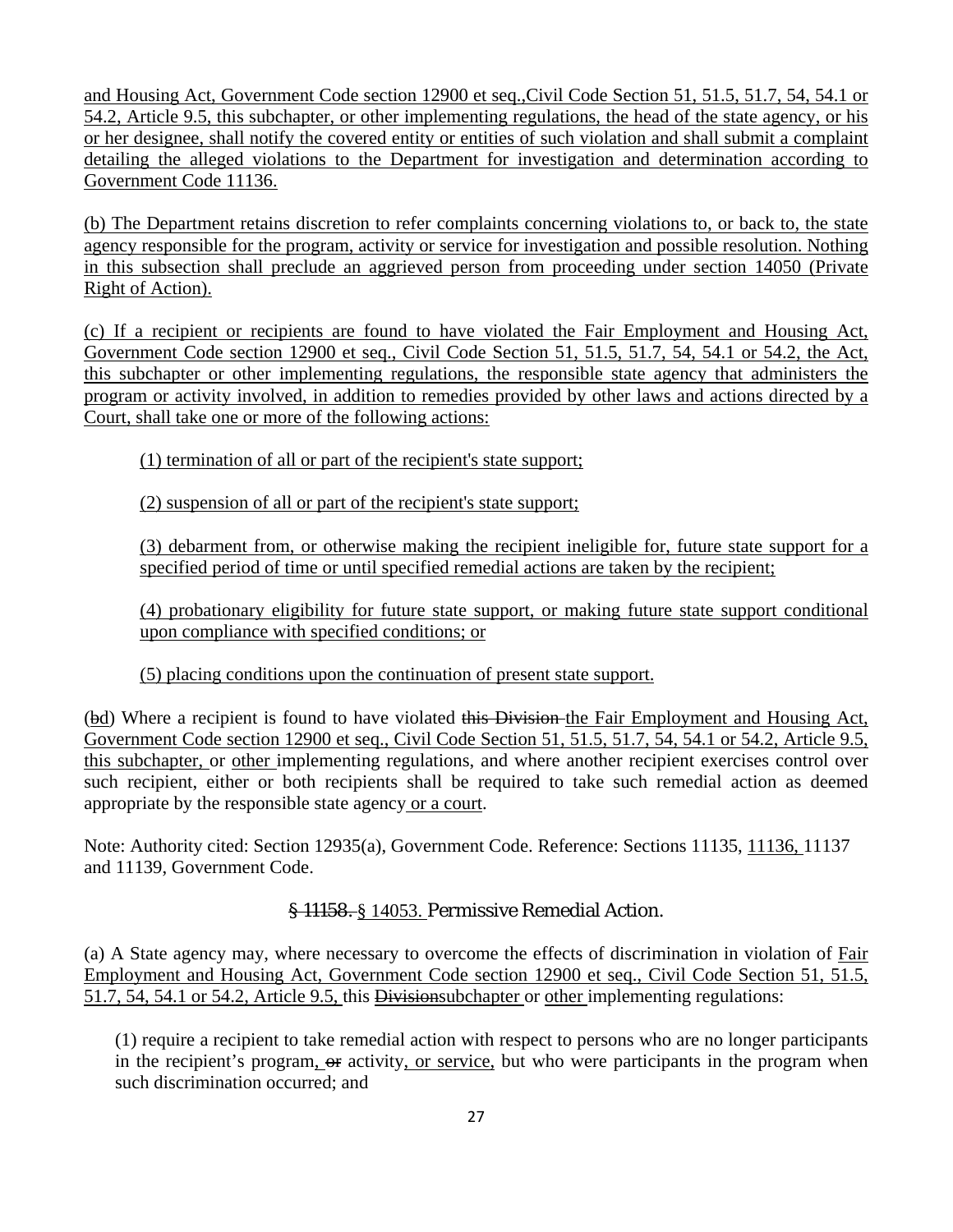(2) require a recipient to take remedial action with respect to persons who would have been participants in the program, or activity, or service, had the discrimination not occurred.

(b) If a recipient or recipients are found to have violated Fair Employment and Housing Act, Government Code section 12900 et seq., Civil Code Section 51, 51.5, 51.7, 54, 54.1 or 54.2, the Act, this subchapter, or other implementing regulations, the responsible state agency may also take such remedial actions as the responsible state agency deems appropriate to address such violation and the effect of such violation, including requiring provision of benefits, prohibiting discriminatory conduct, or referral of the case to the Attorney General's Office or other appropriate law enforcement entities for any judicial relief at law or equity, including specific performance of agreements between the state agency and the recipient or recipients, enforcement of the requirements the Act, this subchapter, and implementing regulations, and enforcement of other applicable nondiscrimination laws.

(c) Nothing in this section precludes the responsible state agency from taking such remedial actions during the pendency of the investigation or complaint as the responsible state agency deems appropriate to address an alleged violation and the effect of any such alleged violation.

(db) Even in the absence of a finding of discrimination, a recipient may be permitted by a Sstate agency to take voluntary steps in addition to any action that is required by Article 9.5, this Divisionsubchapter or other implementing regulations to overcome the effects of conditions that resulted in limited participation in the recipient's program, or activity, or services by persons of a particular ethnic group identification, religion, age, sex, color, or with a physical or mental disabilityindividuals in a protected class.

Note: Authority cited: Section 12935(a), Government Code. Reference: Sections 11135, 11136, 11137 and 11139, Government Code.

[§§ 14054-14069. Reserved.]

## **Article 5. Harassment and Retaliation**

## § 14070. Harassment, Coercion, and Intimidation Prohibited

(a) Harassment by a covered entity, related to any program, activity or service, on any protected basis is an unlawful discriminatory practice under Article 9.5.

(b) Harassment includes quid pro quo harassment and hostile environment harassment. The same conduct may constitute both quid pro quo and hostile environment harassment.

(1) Quid pro quo harassment. Quid pro quo harassment refers to an unwelcome request or demand to engage in conduct where submission to the request or demand, either explicitly or implicitly, is made a condition related to the attainment of any benefit, as defined in Section 14020 of this subchapter. An unwelcome request or demand may constitute quid pro quo harassment even if an individual acquiesces in the unwelcome request or demand.

(2) Hostile environment harassment. Hostile environment harassment refers to unwelcome conduct that is sufficiently severe or pervasive as to interfere in the attainment of any benefit, as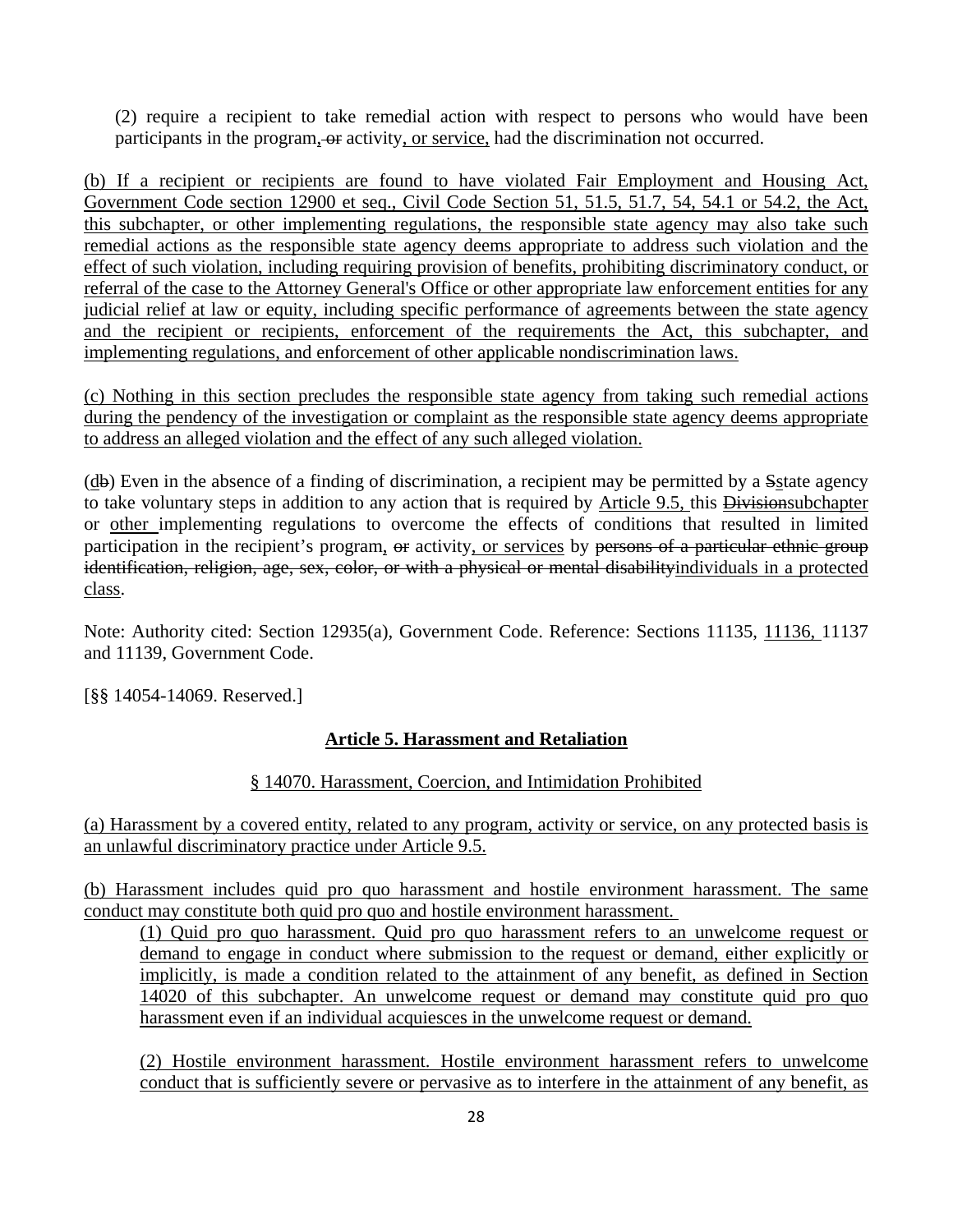defined in Section 14020 of this subchapter, or constitutes any kind of adverse action. Hostile environment harassment does not require a change in the terms, conditions, or privileges afforded by Article 9.5.

(A) Whether hostile environment harassment existed or exists depends on the totality of the circumstances.

(i) Factors to be considered in determining whether hostile environment harassment existed or exist include: the nature of the conduct; the context in which the incident(s) occurred; the severity scope, frequency, duration, and location of the conduct; and the relationship of the persons involved.

(ii) Neither psychological nor physical harm must be demonstrated to prove that a hostile environment existed or exists. However, evidence of psychological or physical harm may relevant in determining whether a hostile environment exists or existed, and the amount of damages to which an aggrieved person may be entitled.

(iii) Whether unwelcome conduct is sufficiently pervasive or severe as to create a hostile environment is viewed from the perspective of a reasonable person in the aggrieved person's position.

(3) Types of conduct. Quid pro quo and hostile environment harassment may be written, verbal, or communicated in other ways, and do not require physical contact. Such harassment includes:

(A) Verbal harassment, including epithets, derogatory comments or slurs;

(B) Physical harassment directed at an individual, including assault, impeding or blocking movement, or any physical interference with normal movement;

(C) Visual forms of harassment, including derogatory posters, cartoons, drawings, or other documents.

(D) Unwelcome sexual conduct, or other unwelcome conduct, linked to an individual's sexual orientation or sex, including: pregnancy or medical conditions related to pregnancy, childbirth or medical conditions related to childbirth, breastfeeding or medical conditions related to breastfeed; gender identity; and gender expression;

(E) Any coercion, intimidation, threats, or interference with a person's exercise or enjoyment of any benefit secured by rights protected under the Act, this subchapter, or implementing regulations.

(F) Taking any adverse action against a person in a manner that constitutes quid pro quo or hostile environment harassment, such as, representing to a person that a benefit is not available because of the person's response to a request or demand for a sexual favor;

(G) Revealing private information to a third party about a person, without their consent, in a manner that constitutes quid pro quo or hostile environment harassment, unless such disclosure is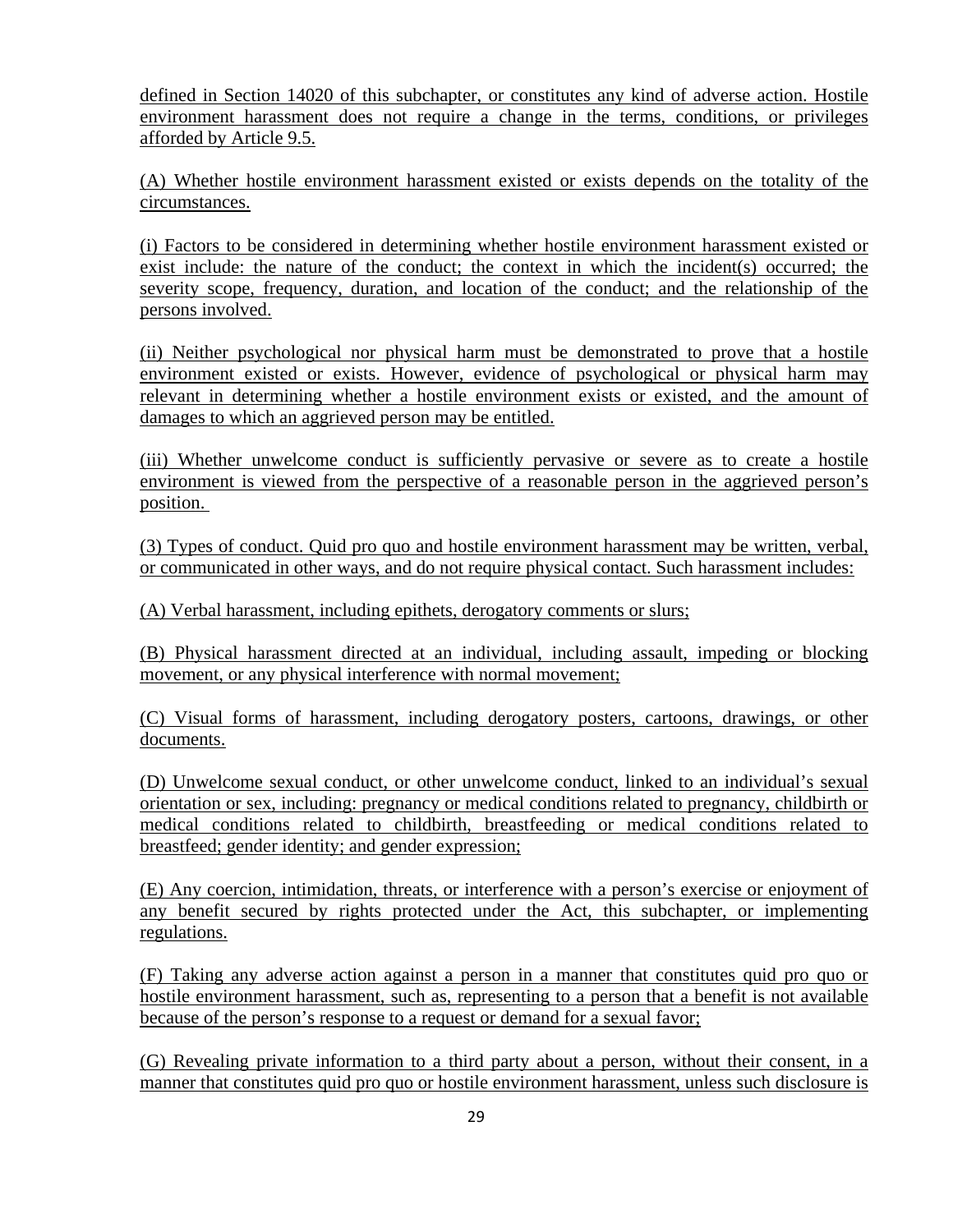required by federal or state law;

(H) Subjecting a person to a discriminatory practice under Article 9.5 may, itself, constitute quid pro quo or hostile environment harassment.

(c)A single incident of harassment based on an individual's membership in a protected class may constitute a discriminatory practice under Article 9.5, where the incident is sufficiently severe to constitute hostile environment harassment, or evidences quid pro quo harassment.

(d) Persons protected. The prohibition on harassment extends to conduct that is based on an individual's membership in a protected class, being perceived as a member of a protected class, being associated with a member of a protected class or someone who is perceived to be a member of a protected class, or on account of having aided or encouraged any person in the exercise of the rights protected by Article  $9.5.$ 

Note: Authority cited: .Section 12935(a), Government Code. Reference: Sections 11000, 11135, 12926, 12926.1,12940, 12955, Government Code.

§ 14071. Retaliation Generally.

(a) It shall be unlawful for any covered entity or recipient to take adverse action against an aggrieved person because the person has engaged in protected activity.

(1) "Because of" means that the retaliation was a motivating factor in causing harm. Retaliation need not be the sole motivating factor.

(2) The adverse action need not be related directly to the nature of the protected activity.

(3) Retaliation may be established by direct evidence or circumstantial evidence, including the temporal proximity between the protected activity and the adverse action.

(b) Proof in Retaliation Cases

(1) To establish a prima facie case of retaliation, an aggrieved person or the Department must show that: (1) the aggrieved person engaged in a protected activity; (2) the respondent subjected the aggrieved person to an adverse action; and (3) a causal connection or link exists between the protected activity and the adverse action.

(2) If an aggrieved person or the Department establishes a prima facie case, the respondent must then establish a legitimate non-retaliatory reason for the adverse action, whereupon the burden shifts back to the aggrieved person or the Department to demonstrate that the proffered reason is pretextual or false.

(3) There shall be a rebuttable presumption of unlawful retaliation if a covered entity or recipient takes adverse action within 90 days of the protected activity.

(c) Persons Protected. For purposes of a retaliation claim, an aggrieved person includes any person who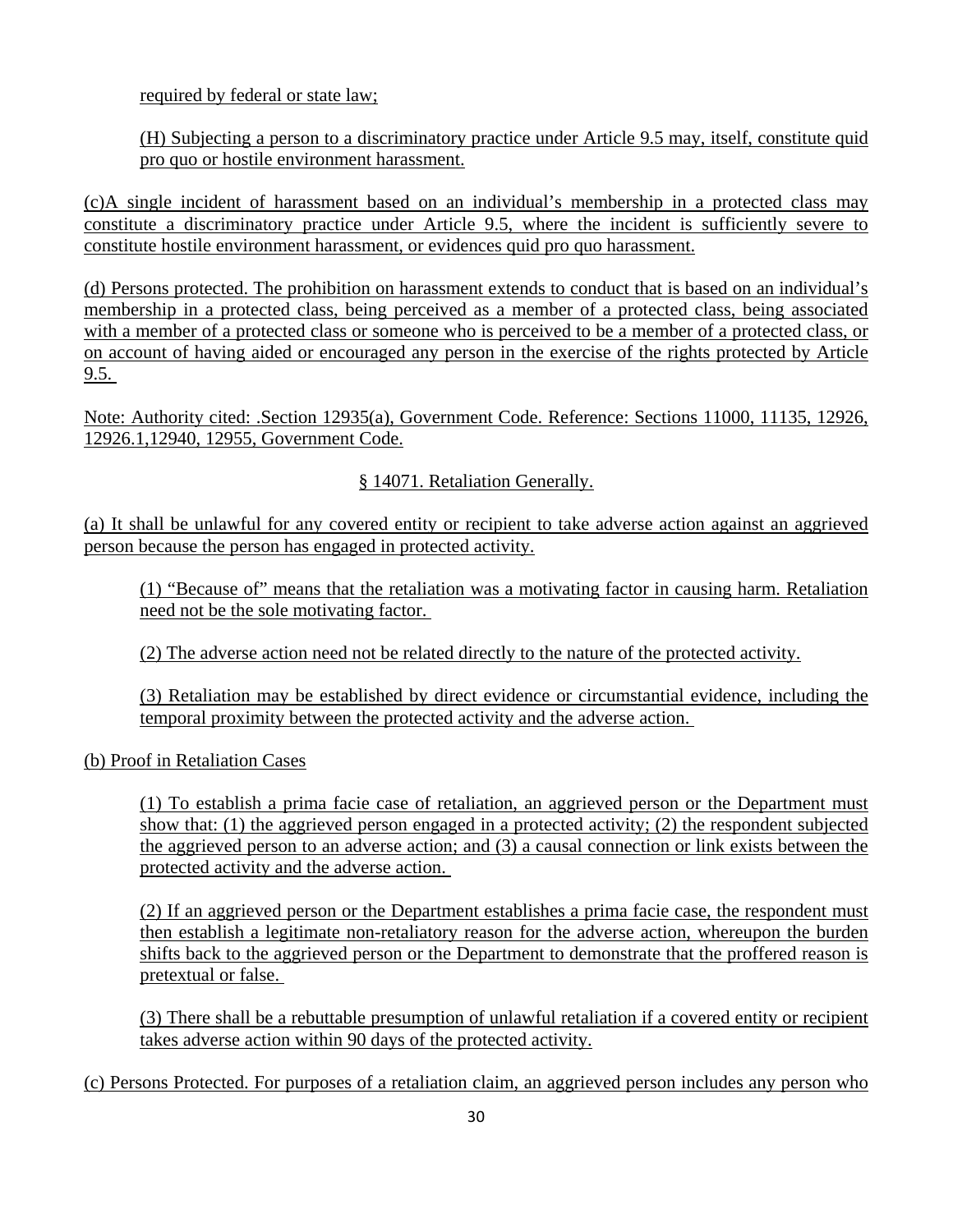has alleged that they have been subjected to adverse action due to engagement in a protected activity.

(1) A person does not have be a member of a protected class in order to assert a claim for retaliation.

(2) A person does not need to allege or prove discrimination or prevail on a separate claim under any provision of the Act or these regulations in order to assert a claim for retaliation.

(3) An aggrieved person may prevail on a retaliation claim even if:

(A) the aggrieved person was engaged in a protected activity challenging practices which the aggrieved person reasonably believed to be unlawful, whether or not those practices are determined to be unlawful, or

(B) the aggrieved person was participating in an activity which was perceived by the respondent as protected activity, whether or not it was so intended by the aggrieved person.

(d) "Protected activity" includes:

(1) Making a complaint, testifying, assisting or participating in any manner in a proceeding, including any proceeding under Article 9.5, the California Fair Employment and Housing Act, California Civil Code section 51, 51.5, 51.7, 54 54.1, or 54.2, the federal Fair Housing Act, the Americans with Disabilities Act, the federal Civil Rights Act, Section 504 of the Rehabilitation Act, or any other state or federal civil right statutes;

(2) Opposing practices prohibited by the Act, this subchapter, other implementing regulations, the California Fair Employment and Housing Act, California Civil Code section 51, 51.5, 51.7, 54 54.1, or 54.2, the federal Fair Housing Act, the Americans with Disabilities Act, the federal Civil Rights Act, or Section 504 of the Rehabilitation Act, including seeking the advice of the state, any state or local agency, the Department or Council, or a person employed or retained by a recipient who has authority to receive, transmit, investigate, or discover a complaint, or correct an alleged violation, whether or not a complaint is filed, and if a complaint is filed, whether or not the complaint is ultimately sustained;

(3) Assisting or advising any person in seeking the advice of the state, any state or local agency, the Department or Council, or a person employed or retained by a recipient who has authority to receive, transmit, investigate, or discover a complaint, or correct an alleged violation, whether or not a complaint is filed, and if a complaint is filed, whether or not the complaint is ultimately sustained;

(4) Participating in an activity that is perceived by the state, any state or local agency, or a recipient as opposition to discrimination, whether or not so intended by the individual participating in the activity;

(5) Contacting, communicating with or participating in a proceeding of a human rights or civil rights agency regarding discrimination on a basis enumerated in Article 9.5, this Division or other implementing regulations;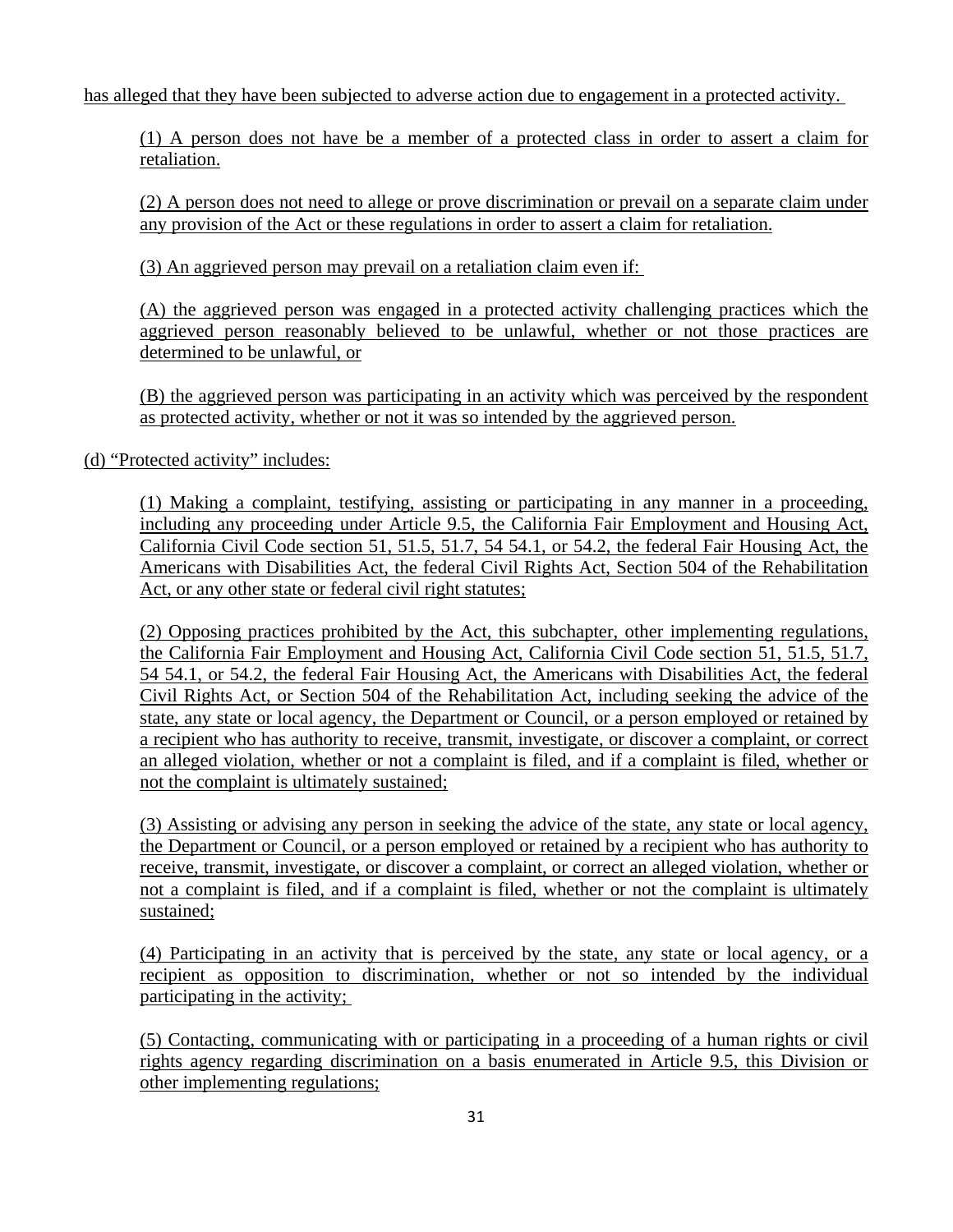(6) Assisting with or participating in the proceedings of the state, any state agency, or a recipient including involvement as a potential witness, which the state, any state or local agency, or a recipient perceives as participation in a proceeding alleging a violation of Article 9.5, this Division or implementing regulations;

(7) Seeking information, formally under a Public Records Act request, or informally, regarding programs or activities of a state, any state agency, or a recipient; or

(8) Requesting a reasonable accommodation or reasonable modification for an individual with a disability, or requesting an interactive process meeting, whether or not the request was granted.

(e) Violations of this section are considered a discriminatory practice as set forth in Article 9.5, this subchapter, and other implementing regulations, and subject to remedial actions described in Article 4, supra.

Note: Authority cited: Section 12935(a), Government Code. Reference: Sections 11000, 11135, 11136, 11137, 11139, 12926, 12926.1, and 12940, Government Code.

§ 14072. Coercion, Intimidation, Threats or Interference with Rights Prohibited

It shall be unlawful to coerce, intimidate, threaten, or discriminate against any person for the purpose of interfering with any right or privilege secured by the Act.

Note: Authority cited: Section 12935(a), Government Code. Reference: Sections 11000, 11135, 12926, 12926.1, 12940, Government Code.

[§§ 14073-14079. Reserved.]

### **Article 6. Specific Practices - Age Discrimination Prohibited**

### § 11159. Specific Discriminatory Practices.

The purpose of this Chapter is to identify discriminatory practices applicable to particular groups of persons protected by Article 9.5.

Note: Authority cited: Section 12935(a), Government Code. Reference: Sections 11135, 11139 and 11139.5, Government Code.

> § 11160. [Reserved] § 11161. Definitions.

(a) "Alternative communication services" means the method used or available for purposes of communicating with a person unable to read or speak or write in the English language. "Alternative communication services" include, but are not limited to, the provision of the services of a multilingual employee or an interpreter for the benefit of an ultimate beneficiary and the provision of writtenmaterials in a language other than English.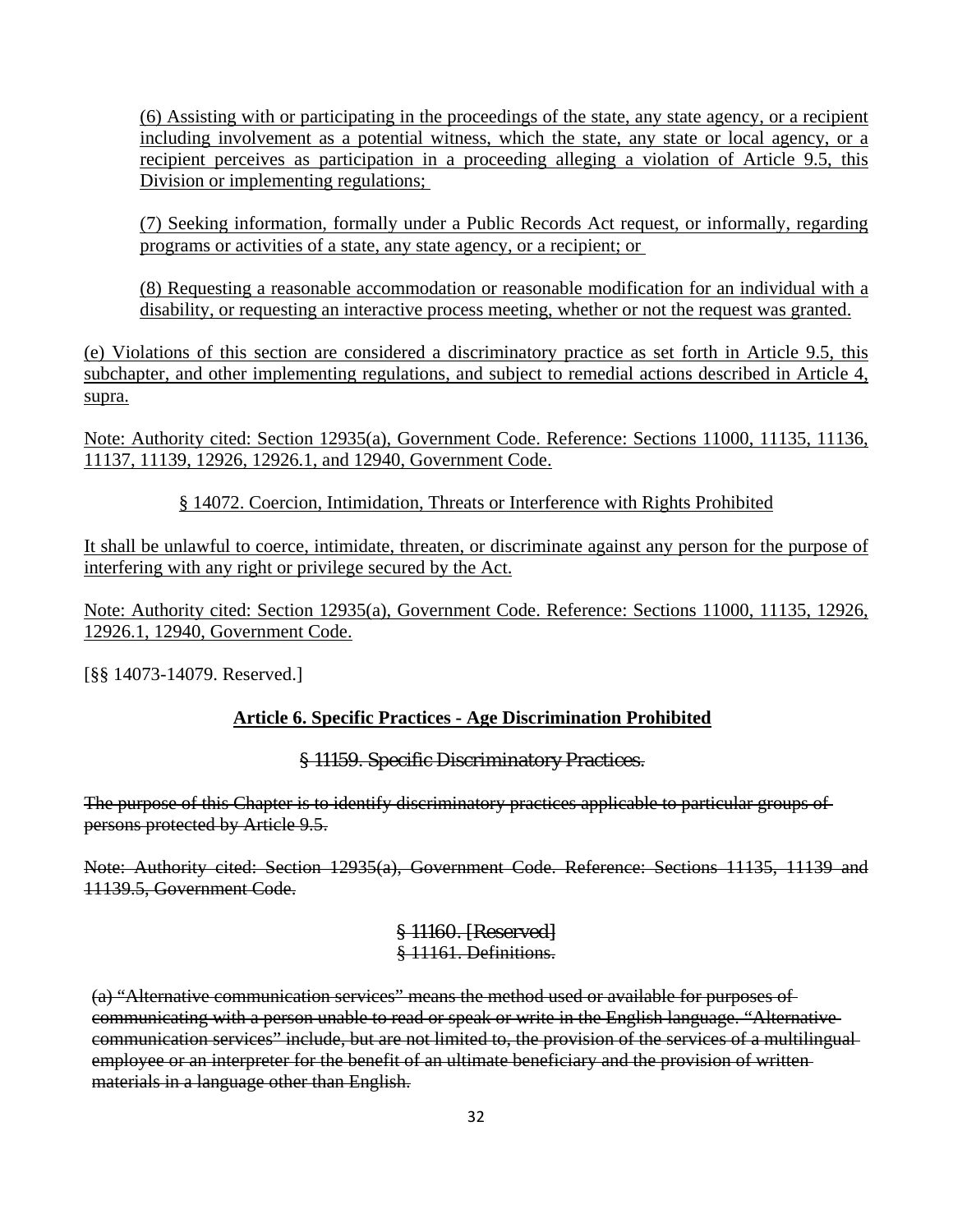(b) "Color or ethnic group identification" means the possession of the racial, cultural or linguistic characteristics common to a racial, cultural or ethnic group or the country or ethnic group from which a person or his or her forebears originated.

(c) "Interpreter" means a qualified person capable of translating a language, orally or in writing, between people who speak, read or write a different language.

(d) "Multilingual employee" means an employee of a recipient who, in addition to his or her other duties, is also proficient in the oral communication skills and such minimal reading and writing skills, where applicable, as are necessary to accurately and readily interpret in a second language. A multilingual employee need not be proficient in reading or writing skills in a second language except where such skills are a job-related necessity.

(e) "Non-English-speaking persons" means persons who either do not speak English or are unable to effectively communicate in English because English is not their native language.

(f) "Primary language" means the language used most frequently by a person to communicate, including sign language.

Note: Authority cited: Section 12935(a), Government Code. Reference: Sections 11135, 11139 and 11139.5, Government Code.

§ 11162. Discrimination Prohibited.

It is a discriminatory practice for a recipient:

(a) to discriminate against a person because of such person's association with persons of a particular color or ethnic group identification;

(b) to discriminate against a person because of such person's membership in an organization identified with, or seeking to promote the interests of persons of a specific color or ethnic group identification or because a person's name, or that of his or her spouse, is believed to reflect a given color or ethnic group identification;

(c) to fail to take appropriate steps to ensure that alternative communication services are available to ultimate beneficiaries, except where the State agency determines that such a requirement would place an undue hardship on the recipient.

Note: Authority cited: Section 12935(a), Government Code. Reference: Sections 11135, 11139 and 11139.5, Government Code.

§ 11163. [Reserved]

§ 11164. [Reserved]

### § 11165. Religion Defined.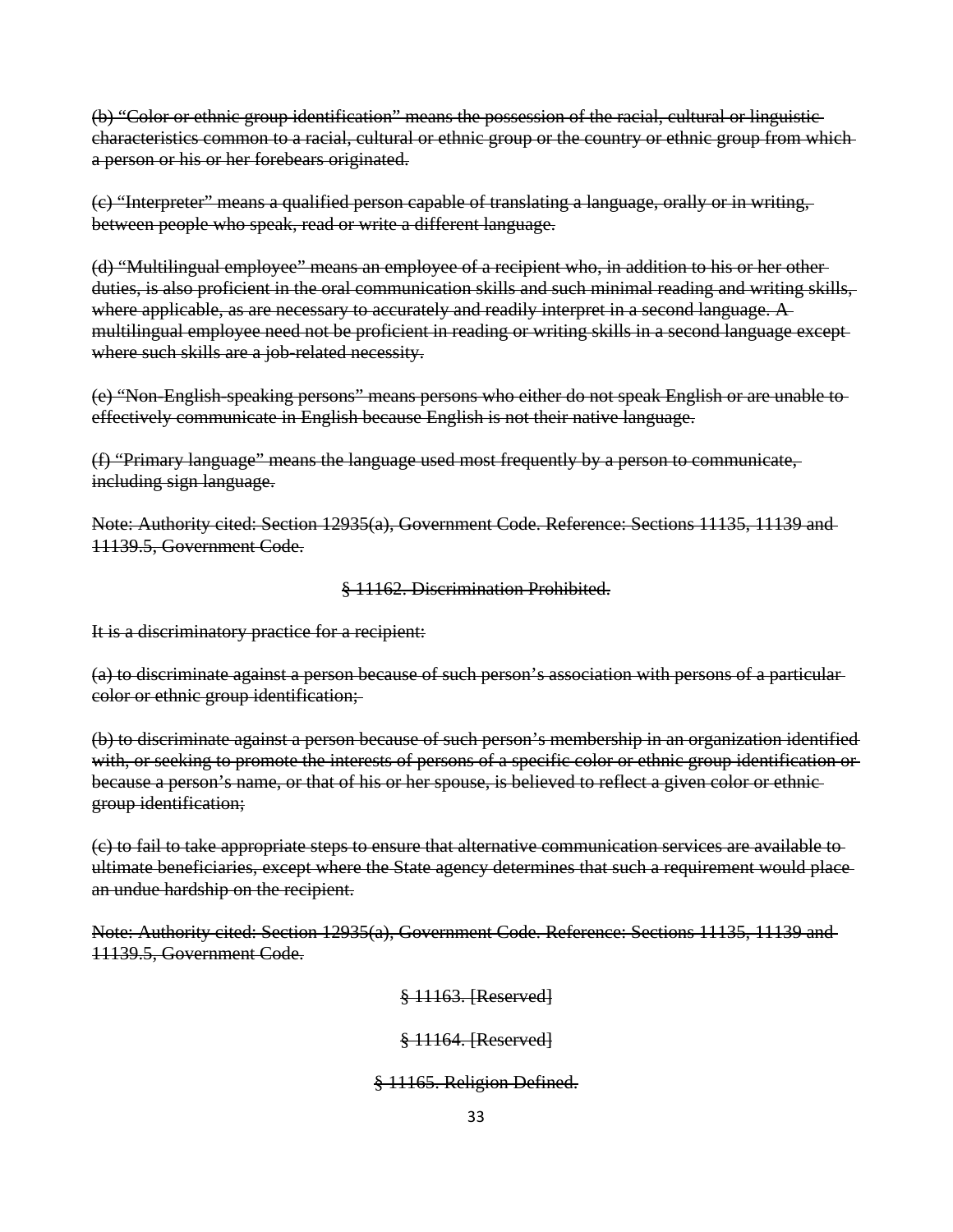The term "religion" includes all aspects of religious observance, practice and belief, including duties of the clergy or elders. A belief is religious if sincerely held and, in the scheme of the believer, holds a place analogous to that filled by the deity of those people whose religion may be more orthodox or more widely accepted.

Note: Authority cited: Section 12935(a), Government Code. Reference: Sections 11135, 11139 and 11139.5, Government Code.

§ 11166. Reasonable Accommodation.

It is a discriminatory practice where a recipient of State support fails to make reasonable accommodation to the religious belief of an ultimate beneficiary where such accommodation can be made without undue hardship on the recipient or other ultimate beneficiaries.

Note: Authority cited: Section 12935(a), Government Code. Reference: Sections 11135, 11139 and 11139.5, Government Code.

§ 11167. Exemption of Religious Organizations.

Neither this Division nor implementing regulations apply to the religious activities of a religious corporation or association not organized for profit.

Note: Authority cited: Section 12935(a), Government Code. Reference: Sections 11135, 11139 and 11139.5, Government Code.

§ 11168. Discrimination Prohibited.

It is a discriminatory practice for a recipient of State support to discriminate against an ultimate beneficiary based on the nature of the ultimate beneficiary's religious beliefs.

Note: Authority cited: Section 12935(a), Government Code. Reference: Sections 11135, 11139 and 11139.5, Government Code.

#### § 11169. [Reserved]

#### § 11170. Definitions.

(a) "Action" means any activity, policy, rule, standard, or method of administration undertaken by a recipient; or the use of any policy, rule, standard, or method of administration by a recipient.

(b) "Age" means how old a person is, or the number of elapsed years from the date of a person's birth.

(c) "Age distinction" means any action using age or an age-related term.

(d) "Age-related term" means a word or words which necessarily imply a particular age or range of ages (for example: "children," "adult," "older persons," but not "student").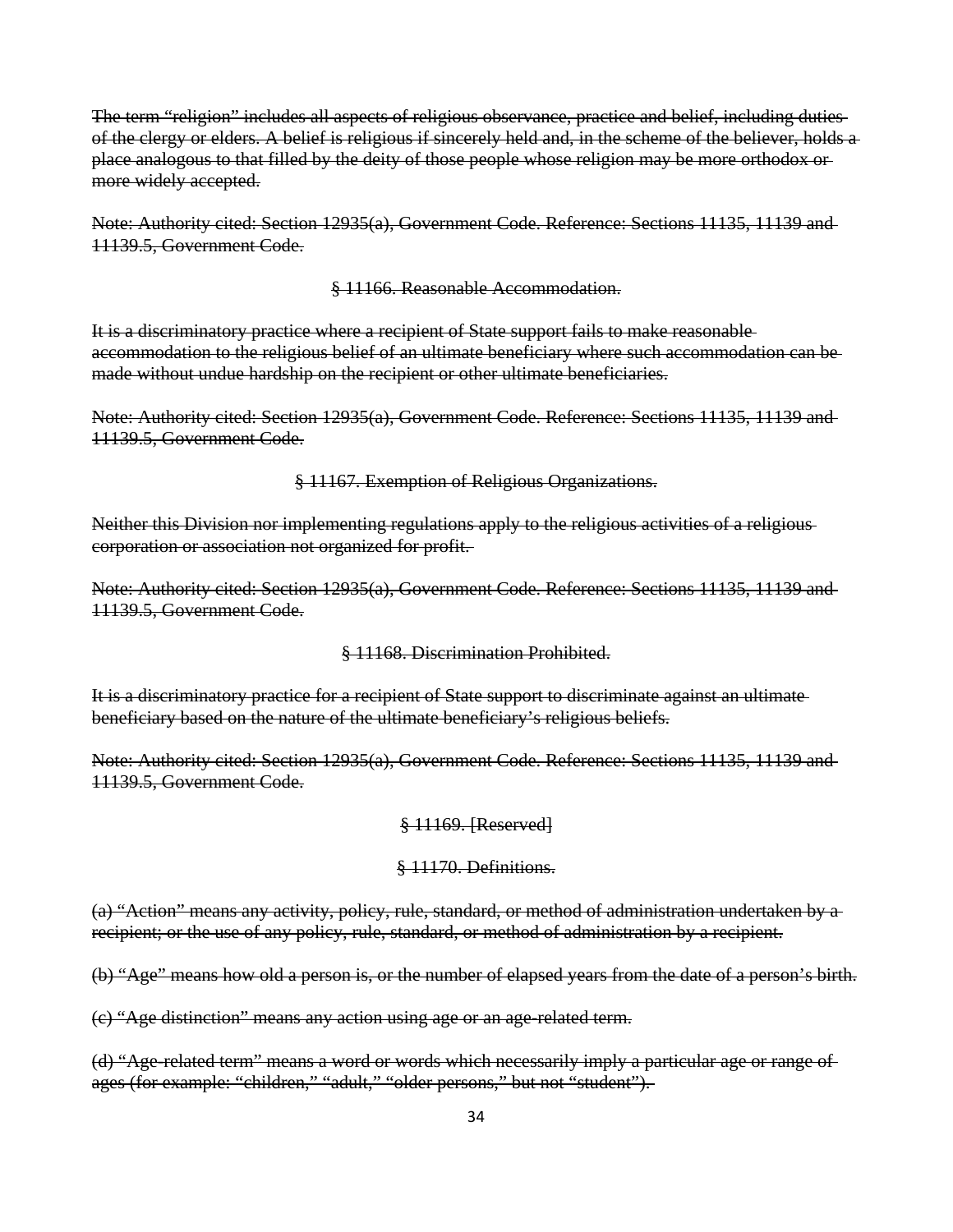Note: Authority cited: Section 12935(a), Government Code. Reference: Sections 11135, 11139 and 11139.5, Government Code.

### § 14080. Definitions

The terms "age," "age distinction," and "age-related term" shall have the meanings set out in section 14020.

Note: Authority cited: Section 12935(a), Government Code. Reference: Sections 11135, 11136, and 11139, Government Code.

### § 14081. Discrimination on the Basis of Age Prohibited.

It is an unlawful practice to discriminate on the basis of an individual's age.

Note: Authority cited: Section 12935(a), Government Code. Reference: Sections 11135, 11136, and 11139, Government Code.

§ 11171. § 14082. Statutory Exceptions to the Rules Against Age Discrimination.

It is not a discriminatory practice for a recipient covered entity to take any action otherwise prohibited by Sections 98100-98101 the Act, this subchapter, or other implementing regulations if such action is based on a Federal statute or regulation, State statute or regulation, or local ordinance consistent with this Division Subchapter adopted by an elected, general purpose legislative body and which:

- (a) provides any benefits or assistance to persons based on age;
- (b) establishes criteria for participation in age-related terms; or
- (c) describes intended beneficiaries or target groups in age-related terms.

Note: Authority cited: Section 12935(a), Government Code. Reference: Sections 11135, 11136, and 11139 and 11139.5, Government Code.

§ 11172. § 14083. Definition of "Normal Operation" and "Statutory Objective."

For purposes of Sections 98233 and 98234 Article 6, the terms "normal operation" and "statutory objective" have the following meanings:

(a) "Normal operation" means the operation of a program,  $-$ or activity, or service without significant changes that would impair the recipient's covered entity's ability to meet the objectives of such program, or activity, or service.

(b) "Statutory objective" means any purpose of a program, or, activity, or service expressly stated in any Federal statute, State statute, or local statute or ordinance consistent with this Division Subchapter adopted by an elected general purpose legislative body.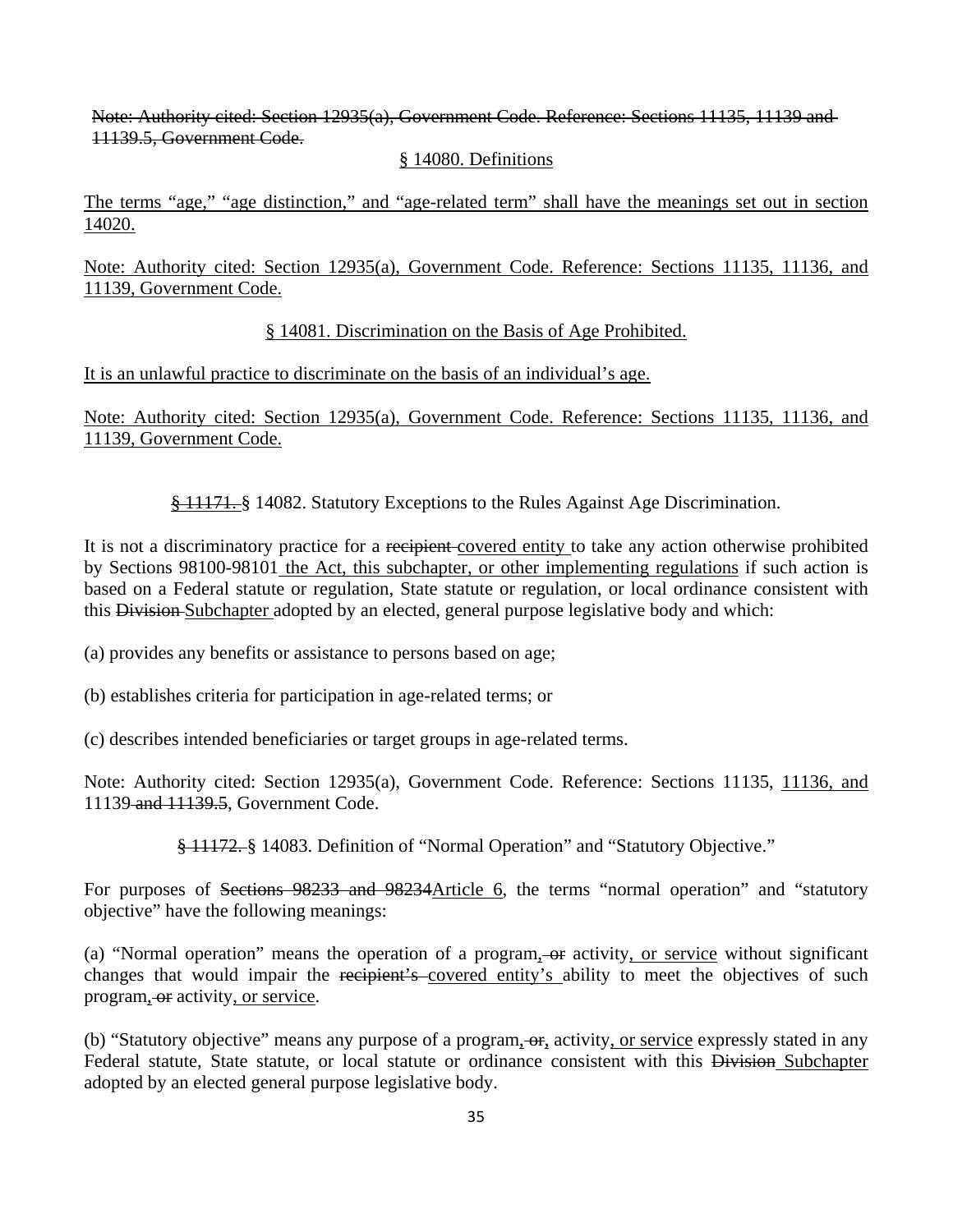Note: Authority cited: Section 12935(a), Government Code. Reference: Sectionss 11135, 11136, and 11139 and 11139.5, Government Code.

§ 11173. § 14084. Exceptions to the Rules Against Age Discrimination: Normal Operation or Statutory Objective of Any Program, or Activity, or Service.

It is not a discriminatory practice for a recipient covered entity to take an action, otherwise prohibited by Sections 98100-98101Article 6, if the action reasonably takes into account age as a factor necessary to the normal operation or the achievement of any statutory objective of a program, or activity or service. An action reasonably takes into account age as a factor necessary to the normal operation or the achievement of any statutory objective of a program, or activity, or service, if:

(a) age is used as a measure or approximation of one or more other characteristics;

(b) the other characteristic(s) must be measured or approximated in order for the normal operation of the program or activity to continue, or to achieve any statutory objective of the program or activity;

(c) the other characteristic(s) can be reasonably measured or approximated by the use of age; and

(d) the other characteristic(s) are impractical to measure directly on an individual basis.

Note: Authority cited: Section 12935(a), Government Code. Reference: Sections 11135, 11136, and 11139 and 11139.5, Government Code.

§ 11174.14085. Exceptions to the Rules Against Discrimination: Reasonable Factors Other Than Age.

It is not a discriminatory practice for a recipient-covered entity to take an action otherwise prohibited by Sections 98100-98101Article 6 which is based on a factor other than age, even though that action may have a disproportionate effect on persons of different ages, provided that such other factor bears a direct and substantial relationship to the normal operation of the program, or activity, or service, or to the achievement of a statutory objective.

Note: Authority cited: Section 12935(a), Government Code. Reference: Sections 11135, 11136, and 11139 and 11139.5, Government Code.

§ 11175§ 14086. Burden of Proof.

The burden of proving that an age distinction falls within the exceptions of Sections 98231, 98233 or 98234-14081, 14082, 14083, 14084, or 14085 is on the recipient of State supportcovered entity.

Note: Authority cited: Section 12935(a), Government Code. Reference: Sections 11135, 11136, and 11139 and 11139.5, Government Code.

§ 1408711176. State Agency Review of Policies and Procedures.

(a) Each Sstate agency shall conduct a review of the age distinctions it imposes on its recipients by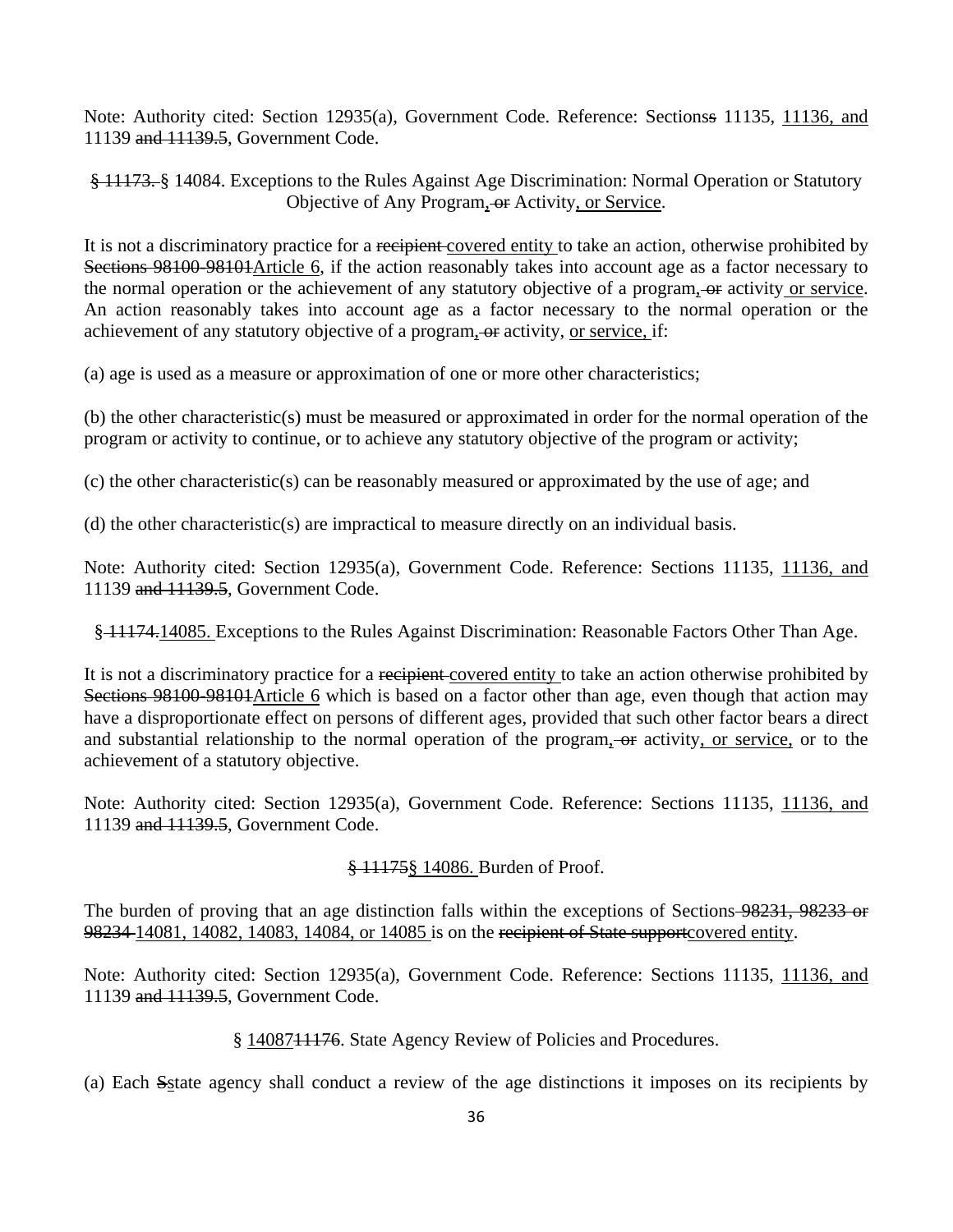regulation, policy, or administrative practice. The purpose of this review is to identify how age distinctions are used by each Sstate agency and whether such age distinctions are permissible under this DivisionSubchapter.

(b) No later than 12 months from the date a Sstate agency adopts implementing regulations, such agency shall submit a report to the Secretary-Department containing:

(1) the results of the review conducted under subsection (a) of this section;

(2) a list of the age distinctions which re to be continued; and

(3) the justification under Section 14081, 14082, 14083, 14084, or 14085 98231, 98233 or 98234 for each age distinction to be continued.

Note: Authority cited: Section 12935(a), Government Code. Reference: Sections 11135, 1113611139 and 1113911139.5, Government Code.

§ 1408811177. Recipient Review of Age Distinctions.

No later than 18 months following the effective date of implementing regulations, each recipient should be required by the responsible Sstate agency to submit a report to such Sstate agency analyzing the results of a review equivalent to that referred to in subsection 98236 14086(a). Such report should list by program, or activity, or service the age distinctions to be continued, together with an explanation of why such distinctions satisfy the terms of Section 98231, 98233, or 98234, and the age distinctions to be eliminated.

Note: Authority cited: Section 12935(a), Government Code. Reference: Sections 11135, 11136, and 11139, and 11139.5, Government Code.

§ 1117814089. State Agency Review of Recipient Age Distinctions.

No later than 24 months following the effective date of implementing regulations, each Sstate agency will be requested to submit a report to the Secretary-Department analyzing the results of the review referred to in Section 9823714087.

Note: Authority cited: Section 12935(a), Government Code. Reference: Sections 11135, 11136, and 11139, and 11139.5, Government Code.

## § 11179. [Reserved]

[§§ 14090-14099. Reserved.]

## **Article 7. Specific Practices - Ancestry, Ethnic Group Identification, and National Origin Discrimination Prohibited**

## § 14100. Definitions.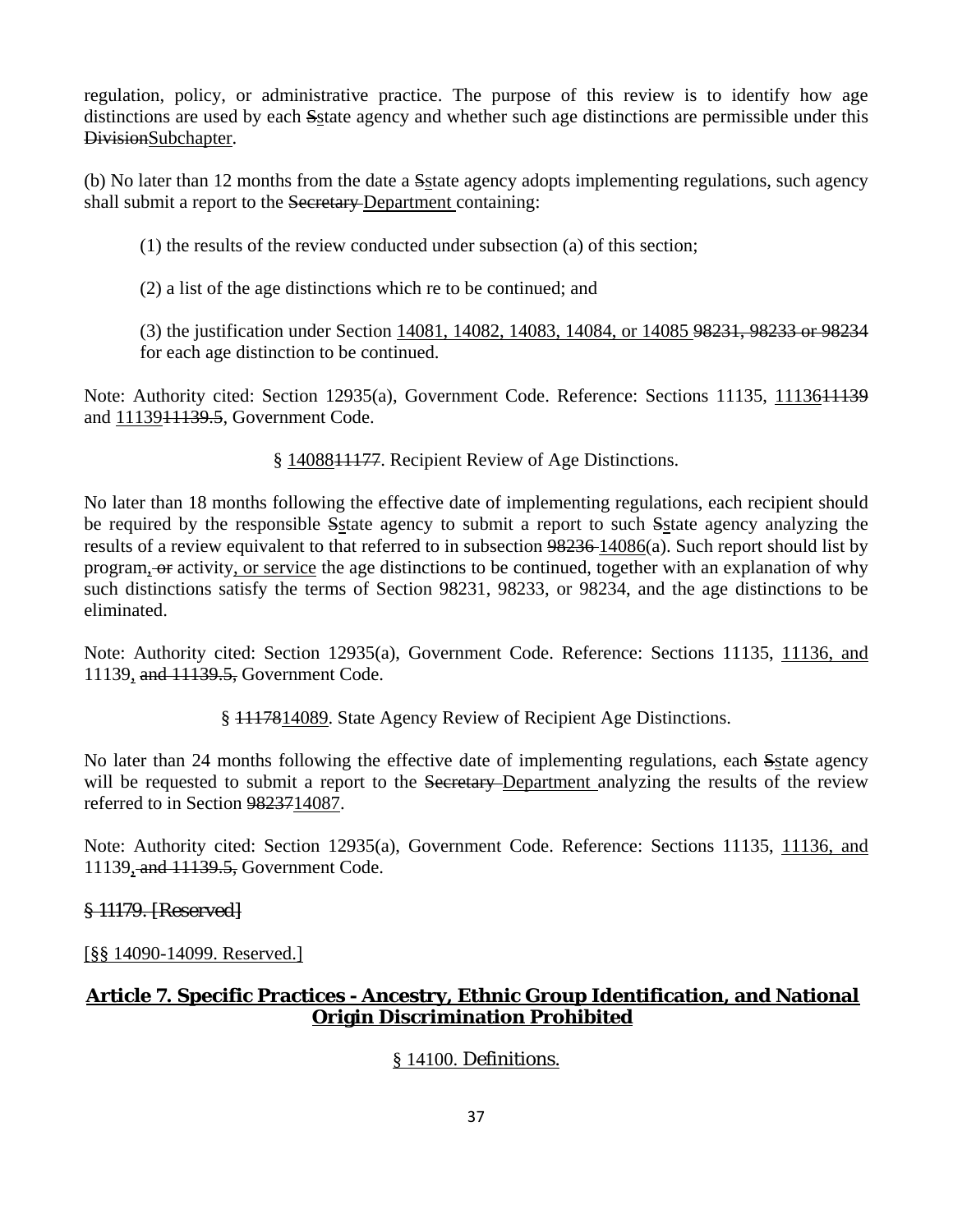(a) The terms "ancestry," "ethnic group identification," and "national origin" shall have the meanings set out in subsections 14020(e), (r), and (gg), respectively.

(b) "Alternative communication services" means the method used or available for purposes of communicating with a person unable to read or speak or write in the English language. "Alternative communication services" include, but are not limited to, the provision of the services of a multilingual employee or an interpreter for the benefit of an ultimate beneficiary and the provision of written materials in a language other than English.

(c) "Interpreter" means a person qualified and capable of the simultaneous or consecutive rendition of spoken or signed communication from one language to another, between people who speak, sign, read, or write in a different language. A qualified interpreter has received education and training in interpreter ethics, conduct, practice, and confidentiality. "Interpretation" is the act of listening to spoken word, visual or tactile transmission of manual language, or reading something written in one language (source language) and orally expressing it accurately and with appropriate cultural relevance into another language (target language), either simultaneously or consecutively. Determining an interpreter's competency requires more than self-identification as multi-lingual.

(d) "Multilingual employee" means a qualified employee of a covered entity who, in addition to their duties, is also proficient in oral communication skills in English and the target languages, as are necessary to accurately and readily interpret in a second language, and has received education and training in interpreter ethics, conduct, practice, and confidentiality. A multilingual employee need not be proficient in reading or writing skills in a second language except where such skills are a job-related necessity or necessary for orally interpreting a written document.

(e) "Limited English proficient persons" includes persons who are non-English speaking, do not speak English as their primary language; persons with cognitive impairments, mental health impairments, manual dexterity impairments, or sensory disabilities (such as hearing and vision impairments), who have limited ability to understand English; and persons with limited ability to read, write, or speak English presented in standard visual or oral formats.

(f) "Primary language" means the language used most frequently by a person to communicate, including sign language.

(g) "Translator" means a person qualified and capable of translating a language in writing or sign. A qualified translator has received education and training in interpreter ethics, conduct, practice, and confidentiality. "Translation" is the replacement of a written text or sign, or recorded image, from one language (source language) into an equivalent written text or sign, or recorded image in another language (target language), accurately and with appropriate cultural relevance, and at the appropriate grade level.

Note: Authority cited: Section 12935(a), Government Code. Reference: Sections 11135, 11136, and 11139, Government Code.

## § 14101. Discriminatory Practices Prohibited.

It is a discriminatory practice for a covered entity: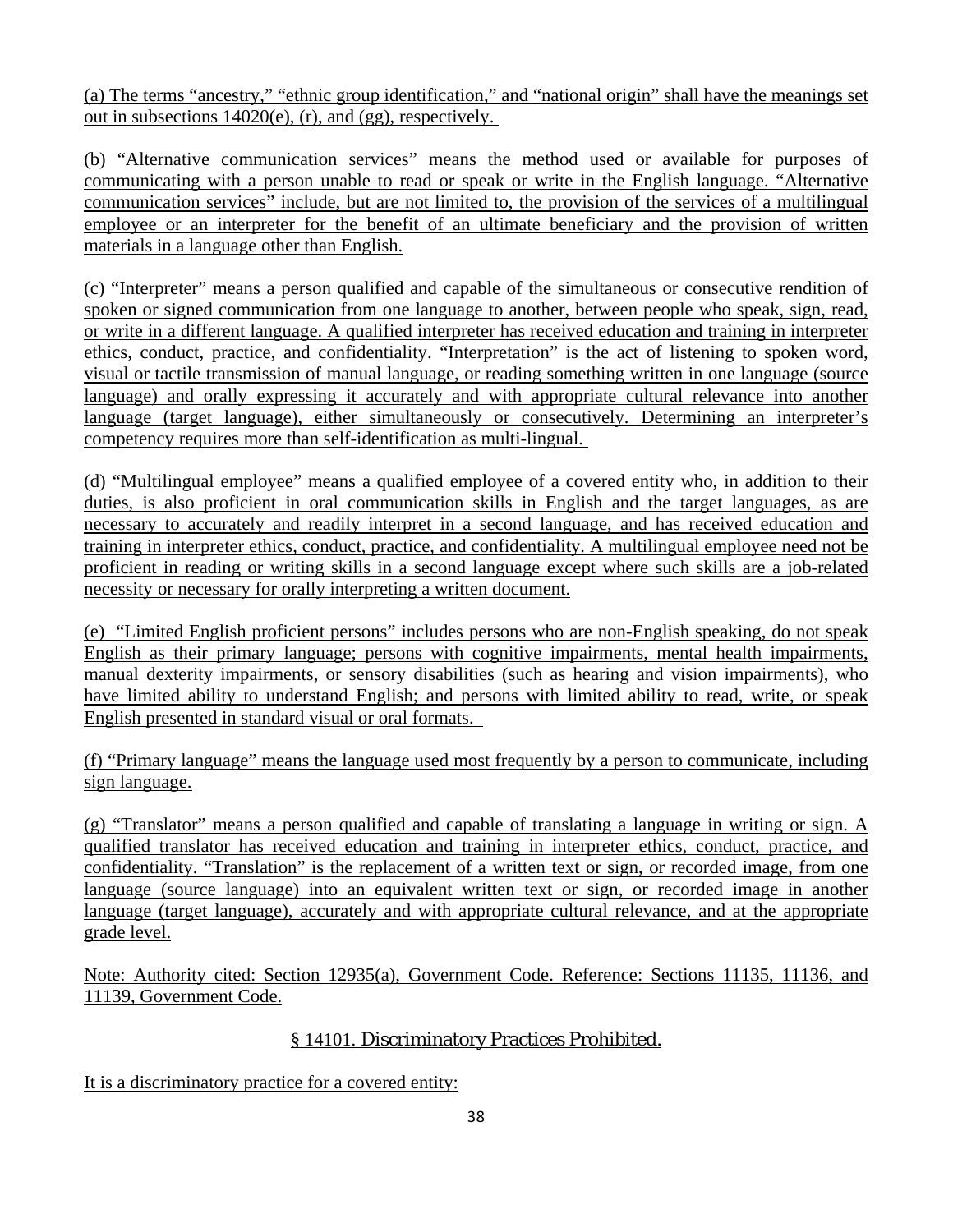(a) to discriminate against a person because of the person's actual or perceived ancestry, ethnic group identification, or national origin;

(b) to discriminate against a person because of such person's association with persons of a particular ancestry, ethnic group identification, or national origin.

(c) to discriminate against a person because of such person's association with persons of a particular ancestry, ethnic group identification, or national origin.

(d) to discriminate against a person because of such person's membership in an organization identified with, or seeking to promote the interests of persons of a particular ancestry, ethnic group identification, or national origin, or because a person's name, or that of their spouse, is believed to reflect a particular ancestry, ethnic group identification or national origin;

(c) to fail to take appropriate steps to ensure that alternative communication services are available to ultimate beneficiaries., recipient.

Note: Authority cited: Section 12935(a), Government Code. Reference: Sections 11135, 11136, and 11139 , Government Code.

[§§ 14102-14119. Reserved.]

### **Article 8. Specific Practices - Color and Race Discrimination Prohibited**

### § 14120. Definitions.

The terms "color," and "race" shall have the meanings set out in subsections 14020(k), and (rr), respectively.

Note: Authority cited: Section 12935(a), Government Code. Reference: Sections 11135, 11136, and 11139, Government Code.

§ 14121. Discrimination Prohibited.

It is a discriminatory practice for a covered entity:

(a) to discriminate against a person because of the person's actual or perceived color or race;

(b) to discriminate against a person because of such person's association with persons of a particular color or race;

(c) to discriminate against a person because of such person's membership in an organization identified with, or seeking to promote the interests of persons of a specific color or race, or because a person's name, or that of his or hertheir spouse, is believed to reflect a given color or race.

Note: Authority cited: Section 12935(a), Government Code. Reference: Sections 11135, 11136, and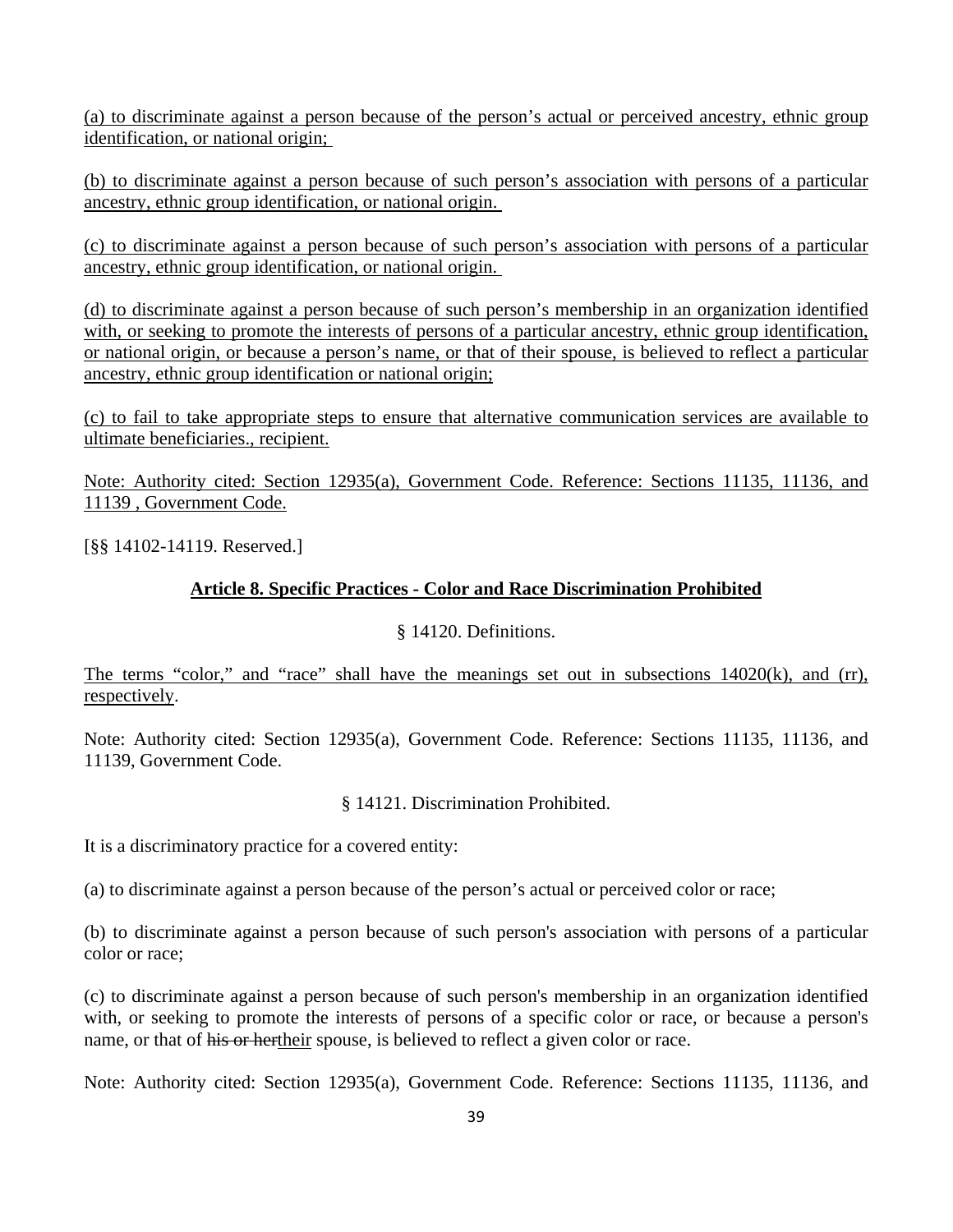[§§ 14122-14139. Reserved.]

# **[Article and section numbers are out of order starting here and will be corrected in subsequent versions.]**

## **Article 10. Specific Practices - Marital Status Discrimination Prohibited**

## § 14200. Discrimination Against People on the Basis of Marital Status Prohibited.

It is a discriminatory practice for a covered entity:

(a) to discriminate against a person because of a person's actual or perceived marital status;

(b) to discriminate against a person because of such person's association with persons of a particular marital status; or

(c) to discriminate against a person because of such person's membership in an organization identified with, or seeking to promote the interests of persons with a particular marital status. § 11180. Parental, Family or Marital Status.

Any rule, policy or practice of a recipient concerning the actual or potential parental, family or marital status of an ultimate beneficiary which has the purpose or effect of differentiating on the basis of sex is a discriminatory practice.

Note: Authority cited: Section 12935(a), Government Code. Reference: Sections 11135, 11139 and 11139.5, Government Code.

[§§ 14200-14209. Reserved.]

## **Article 11. Specific Practices - Religious Discrimination Prohibited**

## § 14210. Definitions.

The term "Religion" shall have the meaning set out in subsection 14020(vv).

Note: Authority cited: Section 12935(a), Government Code. Reference: Sections 11135, 11136, and 11139, Government Code.

§ 14211. Discrimination Against People on the Basis of Religion Prohibited.

It is a discriminatory practice for a covered entity:

(a) to discriminate against a person because of the person's actual or perceived religion.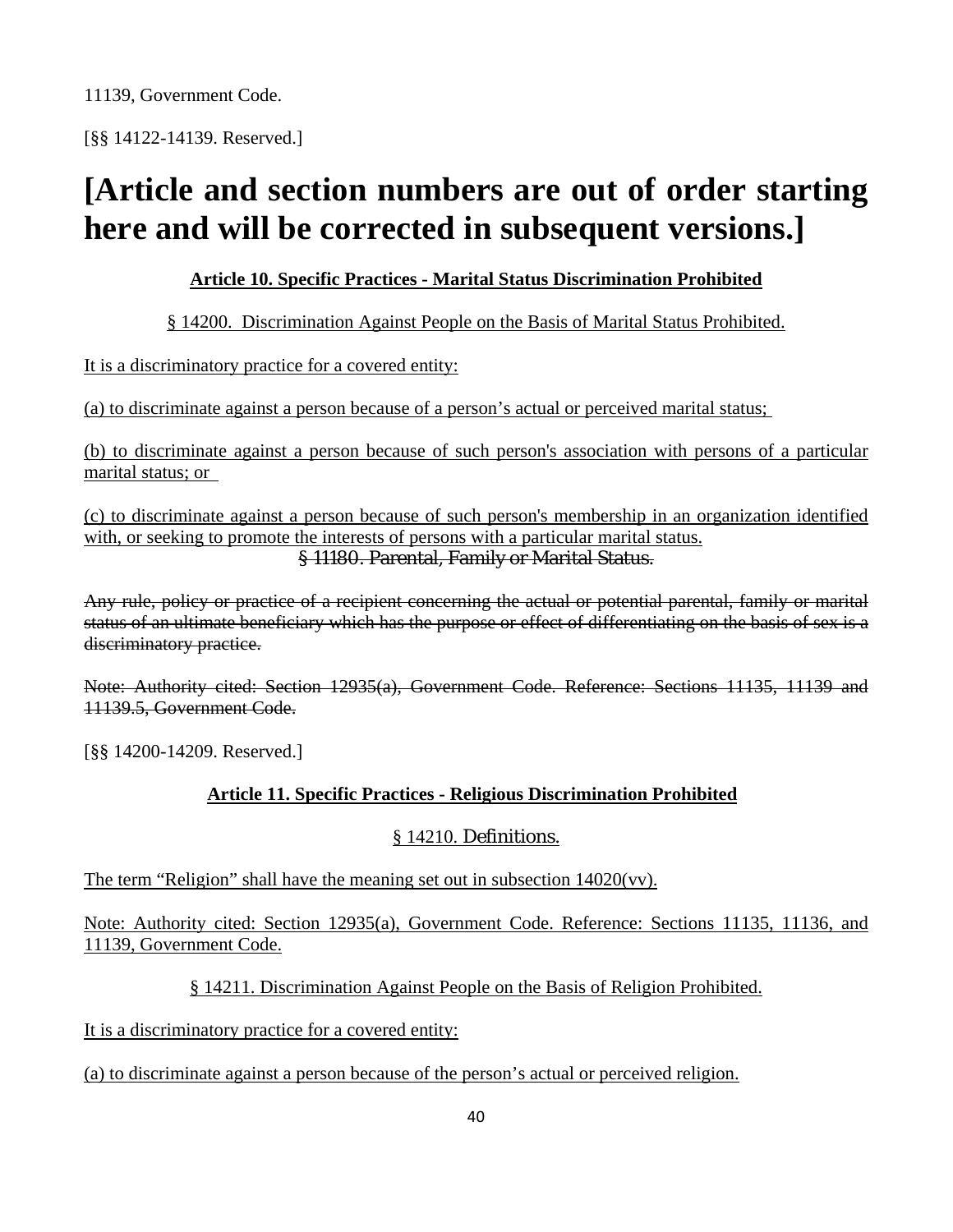(b) to discriminate against a person because of such person's association with persons of a particular religion;

(c) to discriminate against a person because of such person's membership in an organization identified with, or seeking to promote the interests of persons with a particular religion.

Note: Authority cited: Section 12935(a), Government Code. Reference: Sections 11135, 11136, and 11139, Government Code.

## § 14212. Reasonable Accommodation of Religious Practices.

It is a discriminatory practice where a covered entity fails to make reasonable accommodation to the religious belief of an ultimate beneficiary where such accommodation can be made without undue hardship on the recipient or other ultimate beneficiaries.

Note: Authority cited: Section 12935(a), Government Code. Reference: Sections 11135, 11136, and 11139, Government Code.

## § 14213. Exemption of Religious Organizations.

Neither Article 9.5, this subchapter nor other implementing regulations apply to the religious activities of a religious corporation or association not organized for profit.

Note: Authority cited: Section 12935(a), Government Code. Reference: Sections 11135, 11136, and 11139, Government Code.

## § 14214. Discrimination Prohibited.

It is a discriminatory practice for a recipient of state support to discriminate against an ultimate beneficiary based on the nature of the ultimate beneficiary's religious beliefs.

Note: Authority cited: Section 12935(a), Government Code. Reference: Sections 11135, 11136, and 11139, Government Code.

[§§ 14215-14229. Reserved.]

## **Article 12. Specific Practices - Sex and Sexual Orientation Discrimination Prohibited**

## § 14230. Discrimination Against People on the Basis of Sex or Sexual Orientation Prohibited.

It is a discriminatory practice for a covered entity:

(a) to discriminate against a person because of the person's sex or sexual orientation, as defined in Section 14020;

(b) to discriminate against a person because of such person's association with persons of a particular sex or sexual orientation, as defined in Section 14020;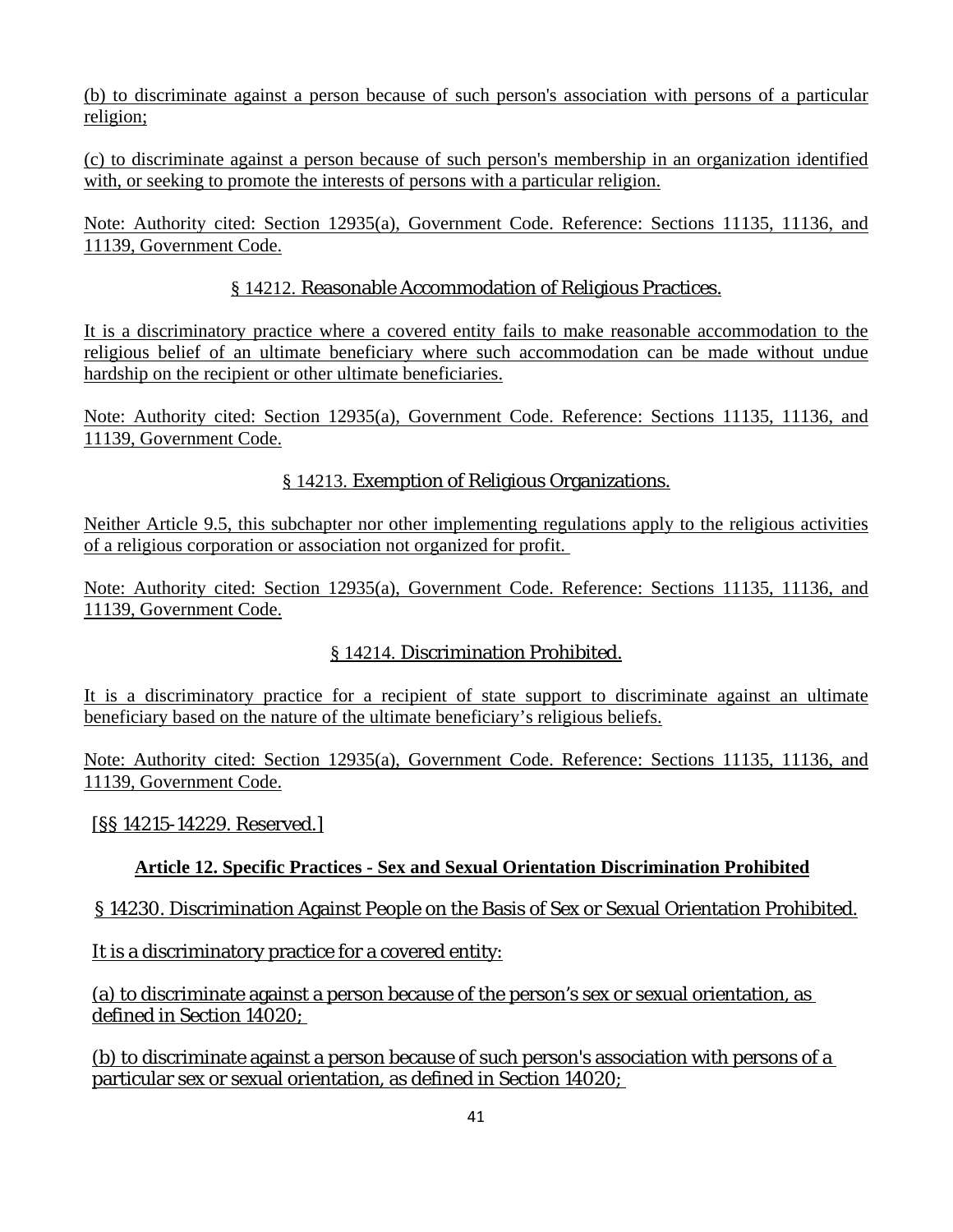(c) to discriminate against a person because of such person's membership in an organization identified with, or seeking to promote the interests of persons with a particular sex or sexual orientation, as defined in Section 14020.

## Note: Authority cited: Section 12935(a), Government Code. Reference: Sections 11135, 11136, and 11139, Government Code.

## § 11181. § 14231. Personal Information.

In determining whether a person satisfies any criteria for receipt of an aid or benefit or participation in a program, or activity, or service, it is a discriminatory practice for a recipient covered entity to differentiate on the basis of sex in inquiring about the family or marital status of such person. However, such person may be required to provide information relevant and necessary for determining whether such person satisfies validly imposed criteria for the aid or benefit, or participation in the program, or activity, or service in question, including any other former names by which such person has been known.

Note: Authority cited: Section 12935(a), Government Code. Reference: Sections 11135, 11136, and 11139 and 11139.5, Government Code.

## § 11182. § 14232. Pregnancy, Childbirth or Termination of Pregnancy.

Any rule, policy or practice of a recipient-covered entity concerning disability due to pregnancy, childbirth, recovery from childbirth or termination of pregnancy, or other physiological conditions related to the capacity to bear children not applied under the same terms and conditions, and in the same manner, as any other rule, policy or practice relating to any other temporary disability is a discriminatory practice; except as otherwise provided by the Fair Employment Practice Act.

Note: Authority cited: Section 12935(a), Government Code. Reference: Sections 11135, 11136, and 11139 and 11139.5, Government Code.

## § 14233. Parental, Family or Marital Status.

Any rule, policy or practice of a covered entity concerning the actual or potential parental, family or marital status of an ultimate beneficiary which has the purpose or effect of differentiating on the basis of sex is a discriminatory practice.

Note: Authority cited: Section 12935(a), Government Code. Reference: Sections 11135, 11136, and 11139, Government Code.

l

## § 11183. § 14234. Statistical Stereotypes.

Any rule, policy or practice which treats men and women differently for purposes of any program or activity on the basis of It is an unlawful practice for any covered entity to use aggregate statistical information, based on sex, characteristics of men or women, whether founded in fact, belief or statistical probability is a discriminatory practice.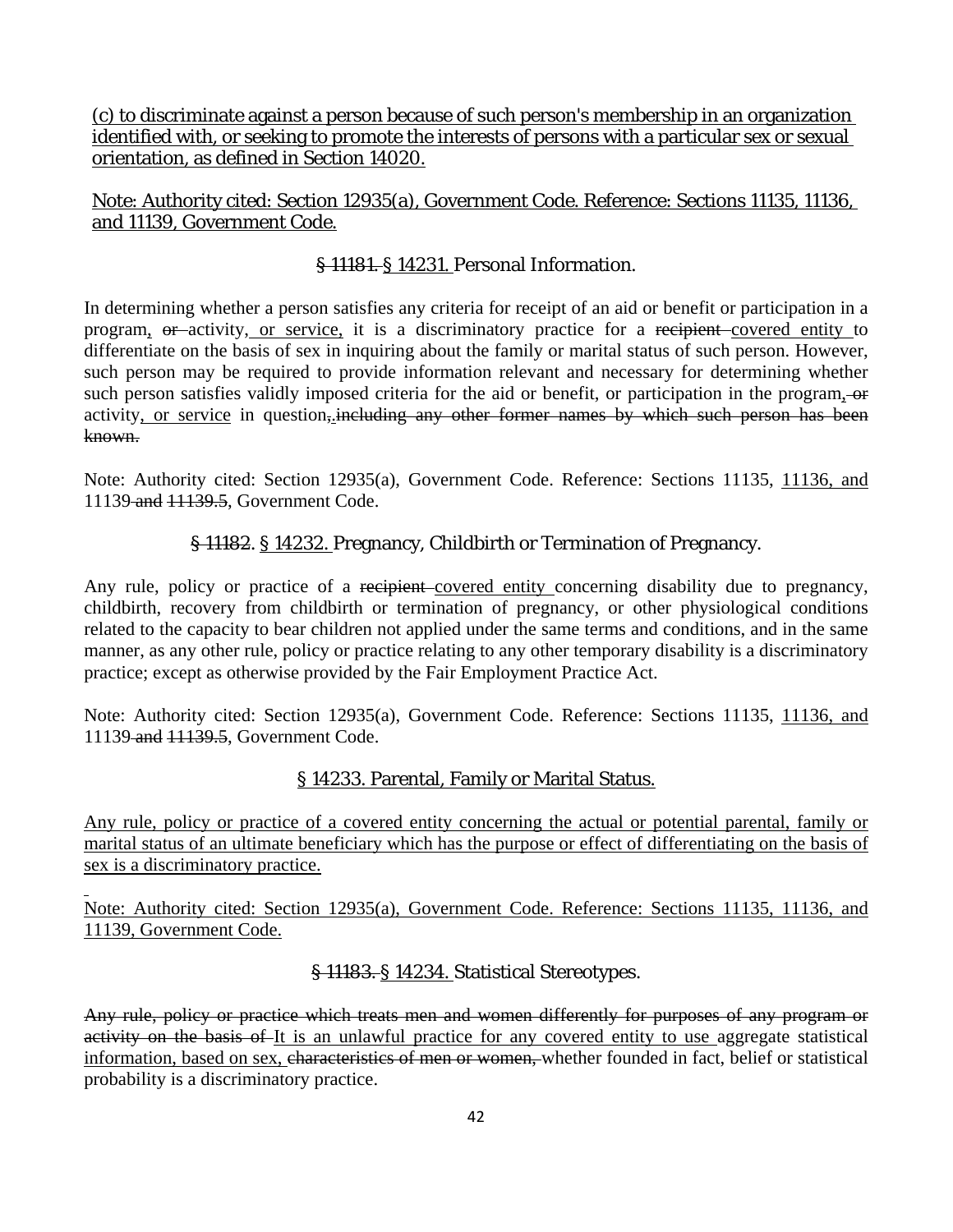Note: Authority cited: Section 12935(a), Government Code. Reference: Sections 11135, 11136, and 11139 and 11139.5, Government Code.

### § 11184. Sex Pressure Prohibited.

Any rule, policy, practice or incident by a recipient is a discriminatory practice where a supervisor, superior, or other person subject to the control of a recipient of State support, conditions the receipt of benefits of a program or activity upon entering into, or maintaining, a sexual relationship or participation in sexual activity or subjects an ultimate beneficiary to sexual harassment or intimidation such as unwelcome sexual advances, requests for sexual favors, or other verbal or physical conduct of a sexual nature.

Note: Authority cited: Section 12935(a), Government Code. Reference: Sections 11135, 11139 and 11139.5, Government Code.

§ 14235. Recording of Gender and Name.

(a) Inquiries by a covered entity that directly or indirectly identify a person on the basis of sex, including gender, gender identity, or gender expression, or sexual orientation, are unlawful unless the covered entity establishes a permissible defense. For recordkeeping purposes, a covered entity may request a person to provide this information solely on a voluntary basis.

(b) If an ultimate beneficiary requests to be identified with a preferred gender, name, and/or pronoun, including gender-neutral pronouns, a covered entity who fails to abide by the person's stated preference may be liable under Article 9.5, except as noted in subsection (c) below.

(c) A covered entity is permitted to use a person's gender or legal name as indicated in a governmentissued identification document only if it is necessary to meet a legally-mandated obligation, but otherwise must identify the person in accordance with their gender identity and preferred name.

Note: Authority cited: Section 12935(a), Government Code. Reference: Sections 11135, 11136, and 11139, Government Code.

## § 14236. Additional Rights

(a) It is unlawful for a covered entity to inquire about or require documentation or proof of a person's sex, gender, gender identity, or gender expression as a condition of application or eligibility for, or receipt of, any benefit, program, activity, or service provided by the covered entity.

(b) It is unlawful for a covered entity to deny any benefit, program, activity, or service to an individual based wholly or in part on the individual's sex, gender, gender identity, or gender expression.

(c) It is unlawful for a covered entity to discriminate against an individual who is transitioning, has transitioned, or is perceived to be transitioning.

Note: Authority cited: Section 12935(a), Government Code. Reference: Sections 11135, 11136, 11139, 12920, 12921, 12926, and 12940, Government Code.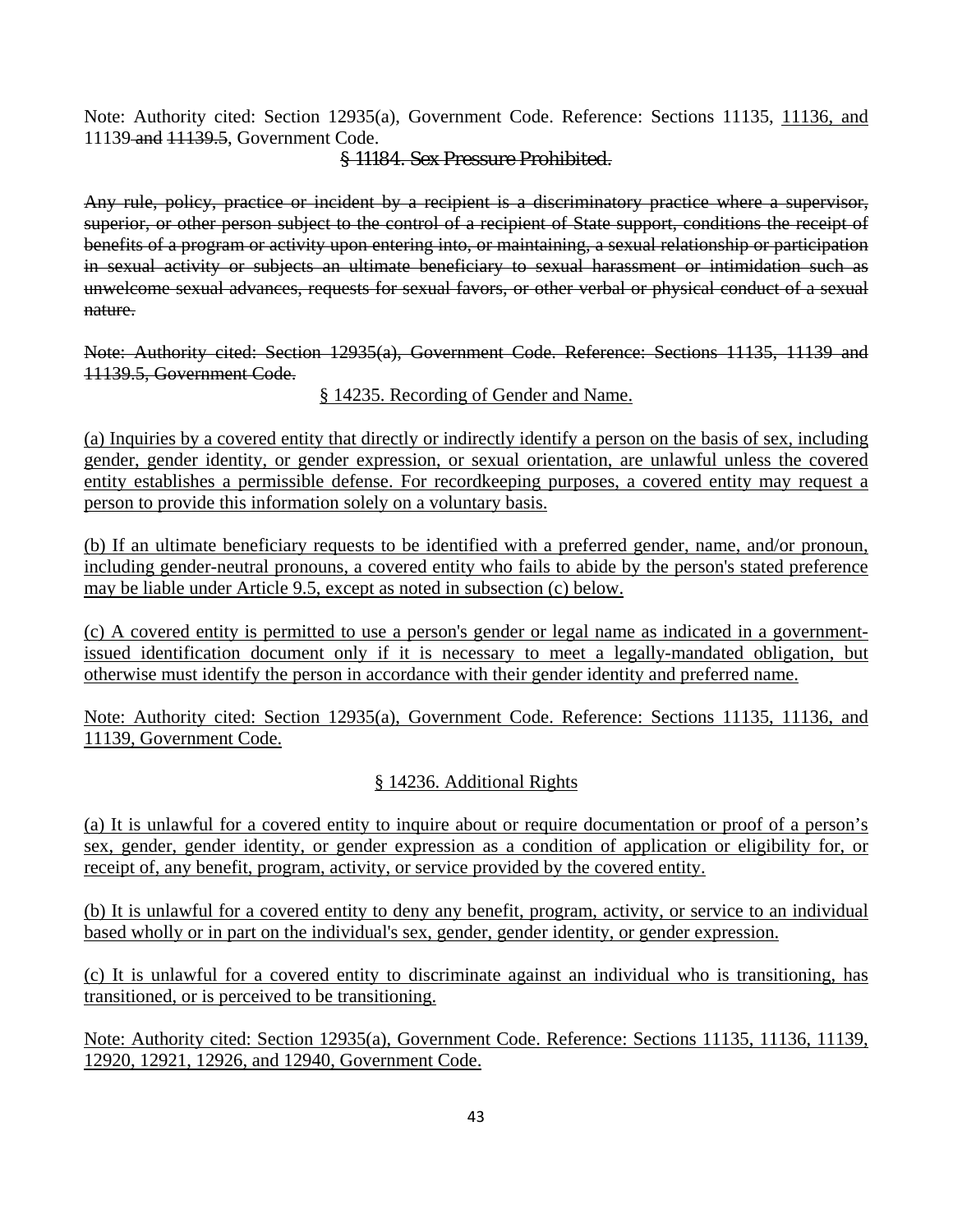## § 11185. [Reserved]

### § 11186. [Reserved]

### **Article 9. Specific Practices - Disability, Medical Condition, and Genetic Information Discrimination Prohibited.**

### § 11187. § 14140. Definitions.

The terms "disability," "genetic information," and "medical condition" shall have the meanings set out in section 14020.

(a) "Disabled person" means any person who has a physical or mental impairment which substantially limits one or more major life activities, has a record of such an impairment, or is regarded as having such an impairment.

(b) As used in subsection (a) of this section, the phrase "physical or mental impairment" means:

(1) any physiological disorder or condition, cosmetic disfigurement, or anatomical loss affecting one or more of the following body systems: neurological; musculoskeletal; special sense organs; respiratory, including speech organs; cardiovascular; reproductive; digestive; genitourinary; hemic and lymphatic; skin; and endocrine; or

(2) any mental or psychological disorder, such as mental retardation, organic brain syndrome, emotional or mental illness, and specific learning disabilities. The term "physical or mental impairment" includes, but is not limited to such diseases and conditions as orthopedic, visual, speech and hearing impairment, cerebral palsy, epilepsy, muscular dystrophy, multiple sclerosis, cancer, heart disease, diabetes, mental retardation, emotional illness, and drug addiction and alcoholism.

(3) "Major life activities" means functions such as caring for one's self, performing manual tasks, walking, seeing, hearing, speaking, breathing, learning and working.

(4) "Has a record of such an impairment" means has a history of, or has been misclassified as having, a mental or physical impairment that substantially limits one or more major life activities.

(5) "Is regarded as having an impairment" means:

(A) has a physical or mental impairment that does not substantially limit major life activities but is treated by a recipient as constituting such a limitation;

(B) has a physical or mental impairment that substantially limits major life activities only as a result of the attitudes of others toward such impairment; or

(C) has none of the impairments defined in subsection (b) (1) of this section but is treated by a recipient as having such an impairment.

(c) "Disability" means any condition or characteristic that renders a person a disabled person as defined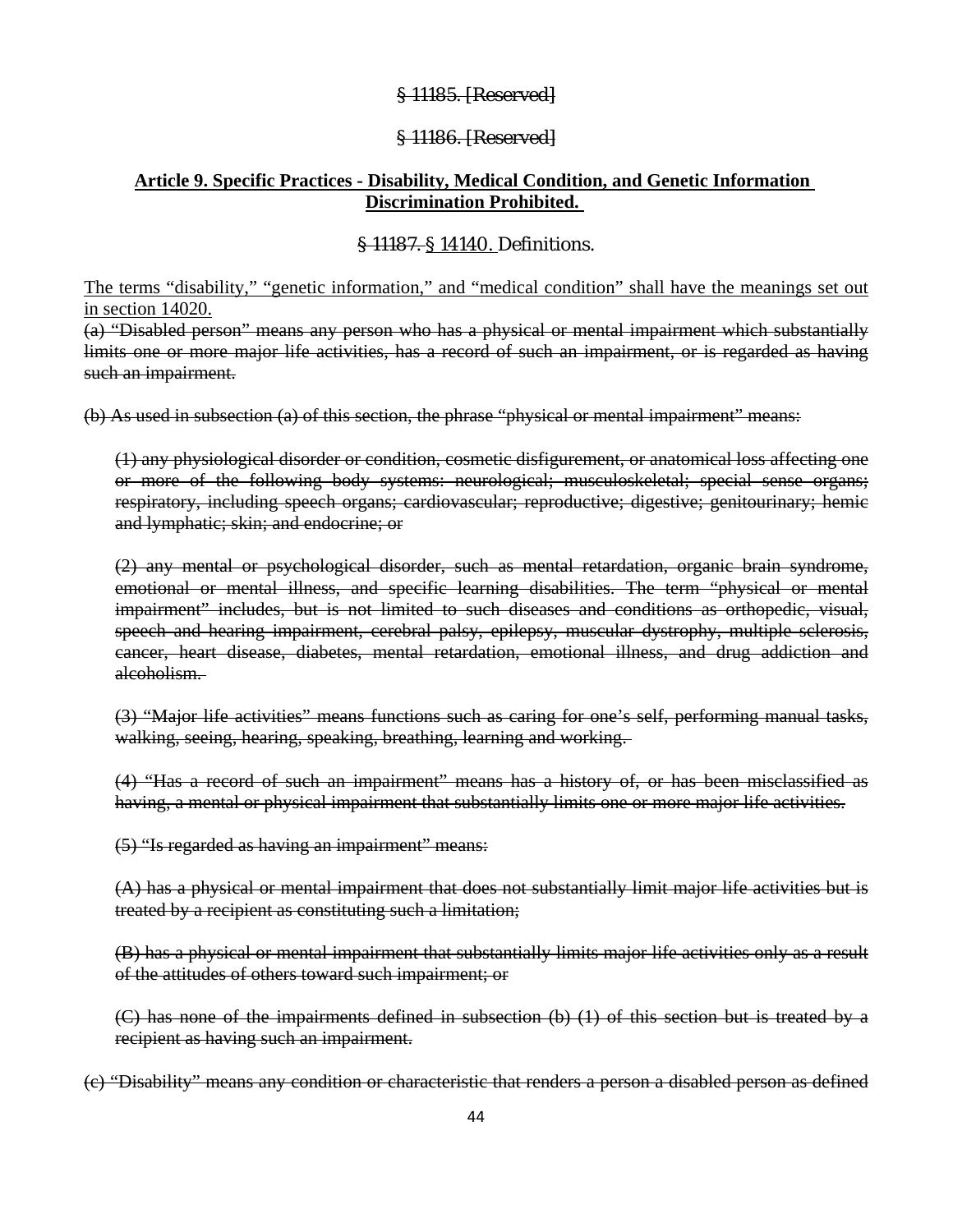in subsection (a) of this section.

(d) "Qualified disabled person" means:

(1) with respect to employment, a disabled person who, with reasonable accommodation, can perform the essential functions of the job in question, but the term does not include any individual who is an alcoholic or drug abuser whose current use of alcohol or drugs prevents such person from performing the duties of the job in question or whose employment, by reason of such current alcohol or drug abuse, would constitute a direct threat to property or the safety of others; and

(2) with respect to other programs or activities, a disabled person who meets the essential eligibility requirements of such programs or activities.

Note: Authority cited: Section 12935(a), Government Code. Reference: Sections 11135, 11139 and 11139.5, Government Code.

§ 14141. Discrimination Against People With Disabilities Prohibited.

It is a discriminatory practice for a covered entity:

.

(a) to discriminate against a person because of the person's actual or perceived disability;

(b) to discriminate against a person because of such person's association with persons with disabilities; or

(c) to discriminate against a person because of such person's membership in an organization identified with, or seeking to promote the interests of persons with disabilities.

Note: Authority cited: Section 12935(a), Government Code. Reference: Sections 11135, 11136, and 11139, Government Code.

§ 14142. Reasonable Accommodations.

It is a discriminatory practice for a covered entity to fail or refuse to provide a reasonable accommodation as needed to afford an individual with a disability an equal opportunity to use or enjoy programs, activities or services. Upon receiving a request for a reasonable accommodation, covered entities shall engage in a good faith interactive process to determine an effective reasonable accommodation.

Note: Authority cited: Section 12935(a), Government Code. Reference: Sections 11135, 11136, and 11139, Government Code.

## § 14143. Medical Conditions

It is a discriminatory practice for a covered entity to discriminate against a person because of the person's actual or perceived medical condition, as defined in section 14020.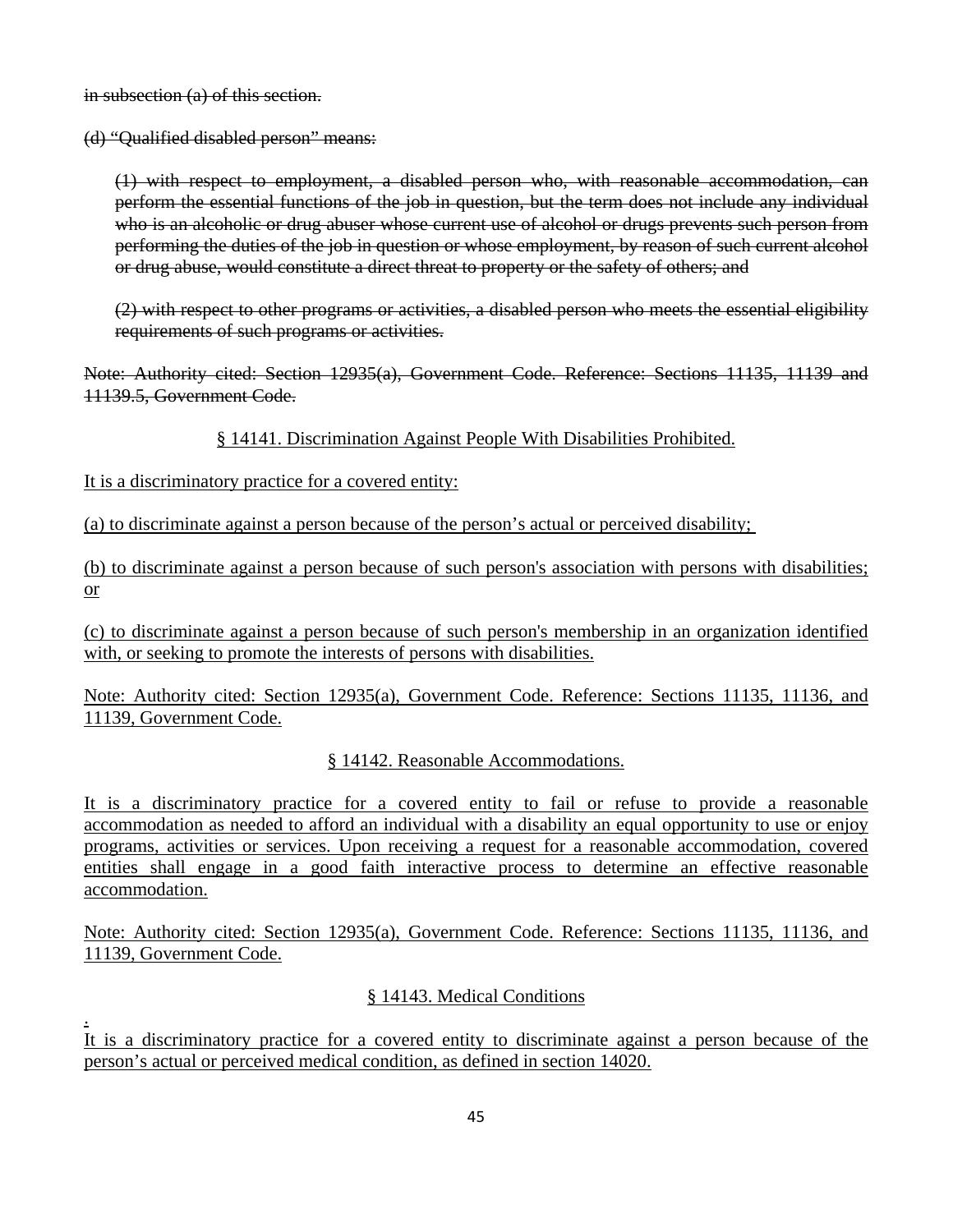Note: Authority cited: Section 12935(a), Government Code. Reference: Sections 11135, 11136, and 11139, Government Code.

### § 14144. Genetic Information.

It is a discriminatory practice for a covered entity to discriminate against a person because of the person's genetic information, as defined in section 14020.

Note: Authority cited: Section 12935(a), Government Code. Reference: Sections 11135, 11136, and 11139, Government Code.

## § 14145. Confidentiality

(a) Information concerning a request for a reasonable accommodation for a disability, or other information concerning disability, medical condition, or genetic information, shall be kept confidential by covered entities in accordance with the privacy protections afforded to medical information under state and federal law, including but not limited to the Confidentiality of Medical Information Act, California Civil Code sections 56-56.37, unless confidentiality is waived by the individual with a disability or disclosure is required by law.

(b) To the extent necessary to review a request for an accommodation, or to implement an accommodation, confidential information may be disclosed only to agency staff who are directly involved in the accommodation process or who are necessary to implement the accommodation. In the context of an adjudication program or activity, parties to the proceeding other than the individual requesting an accommodation are not "directly involved" in the accommodation process.

Note: Authority cited: Section 12935(a), Government Code. Reference: Sections 11135, 11136, and 11139, Government Code.

## § 11188. Self-Evaluation.

(a) With regard to disabled persons, a recipient with 15 or more employees should be required by the responsible State agency, within one year of the effective date of implementing regulations to:

(1) evaluate, with the assistance of interested persons, including disabled persons or organizations representing disabled persons, its current policies and practices and the effects thereof that do not or may not meet the provisions of such regulations and this Division;

(2) modify, after consultation with interested persons, including disabled persons or organizations representing disabled persons, any policies and practices that do not meet the provisions of such regulations and this Division;

(3) take, after consultation with interested persons, including disabled persons or organizations representing disabled persons, appropriate remedial steps to eliminate the effects of any discrimination that resulted from adherence to such policies and practices; and

(4) for at least three years following completion of the evaluation referred to in subsection (a) (1) of this section, maintain on file, make available for public inspection, and provide to the responsible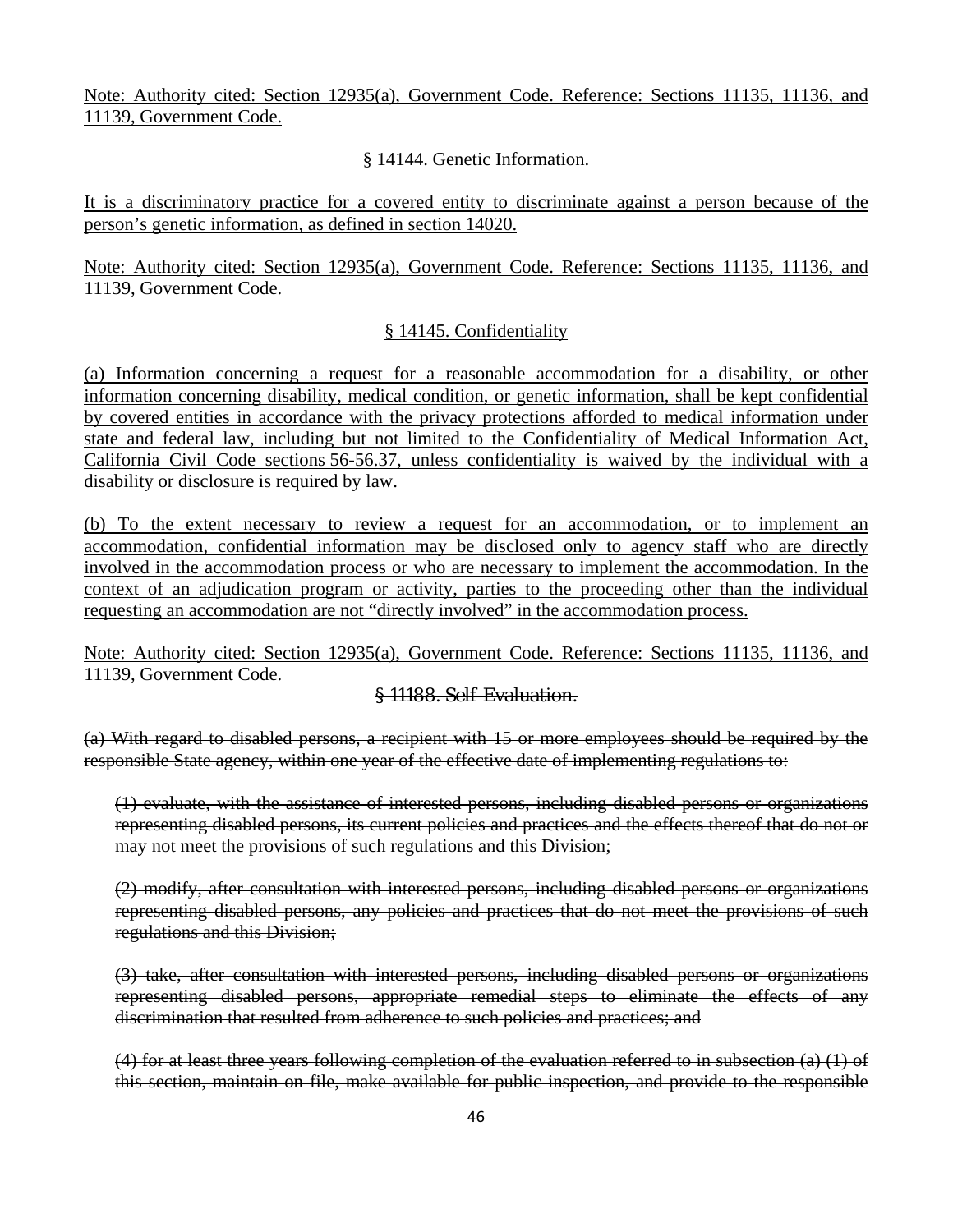State agency upon request:

(A) a list of the interested persons consulted;

(B) a description of the areas examined and any problems identified; and

(C) a description of any modifications made and of any remedial steps taken.

(b) A self-evaluation performed by a recipient as required by a federal agency under the provisions of Section 504 of the Rehabilitation Act of 1973 should be permitted to satisfy the provisions of subsection  $(a)$  (1) of this section.

Note: Authority cited: Section 12935(a), Government Code. Reference: Sections 11135, 11139 and 11139.5, Government Code.

## § 11189. § 14146. Integrated Setting.

It is a discriminatory practice for a recipient of State supportcovered entity to fail to administer programs, and activities, and services in the most integrated setting appropriate to the needs of qualified disabled persons.

Note: Authority cited: Section 12935(a), Government Code. Reference: Sections 11135, 11136, and 11139 and 11139.5, Government Code.

### § 11190. § 14147. Communications.

(a) It is a discriminatory practice where a recipient of State supportcovered entity fails to take appropriate steps to ensure that communications with individuals with disabilities and their companions, including their applicants, participants in programs, services and activities, members of the public, and ultimate beneficiaries are available to persons with impaired vision or hearing, are as effective as communications with others.

(b) For purposes of this article, "companion" means a family member, friend, aide, or associate of an individual with a disability who, along with the individual with a disability, is an appropriate person with whom the covered entity should communicate.

Note: Authority cited: Section 12935(a), Government Code. Reference: Sections 11135, 11136, and 11139 and 11139.5, Government Code.

### § 14148. Self-Evaluation.

(a) With regard to persons with disabilities, a recipient with 15 or more employees should be required by the responsible state agency, within one year of the effective date of implementing regulations to:

(1) evaluate, with the assistance of interested persons, including persons with disabilities or organizations representing persons with disabilities, its current policies and practices and the effects thereof that do not or may not meet the provisions of such regulations, Article 9,.5, this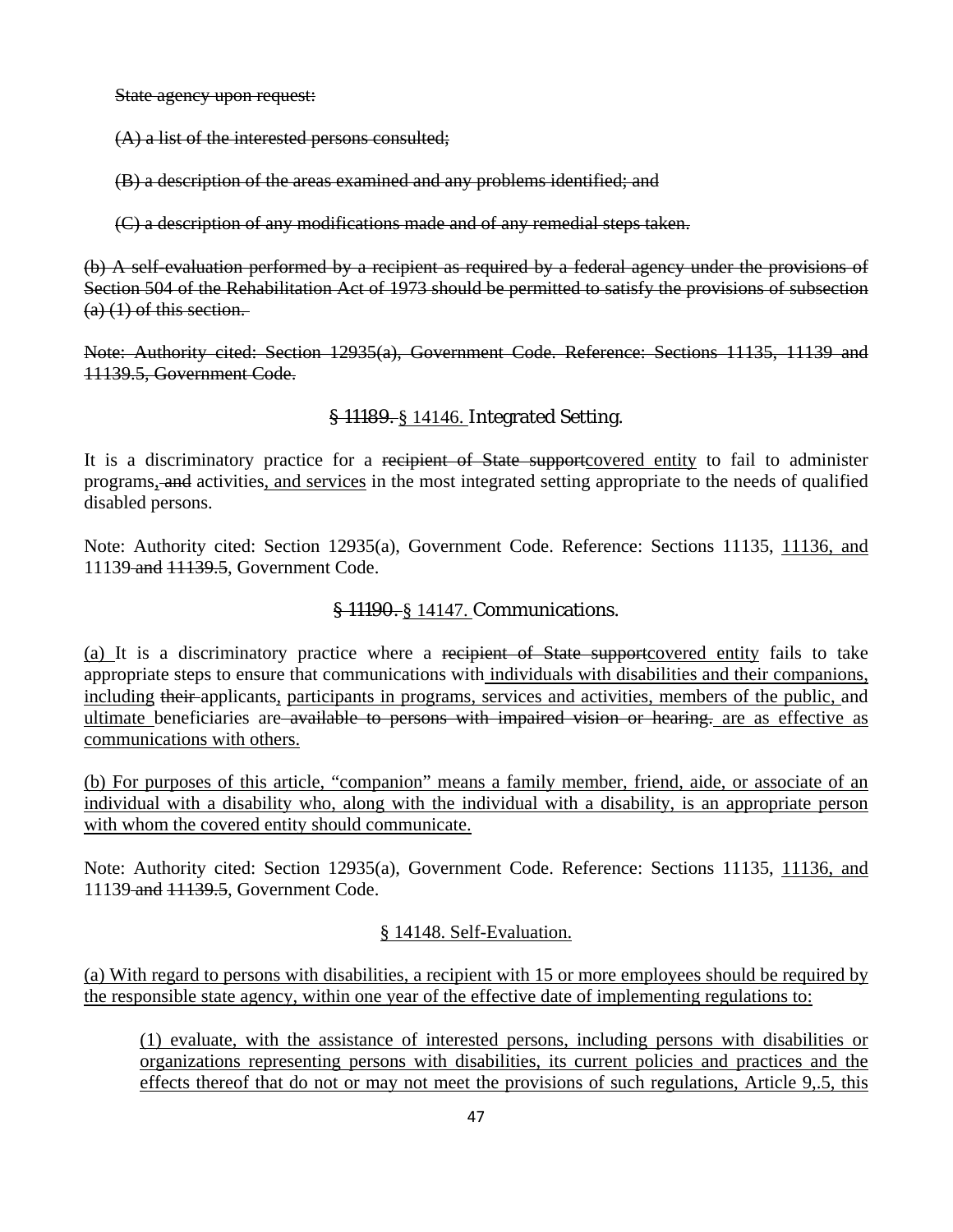subchapter, and other implementing regulations;

(2) modify, after consultation with interested persons, including persons with disabilities or organizations representing persons with disabilities, any policies and practices that do not meet the provisions of such regulations, Article 9.5, this subchapter, and other implementing regulations;

(3) take, after consultation with interested persons, including persons with disabilities or organizations representing persons with disabilities, appropriate remedial steps to eliminate the effects of any discrimination that resulted from adherence to such policies and practices; and

(4) for at least three years following completion of the evaluation referred to in subsection (a) (1) of this section, maintain on file, make available for public inspection, and provide to the responsible state agency upon request:

(A) a list of the interested persons consulted;

(B) a description of the areas examined and any problems identified; and

(C) a description of any modifications made and of any remedial steps taken.

(b) A self-evaluation performed by a recipient as required by a federal agency under the provisions of Section 504 of the Rehabilitation Act of 1973 should be permitted to satisfy the provisions of subsection  $(a)$  (1) of this section.

Note: Authority cited: Section 12935(a), Government Code. Reference: Sections 11135, 11136, and 11139, Government Code.

## § 11191. § 14149. Program Accessibility.

(a) Except as set forth in subsection (b) below, it is a discriminatory practice where a qualified disabled person, because a recipient'scovered entity's facilities, as defined in subsection 14020(s), are inaccessible to or unusable by such persona qualified person with a disability, and because of such inaccessibility or inability to use, a qualified person with a disability, is denied the benefits of,  $\theta$ -is excluded from participation in, or is otherwise subjected to discrimination under anyin a covered entity's program, or activity, or services. to which this Division applies.

(b) It is a discriminatory practice for a recipient-covered entity to fail to operate each program, -or activity or service to which this Division applies in such a manner that the program, or activity, or service, when viewed in its entirety, is readily accessible to disabled persons with disabilities. This section does not require a recipient covered entity to make each of its existing facilities or every part of a facility accessible to and usable by disabled persons with disabilities.

(bc) It is a discriminatory practice for recipients covered entities operating fixed route bus systems or paratransit systems to fail to adhere to the program accessibility requirements set forth in Title 49, Part 27 of the Code of Federal Regulations.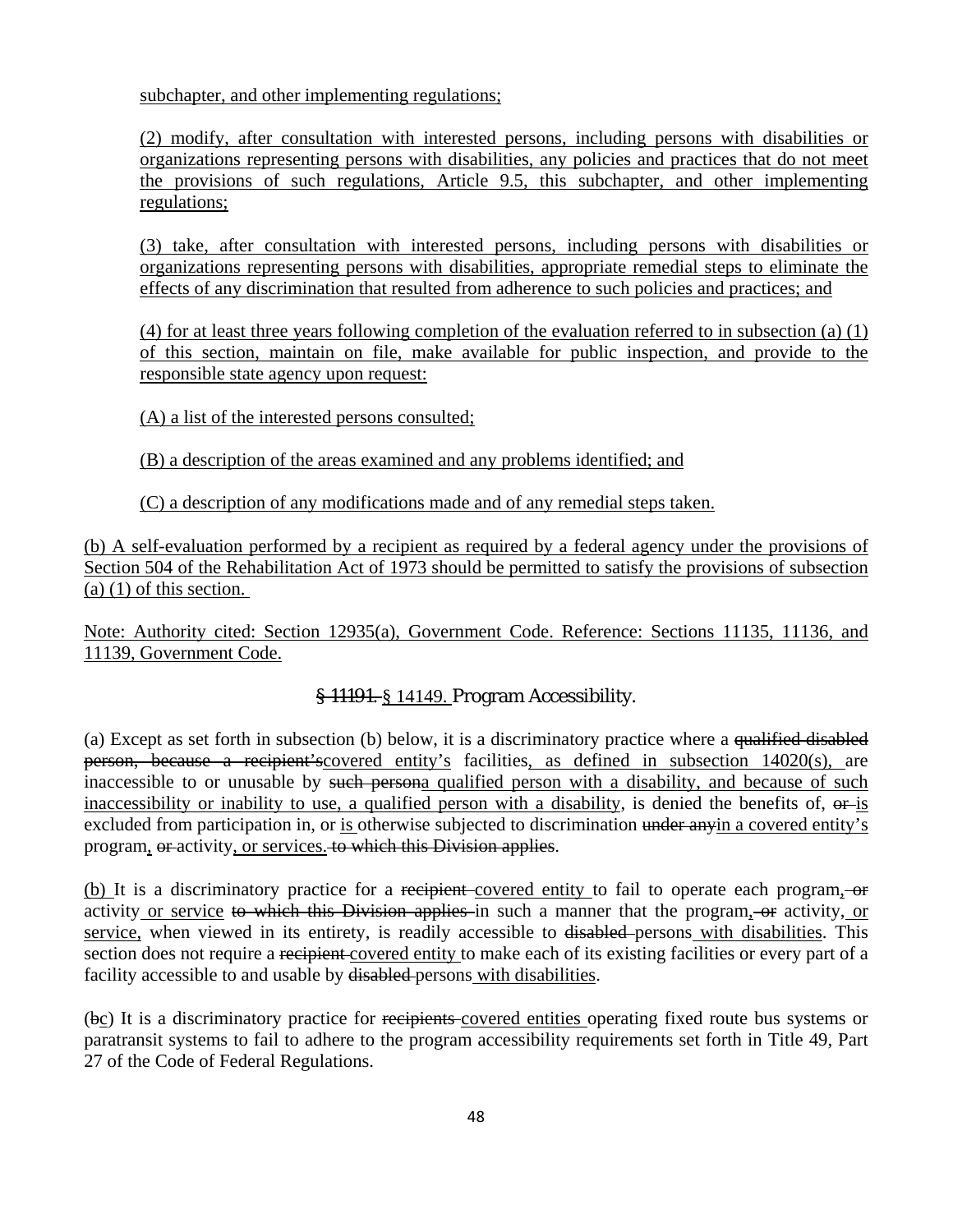Note: Authority cited: Section 12935(a), Government Code. Reference: Sections 11135, 11136, and 11139 and 11139.5, Government Code.

### § 11192. § 14150. Methods of Ensuring Program Accessibility.

A recipient covered entity may comply with the provisions of Section 9825414149 through such means as redesign of equipment, reassignment of classes or other services to accessible buildings, assignments of aides to beneficiaries, home visits, delivery of services at alternate accessible sites, alteration of existing facilities, or other methods that result in making its program, or activities, and services accessible to disabled personspeople with disabilities. A recipient covered entity is not required to make structural changes in existing facilities where other methods are effective in achieving compliance with Section 9825414149. In choosing among available methods for meeting the provisions of Section 9825414149, it is a discriminatory practice for a recipient covered entity to fail to give priority to those methods that offer programs, and activities, and services to disabled personspeople with disabilities in the most integrated setting appropriate.

Note: Authority cited: Section 12935(a), Government Code. Reference: Sections 11135, 11136, and 11139 and 11139.5, Government Code.

### § 11193. Methods for Small Recipients.

If a recipient with fewer than fifteen employees finds, after consultation with a disabled person seeking its services, that there is no method of complying with Section 98254 other than by making a significant alteration to its existing facilities, the recipient may, as an alternative, be permitted by the responsible State agency to refer the disabled person to other providers whose services are accessible.

Note: Authority cited: Section 12935(a), Government Code. Reference: Sections 11135, 11139 and 11139.5, Government Code.

### § 11194. § 14151. Time Period for Compliance.

It is discriminatory practice for a recipient covered entity to fail to comply with the requirement of Section 98254-14149 within sixty days of the effective date of implementing regulations, except that where structural changes in facilities are necessary, such changes may be made within three years of such effective date, but in any event, as expeditiously as possible.

Note: Authority cited: Section 12935(a), Government Code. Reference: Sections 11135, 11136, and 11139 and 11139.5, Government Code.

### § 11195. § 14152. Transition Plan.

In the event that structural changes to facilities are necessary to meet the provisions of Section 9825414149, a recipient should be required by the responsible State agency to develop, within six months of the effective date of implementing regulations, a transition plan setting forth the steps necessary to complete such changes. The plan should be developed with the assistance of interested persons, including disabled personspeople with disabilities or organizations representing disabled personspeople with disabilities. A copy of the transition plan should be made available for public inspection. The plan should, at a minimum: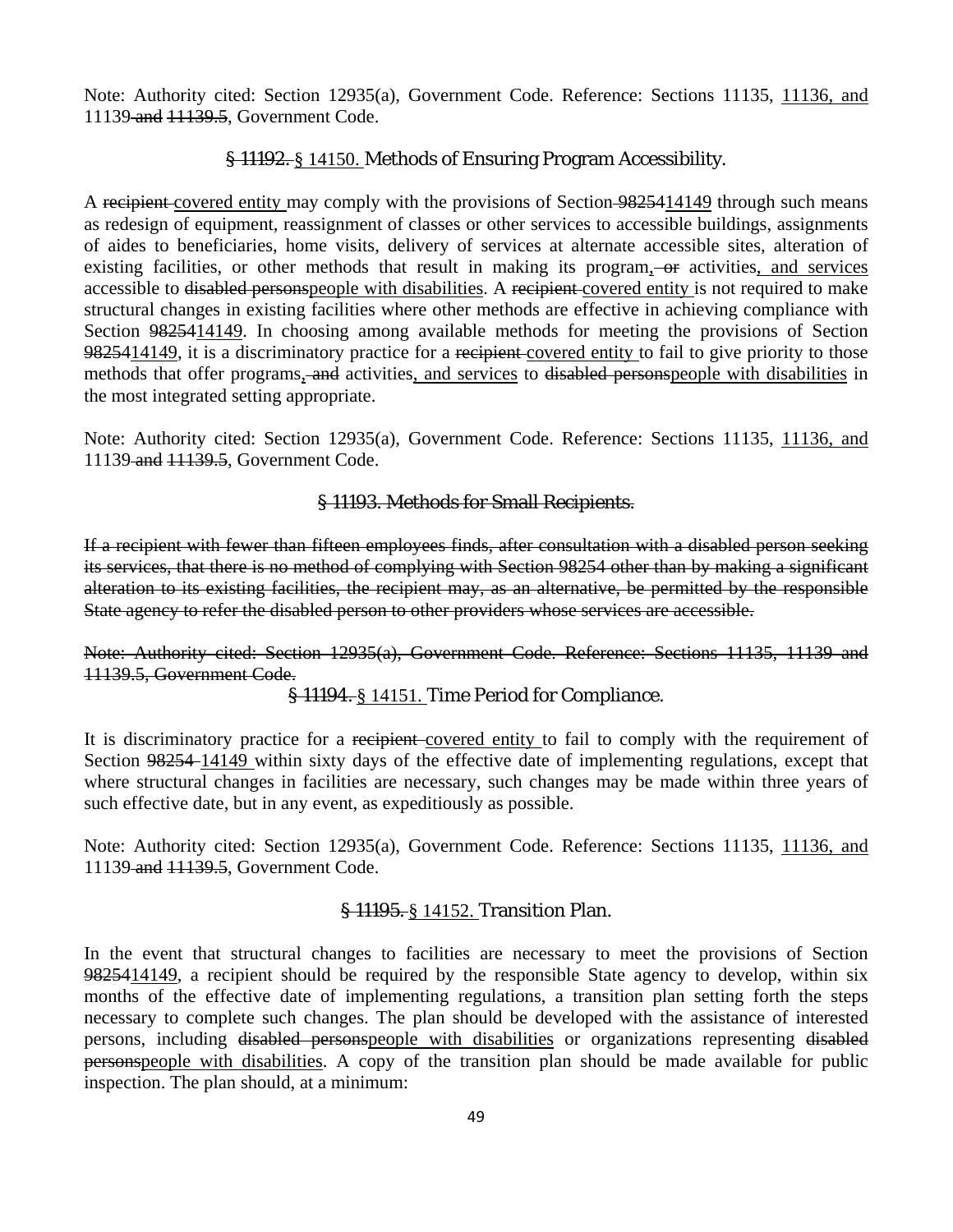(a) identify physical obstacles in the recipient's covered entity's facilities that limit the accessibility of its program, or activity, or services to disabled personspeople with disabilities;

(b) describe in detail the methods that will be used to make the facilities accessible;

(c) specify the schedule for taking the steps necessary to achieve full program accessibility and, if the time period of the transition plan is longer than one year, identify steps that will be taken during each year of the transition period; and

(d) indicate the person responsible for implementation of the plan.

Note: Authority cited: Section 12935(a), Government Code. Reference: Sections 11135, 111136, and 11139 and 11139.5, Government Code.

### § 11196. § 14153. Notice of the Availability of Accessible Facilities.

Each recipient covered entity which is unable to comply with the provisions of Section 98254-14149 within the sixty day period set forth in Section 98257-14151 should be required by the responsible Sstate agency to adopt and implement procedures to ensure that interested persons, including persons with impaired vision or hearingpeople with disabilities, can obtain information as to the existence and location of programs, services, activities, and facilities that are accessible to and usable by disabled personspeople with disabilities.

Note: Authority cited: Section 12935(a), Government Code. Reference: Sections 11135, 11136, and 11139 and 11139.5, Government Code.

### § 11197. § 14154. New Construction.

(a) Except as set forth in subsection (b) below, it is a discriminatory practice where a facility or part of a facility constructed by, on behalf of, or for the use of a recipient covered entity is designed or constructed in such manner that the facility or part of the facility is not readily accessible to and usable by disabled personspeople with disabilities if the construction was commenced after the effective date of implementing regulations.

(b) It is a discriminatory practice for recipients covered entities operating fixed route bus systems or paratransit systems to fail to adhere to the accessibility requirements for new vehicles set forth in Title 49, Part 27 of the Code of Federal Regulations.

Note: Authority cited: Section 12935(a), Government Code. Reference: Sections 11135, 11136, and 11139 and 11139.5, Government Code.

### § 11198. § 14155. Alteration.

(a) Except as set forth in subsection (b) below, it is a discriminatory practice where each facility or part of a facility which is altered by, on behalf of, or for the use of a recipient covered entity after the effective date of implementing regulations in a manner that affects or could affect the usability of the